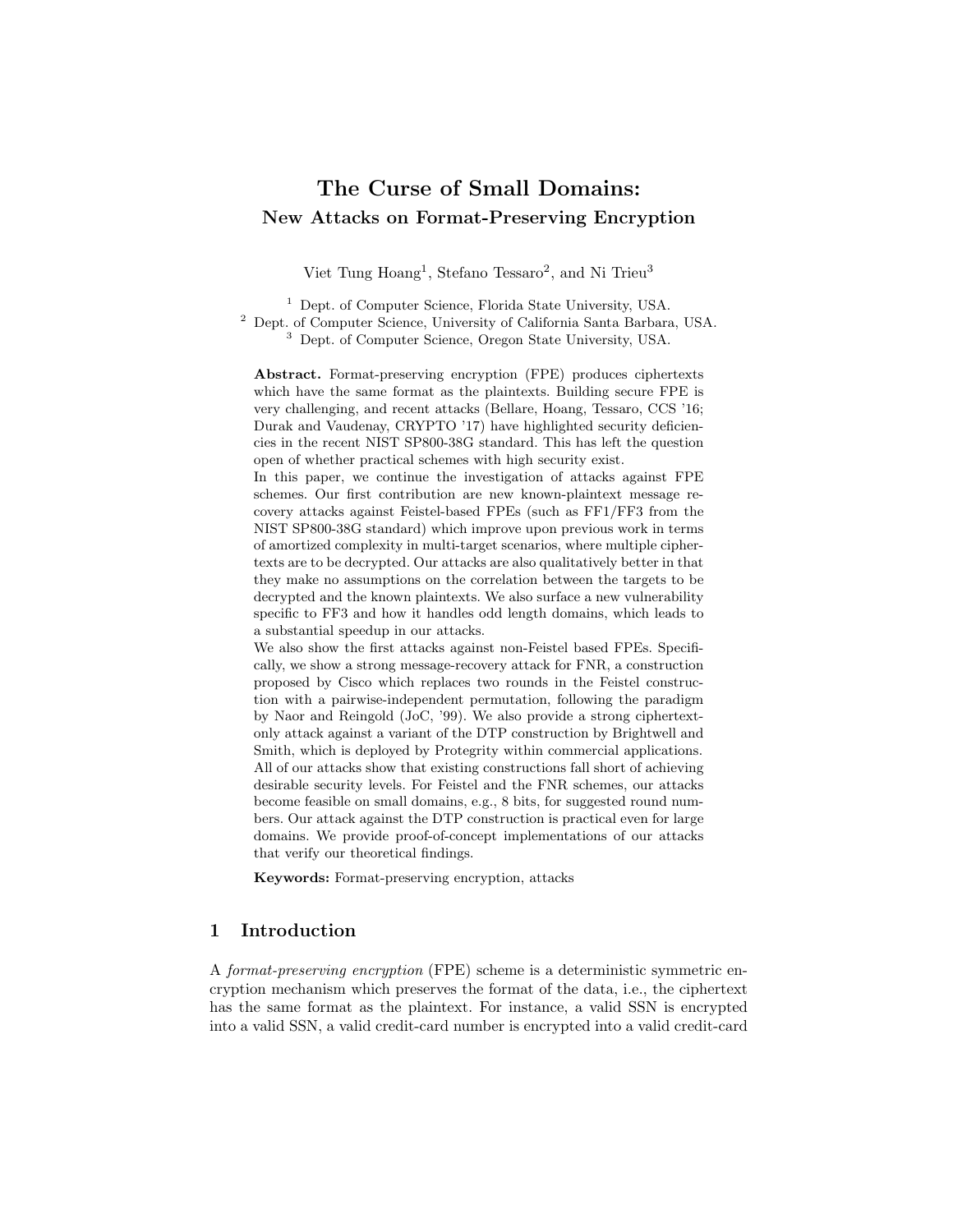number, etc. The first known constructions date back to Brightwell and Smith [6] and Black and Rogaway [4], and a formal treatment was later given by Bellare, Ristenpart, Rogaway, and Stegers [2]. The widespread interest in FPE from industry stems for its usage in the financial sector to encrypt credit-card numbers, as well as its ability to add encryption to legacy databases and applications without violating existing format constraints. FPE has been used and deployed by several companies, e.g., Voltage, Veriphone, Ingenico, Protegrity, Cisco, as well as by major credit-card payment organizations. While precise numbers are not known, it is safe to assume that vast amounts of data are currently encrypted with FPE in industrial settings.

However, building secure FPE is a challenging question, largely because (1) the domain is usually non-binary, and standard cryptographic primitives, e.g., AES, operate on fixed-length binary domains, and (2) the domain can be small, and it is hard to devise schemes where the domain size is not a security parameter. For example, the ANSI ASC X9.124 standard adopted by the financial industry envisions applications with domains as small as two decimal digits. While provably-secure schemes do exist [11, 16, 13], they consistently fail to meet practical efficiency demands. Consequently, practical designs have been validated via cryptanalysis only, and NIST has recently standardized [9] two constructions, FF1 [3] and FF3 [5], both based on Feistel networks. Recent works have however cast some doubt on the security of these constructions, which appear to be far from the initial desiderata set by NIST's selection process, which required 128 bits of security. (Indeed, one construction, FF2 [17], was dropped for far less severe attacks [10] than those by now known to exist against all Feistel-based constructions.) This state of affairs is particularly alarming, given the large-scale usage of FPE.

In a nutshell, this paper will take FPE cryptanalysis even further, providing more evidence that practical FPE constructions with high security are still beyond reach. This is particularly important as existing standards (NIST SP 800-38G, ANSI ASC X9.124) are being revised in view of recent attacks. We will strengthen prior attacks, and also present new attacks against practical constructions (employed in industry) which do not follow the Feistel paradigm.

Existing cryptanalysis. Let us first review recent cryptanalytic attacks against FPE. Formally, an FPE scheme F is a pair of deterministic algorithms  $(F.E, F.D)$ , where F.E : F.Keys  $\times$  F.Twk  $\times$  F.Dom  $\rightarrow$  F.Dom is the encryption algorithm, F.D : F.Keys  $\times$  F.Twk  $\times$  F.Dom  $\rightarrow$  F.Dom the decryption algorithm, F.Keys the key space, F.Twk the tweak space, and F.Dom the domain. For every key  $K \in \mathsf{F}.\mathsf{Keys}$  and tweak  $T \in \mathsf{F}.\mathsf{Twk}$ , the map  $\mathsf{F}.\mathsf{E}(K,T,\cdot)$  is a permutation over F.Dom, and  $F.D(K, T, \cdot)$  reverses  $F.E(K, T, \cdot)$ .

Bellare, Hoang, and Tessaro (BHT) [1] recently introduced a framework for known-plaintext message-recovery attacks on FPE. More concretely, they introduce the notion of a message sampler, an algorithm XS that returns a tuple  $((T_1, X_1), \ldots, (T_Q, X_Q), Z^*, a)$  that consists of Q distinct tweak-message pairs  $(T_i, X_i)$ , a target message  $Z^*$ , and (possibly) some auxiliary information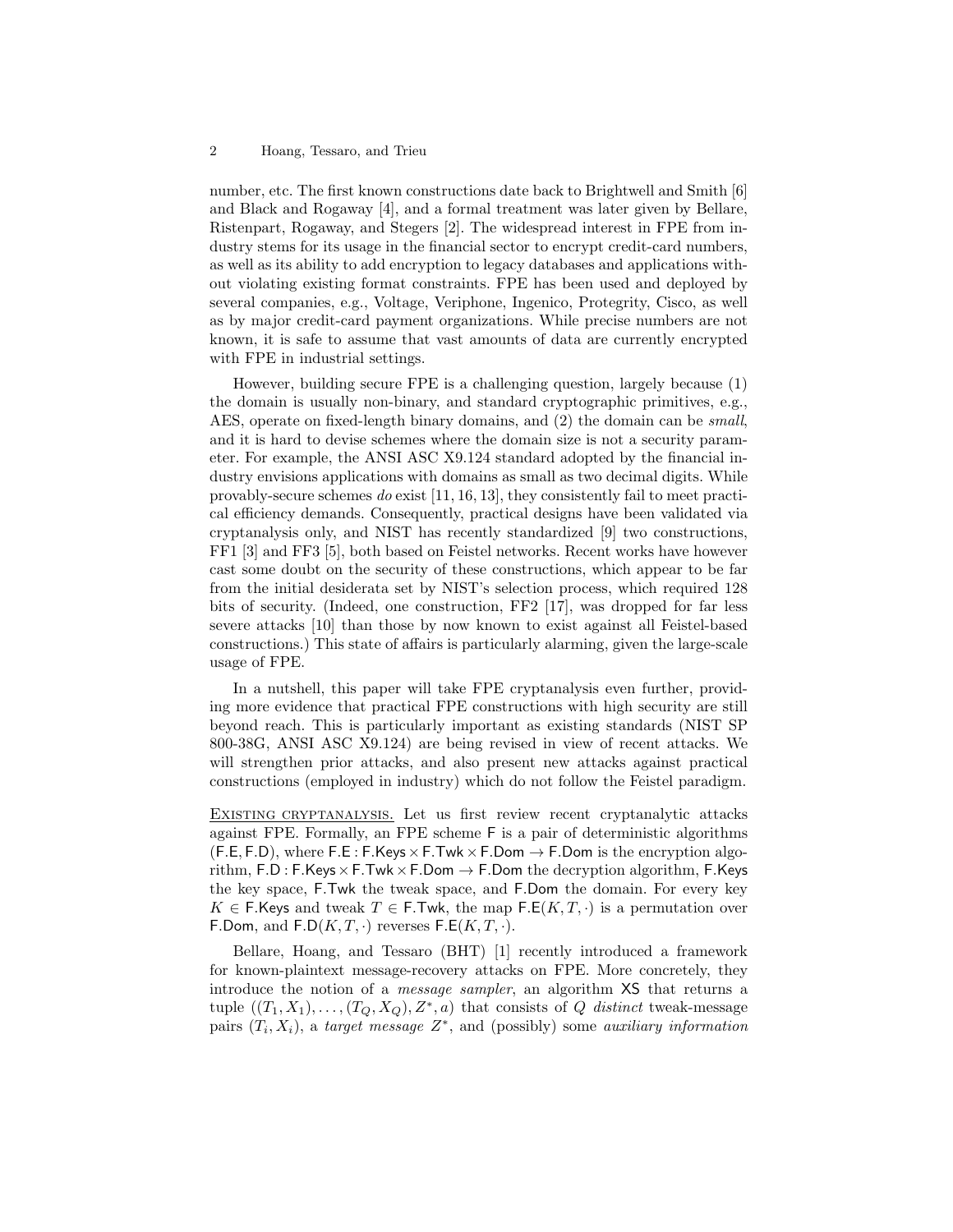|                                               | Our attack LD                                 | BHT's attack [1]       |
|-----------------------------------------------|-----------------------------------------------|------------------------|
| Advantage                                     | $1 - 1/N$                                     | $ 1-2/N $              |
| Running time                                  | $ O(n^2N^{r-2}+N^{r-2}np) O(n\cdot N^{r-2}) $ |                        |
| Total ciphertexts                             | $ O(n^2N^{r-2}+N^{r-3}np) O(n\cdot N^{r-2})$  |                        |
| Time per target                               | $O(n \cdot N^{r-2})$                          | $ O(n \cdot N^{r-2}) $ |
| Ciphertexts per target $ O(n \cdot N^{r-3}) $ |                                               | $ O(n \cdot N^{r-2}) $ |
| Ciphertexts per tweak $ O(n \cdot N) $        |                                               | 3                      |
| Known msg vs target  No correlation           |                                               | Same right half        |

Table 1. Attack parameters and effectiveness. This is for balanced-Feistel FPE with domain  $\{0,1\}^{2n}$   $(n \geq 3)$  and r rounds, with  $N = 2<sup>n</sup>$ . Our attack LD does not limit the number of targets p, and thus p can be  $O(N^2)$ . In contrast, BHT's attack can only handle a single target. Both attacks achieve high advantage, as shown in the second row. The third and fourth rows respectively show the running time and the number of ciphertexts for the attacks, with a generic number  $p$  of targets for LD, and a single target for BHT's attack. The fifth and sixth row shows the amortized time and the number of ciphertexts per target, if  $p = \Omega(N^2)$ . The seventh row shows the maximum number of ciphertexts per tweak that each attack requires, and the last row shows the needed correlation between known messages and the target messages for each attack.

 $a \in \{0,1\}^*$ . Then, an attacker against XS attempts to recover  $Z^*$  given

 $(T_1, \mathsf{F}.\mathsf{E}(K, T_1, X_1)), \ldots (T_Q, \mathsf{F}.\mathsf{E}(K, T_Q, X_Q)),$ a

for a secret key  $K$ . The attacker's advantage is obtained by subtracting from its success probability that of the best possible trivial attacker that only gets  $T_1, \ldots, T_Q$  and a. Therefore, any message sampler with a corresponding attacker achieving substantial advantage within feasible computational constraints is effectively a break, since the scheme fails to satisfy some ideal property to be expected.

For example, for the *balanced* r-round Feistel construction with domain  $\mathbb{Z}_N$   $\times$  $\mathbb{Z}_N$  (meaning the domain size is  $N^2$ ), where  $N = 2^n$ , BHT provide a sampler and an attack which succeed with  $O(n \cdot N^{r-2})$  ciphertexts, where in particular these ciphertexts consist of the encryption of three messages (one of which is the target one) under  $O(n \cdot N^{r-2})$  distinct tweaks.<sup>4</sup> (The attack is summarized in Table 1.) While the attack is generic, when applied to the setting of NIST's standardized constructions FF1/FF3, which use  $r = 10$  and  $r = 8$ , respectively, the attack becomes particularly threatening for small domains. The fact that the number of ciphertexts is larger than the domain size  $N$  is no contradiction – the point is that the number of ciphertexts per tweak is small, and this makes a generic message recovery without the ciphertexts only possible with small probability.

<sup>&</sup>lt;sup>4</sup> BHT actually give three attacks with different complexity, but only one of them can fully recover the target message; the other two can only recover a half of the target. Since our attack can recover all target messages in their entirety, here we only compare our attack with the Full-Message Recovery attack of BHT.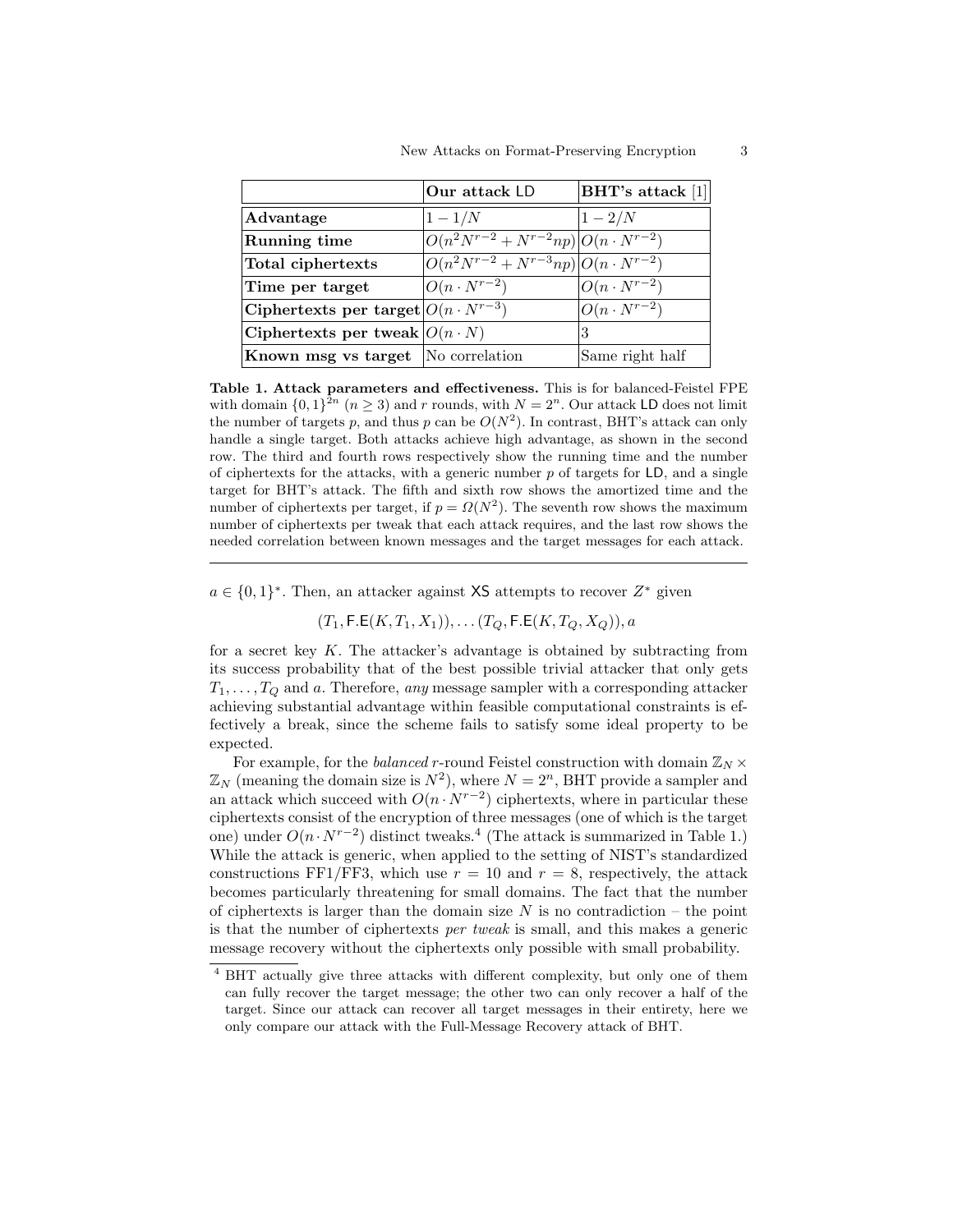We also point out the work by Durak and Vaudenay (DV) [8]. They give a message-recovery attack against FF3 which uses only two tweaks, yet their attack is due to a flaw in the tweaking mechanism used in FF3, rather than being a generic issue of Feistel. In contrast, BHT's attacks succeed even if the flaw behind DV's attack is fixed.

NIST has temporarily discouraged the use of FF3 as the result of DV's attack<sup>5</sup>, whereas a draft update of the ANSI ASC X9.124 standard additionally suggests double encryption on small domains as a result of BHT's attacks.

OUR CONTRIBUTIONS. The BHT attacks can be mitigated by increasing the number of rounds of the constructions. However, this raises the question of whether the attacks are the best possible, and whether new, stronger attacks, are possible. Similarly, plain Feistel is not the only approach used in practice for FPE. For example, Cisco presented a variant of Feistel, called FNR [7], which appears to bypass the BHT attacks. Protegrity is another very active company in the FPE domain and uses a different construction [12], called DTP (from "Data-type preserving" encryption), based on Brightwell and Smith's [6] construction. It is well possible that these constructions are not affected by attacks, and may end up being superior to NIST-standardized constructions.

Our first contribution will be new attacks against Feistel-based FPE that improve upon BHT in settings where multiple messages can be recovered, as well as only requiring weaker correlations in the known messages for which the FPE construction is evaluated. We will then provide an attack against FNR, thus showing it too fails to provide sufficient security. Finally, we provide a strong ciphertext-only attack against DTP. In particular, while our attacks against Feistel and FNR relies on weaknesses for small domains, our attack against DTP works even on large domains.

We complement our attacks with proof-of-concept implementations that validate experimentally our theoretical findings.

NEW ATTACKS AGAINST FEISTEL-BASED FPE. We strengthen the attacks from BHT by considering the setting where the attacker is given *multiple* target messages  $Z_1^*, \ldots, Z_p^*$  it is trying to recover. This captures for example an attempt by the attacker to compromise a large fraction of an FPE-encrypted database, as opposed to an individual record in it. Clearly, this task should be harder than recovering a single target, and a good FPE scheme should guarantee that the cost of recovering  $p$  messages is roughly  $p$  times that of recovering one message. Indeed, this is true when mounting BHT's attacks, as the only option is to apply the attack to each target.

We will show however that for the r-round Feistel construction with domain  $\mathbb{Z}_M\times\mathbb{Z}_N$ , multiple targets can be recovered much faster, in fact with a number of ciphertexts comparable to what is needed for a single target. As summarized in Table 1, for the special case  $M = N = 2<sup>n</sup>$ , the amortized number of ciphertexts per target is only  $O(n \cdot N^{r-3})$ , as opposed to  $O(n \cdot N^{r-2})$  when using BHT repeatedly. A further advantage of our attack is that the known plaintexts revealed

<sup>5</sup> https://csrc.nist.gov/News/2017/Recent-Cryptanalysis-of-FF3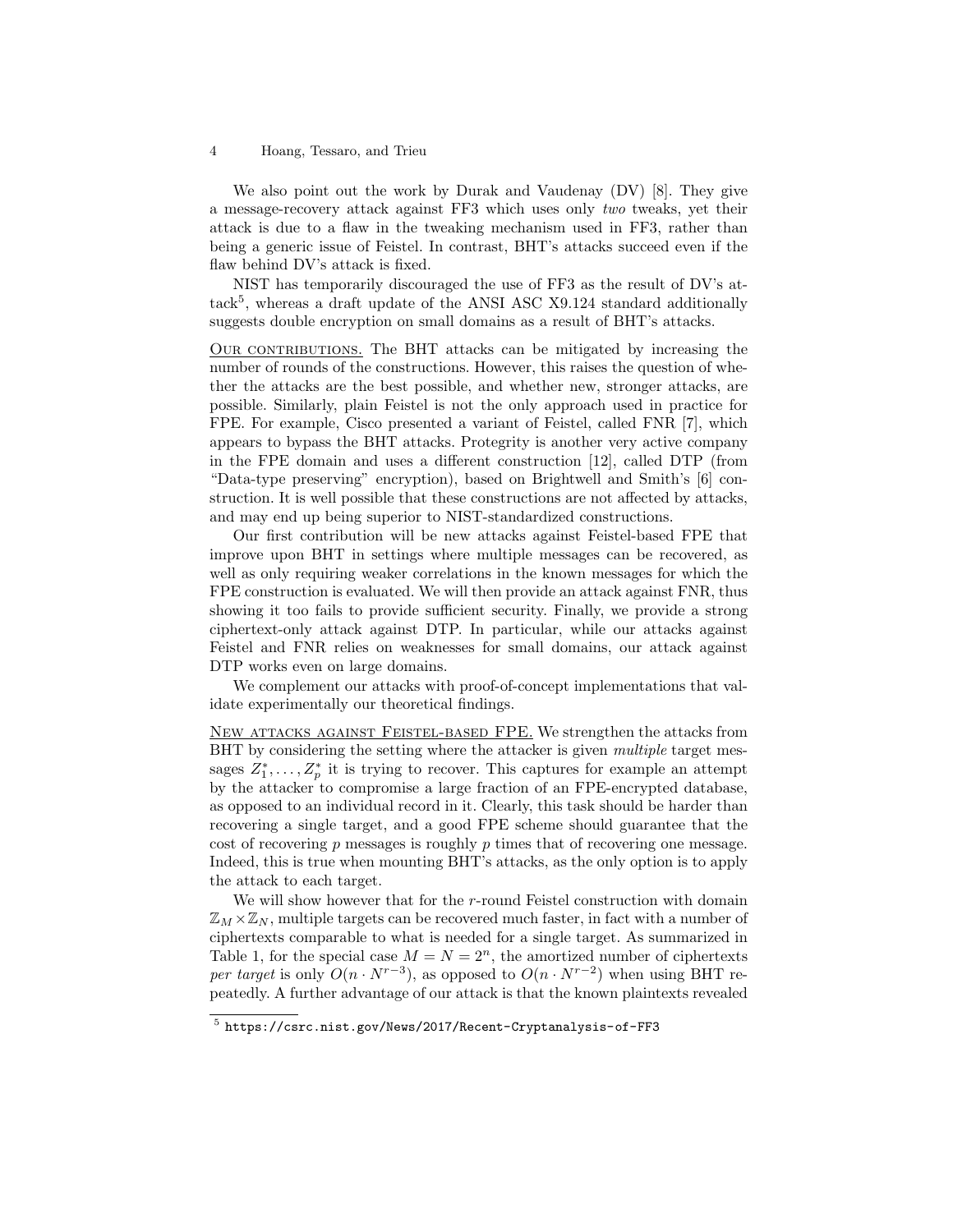to the attacker are not correlated with the target messages – whereas BHT assumed a fairly artificial setting where (partially) known plaintexts exhibit strong correlations with the target message.

More concretely, the attacker is supplied  $\tau$  known distinct messages  $X_1, \ldots, X_{\tau}$ , and we have p targets  $Z_1, \ldots, Z_p$ . Then, the attacker gets encryptions of these  $\tau + p$  messages (assumed to be distinct) under q known tweaks  $T_1, \ldots, T_q$  (thus, the attacker sees  $q \times (\tau + p)$  ciphertexts). The goal is to recover all of  $Z_1, \ldots, Z_p$ . The only assumptions here are that (1) The right halves of  $X_1, \ldots, X_\tau$  cover all of  $\mathbb{Z}_N$ , and (2)  $Z_1, \ldots, Z_p$  have (as a tuple) sufficient minentropy conditioned on  $X_1, \ldots, X_{\tau}, T_1, \ldots, T_q$ , say at least  $\theta$ . Because of this, the probability that an ideal adversary that does not learn the ciphertexts recovers all of  $Z_1, \ldots, Z_p$  here is at most  $2^{-\theta}$ . In contrast, we give an attack which recovers them with high probability whenever  $q$  is large enough. See Table 1 for the exact complexities when  $M = N = 2^n$ .

We stress that unlike the BHT attacks, the attacker is not aware of any correlation between the known plaintexts  $X_1, \ldots, X_{\tau}$  and the target plaintexts  $Z_1, \ldots, Z_p$ . Of course, every right half of  $Z_1, \ldots, Z_p$  will appear among  $X_1, \ldots, X_{\tau}$ , but the attacker does not know which of the inputs have matching right halves. Also, we point out that the restriction of all right halves appearing in  $X_1, \ldots, X_\tau$  is not as artificial as it may at first appear. If these inputs are drawn uniformly at random (under the constraint of being distinct), and  $\tau = \Theta(Nn)$ , then we can show that all right halves are going to appear with high probability by the so-called "coupon collector" argument. Even more importantly, if they do not cover all of  $\mathbb{Z}_N$ , our attacks recovers all of the  $Z_1, \ldots, Z_p$ whose right halves overlap with those of  $X_1, \ldots, X_{\tau}$ .

THE DANGER OF ASYMMETRY We note that the complexity of our attack is not symmetric in  $M$  and  $N$ . In particular, the attack's performance improves with a smaller  $N$  and a larger  $M$ . This is particularly problematic for FF3, which in the case of odd-length domains (e.g.,  $\{0, \ldots, 9\}^3$ ) would exactly create such a convenient asymmetry, setting  $M = 100$  and  $N = 10$ . This feature was already present in the left-half attack of BHT, but went unobserved.

The FNR construction. Cisco proposed the FNR construction [7] as an approach to encrypt IP addresses. While we are not aware whether FNR was indeed used, it adopts a potentially interesting idea which seemingly prevents our and BHT's attacks against Feistel. Essentially, it uses Naor and Reingold's [15] idea of replacing the two outer rounds of the Feistel construction with a pairwise independent permutation while retaining security.

Initially, it is not clear how existing attacks against Feistel can be used when a pairwise-independent permutation is used. We show however that this approach too fails, and in fact, in terms of our attacks, FNR with r-rounds appear to be as secure as plain Feistel with  $r + 2$  rounds, somehow matching (though in a different and unexplored context) the initial intuition by Naor and Reingold.

THE DTP SCHEME AND ITS INSECURITY. Another solution is the DTP scheme put forward by Protegrity [12], which is a variation of the scheme by Smith and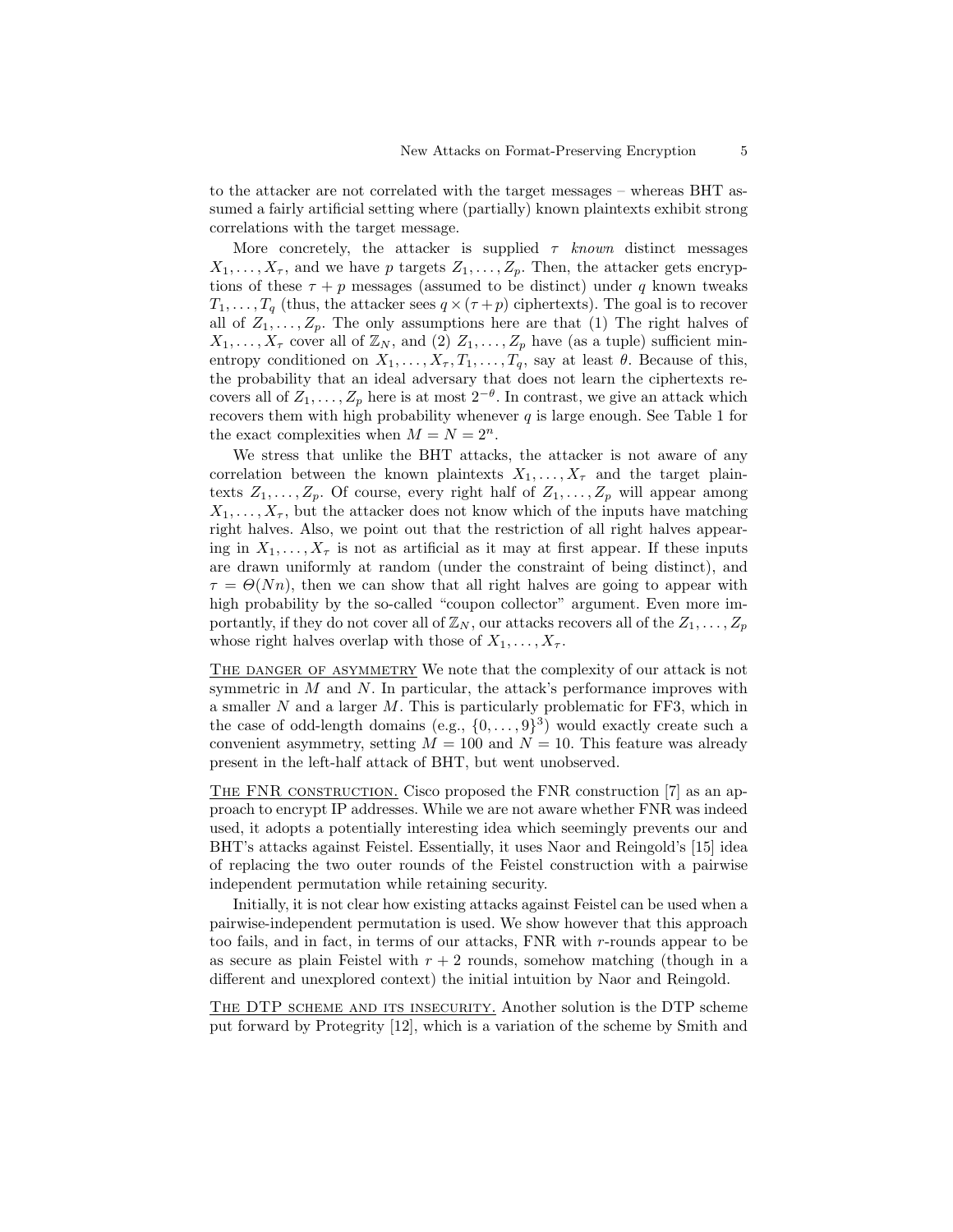Brightwell [6] and which has been argued to be potentially superior to FPE.<sup>6</sup> In particular, reframing it in our language, DTP requires a distinct tweak per encryption, thus potentially achieving higher security by preventing detection of equal plaintexts being encrypted. However, we give an attack that only requires multiple encryptions of the same target message with different tweaks (and is thus compatible with the envisioned usage scenario). The attack differs from those against Feistel-based FPE, but again is in the same spirit of using encryptions under multiple tweaks to amplify subtle statistical deviations. We have confirmed that a variant of this scheme, called DTP-2, is still deployed by Protegrity, even though it is being phased out to be replaced with  $FF1<sup>7</sup>$ 

Abstractly, the main issue of DTP is that it encrypts individual digits of the plaintext  $x_1x_2...x_n$  (where  $x_i \in \mathbb{Z}_d$ ) as  $c_i \leftarrow x_i + z_i \pmod{d}$ , where the  $z_i$ 's are pseudorandom elements of  $\mathbb{Z}_D$ . For example, one could use  $d = 10$ (to encrypt decimal numbers) and  $D = 256$  (e.g., the  $z_i$ 's are individual bytes from an AES output). Then, it is not hard to see that the  $c_i$  values are not pseudorandom anymore, and there is in fact a noticeable statistical deviation. This is because  $z_i \in \{0, 1, \ldots, 5\}$  is more likely to occur than  $z_i \in \{6, \ldots, 9\}$ . Our recent interactions with Protegrity indicate that  $d = 62$  is more commonly used (to accommodate for the alphabet  $\{a, \ldots, z, A, \ldots, Z, 0, \ldots, 9\}$ ), and this introduces even more important biases. As we show below in Table 4, there is a factor 10 improvement in the number of ciphertexts required by our attack when switching from  $d = 10$  to  $d = 62$ .

Our attack is stronger than those against Feistel and FNR as it also works on large input spaces – the problem being exploited here is the mapping between binary outputs (corresponding to the choice of  $D$ ) to elements in another alphabet (by reducing mod d). The observation that encryptions are biased is not novel (cf. e.g. https://en.wikipedia.org/wiki/Format-preserving\_encryption), but our attacks highlights how such biases can be exploited for full-message recovery in a multi-tweak scenario.

We note that the spec (as well as the original description in  $[6]$ ) allow for some key-dependent pre-processing of the plaintext which Protegrity makes explicitly optional if tweaks are chosen uniformly at random. The version without preprocessing is the version we attack here. With pre-processing, our attack does not apply, but note that [6] acknowledges the pre-processing itself only suffices to deter "casual attacks" and this is unlikely a strong countermeasure.

ERRATA. In the proceedings version, we used a buggy variant of the couponcollector argument. As a result, we incorrectly claimed that the attacks on Feistel-based FPE and FNR need just  $\tau = \Theta(N\sqrt{n})$  known random messages. This bug is fixed in this version, by using the classical coupon-collector result [14].

 $^6$  http://www.protegrity.com/role-of-standards-nist-data-security/

<sup>7</sup> The findings of this paper have been in particular shared with Protegrity.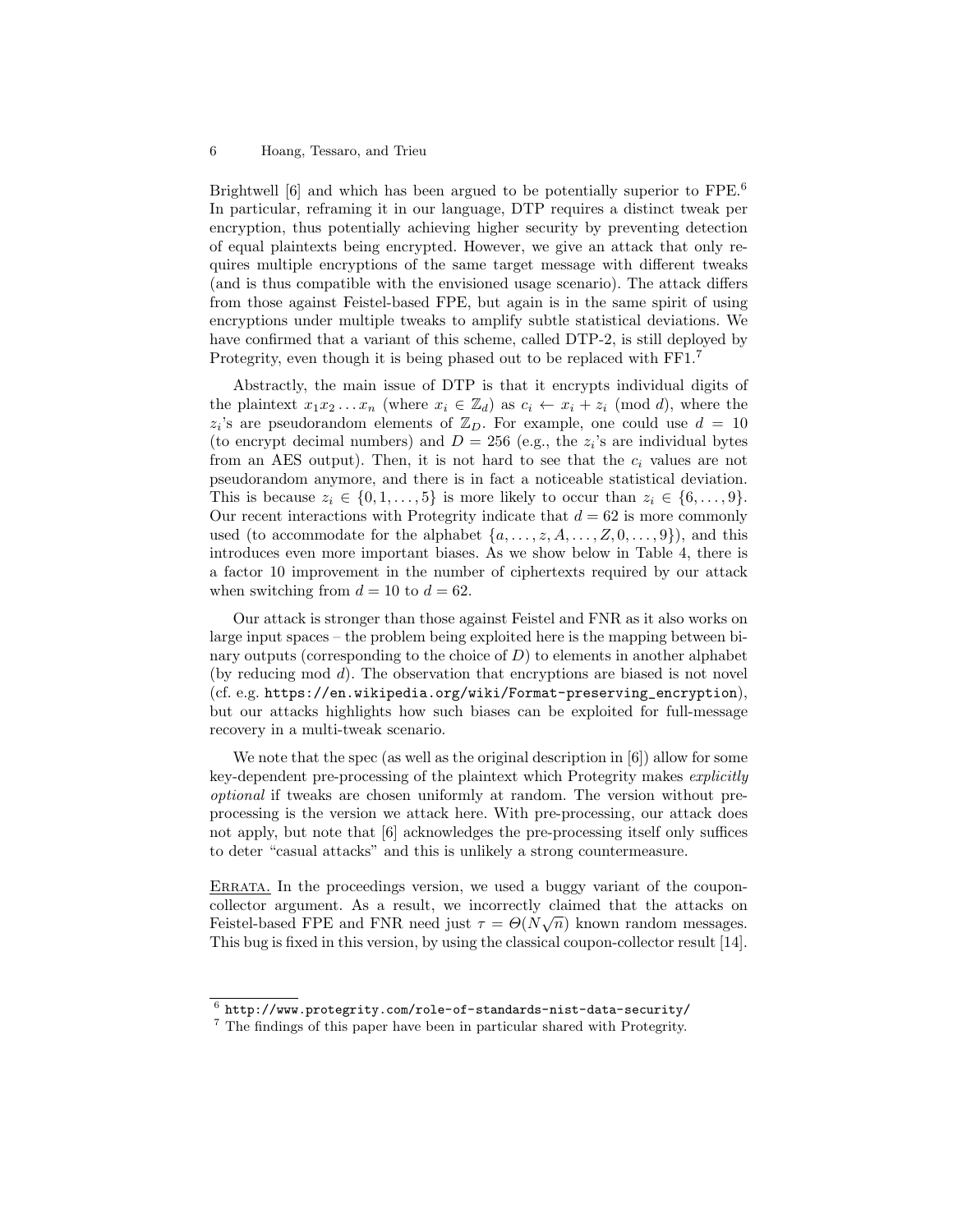# 2 Preliminaries

NOTATION. We let  $\varepsilon$  denote the empty string. If y is a string then |y| denotes its length and y[i] denotes its i-th bit for  $1 \le i \le |y|$ . If X is a finite set, we let  $x \leftarrow^* X$  denote picking an element of X uniformly at random and assigning it to x. Algorithms may be randomized unless otherwise indicated. Running time is worst case. If A is an algorithm, we let  $y \leftarrow A(x_1, \ldots; r)$  denote running A with random coins r on inputs  $x_1, \ldots$  and assigning the output to y. We let  $y \leftarrow A(x_1, \ldots)$  be the result of picking r at random and letting  $y \leftarrow A(x_1, \ldots; r)$ . We let  $[A(x_1, \ldots)]$  denote the set of all possible outputs of A when invoked with inputs  $x_1, \ldots$  By Pr[G] we denote the probability of the event that the execution of game G results in the game returning true. If D is a set then Perm(D) denotes the set of all permutations on D. Let  $exp(x)$  denote  $e^x$ , where e is the base of the natural logarithm.

FPE. An FPE scheme F specifies a pair of deterministic algorithms (F.E, F.D), where F.E: F.Keys  $\times$  F.Twk  $\times$  F.Dom  $\rightarrow$  F.Dom is the encryption algorithm,  $F.D : F.Keys \times F.Twk \times F.Dom \rightarrow F.Dom$  the decryption algorithm, F.Keys the key space, F.Twk the tweak space, and F.Dom the domain. For every key  $K \in \mathsf{F}$ .Keys and tweak  $T \in \mathsf{T}$ , the map  $\mathsf{F.E}(K,T,\cdot)$  is a permutation over  $\mathsf{F.Dom}$ , and  $F.D(K, T, \cdot)$  reverses  $F.E(K, T, \cdot).$ 

Chernoff bound. Our results heavily rely on the well-known Chernoff bounds. We recall the details of Chernoff bounds below.

**Lemma 1 (Chernoff bounds).** Let  $Y_1, \ldots, Y_\ell$  be independent Bernoulli random variables with  $Pr[Y_1 = 1] = \cdots = Pr[Y_\ell = 1] = \mu$ . Then,

$$
\Pr\Big[Y_1 + \dots + Y_\ell \ge (1 + \epsilon)\ell\mu\Big] \le \exp\Big(\frac{-\epsilon^2 \ell\mu}{2 + \epsilon}\Big) \text{ for any } \epsilon > 0, \text{ and}
$$

$$
\Pr\Big[Y_1 + \dots + Y_\ell \le (1 - \epsilon)\ell\mu\Big] \le \exp\Big(\frac{-\epsilon^2 \ell\mu}{2}\Big) \text{ for any } 0 < \epsilon < 1.
$$

### 3 Message recovery framework

Here we give a new formalization of message-recovery attacks, generalizing the definition of Bellare, Hoang, and Tessaro (BHT) [1] for attacking multiple target messages.

A HIGH-LEVEL INTUITION. Under our framework, there are  $\tau$  known messages and  $p$  target messages. An adversary  $\mathcal A$  will receive the ciphertexts of those, each under multiple tweaks, and has to recover at least  $d \leq p$  targets to win the game, where d is a parameter of the message-recovery game. For example  $d = 1$  means that as long as the adversary recovers a single target message, it wins the game, and  $d = p$  means that the adversary has to recover all targets to win.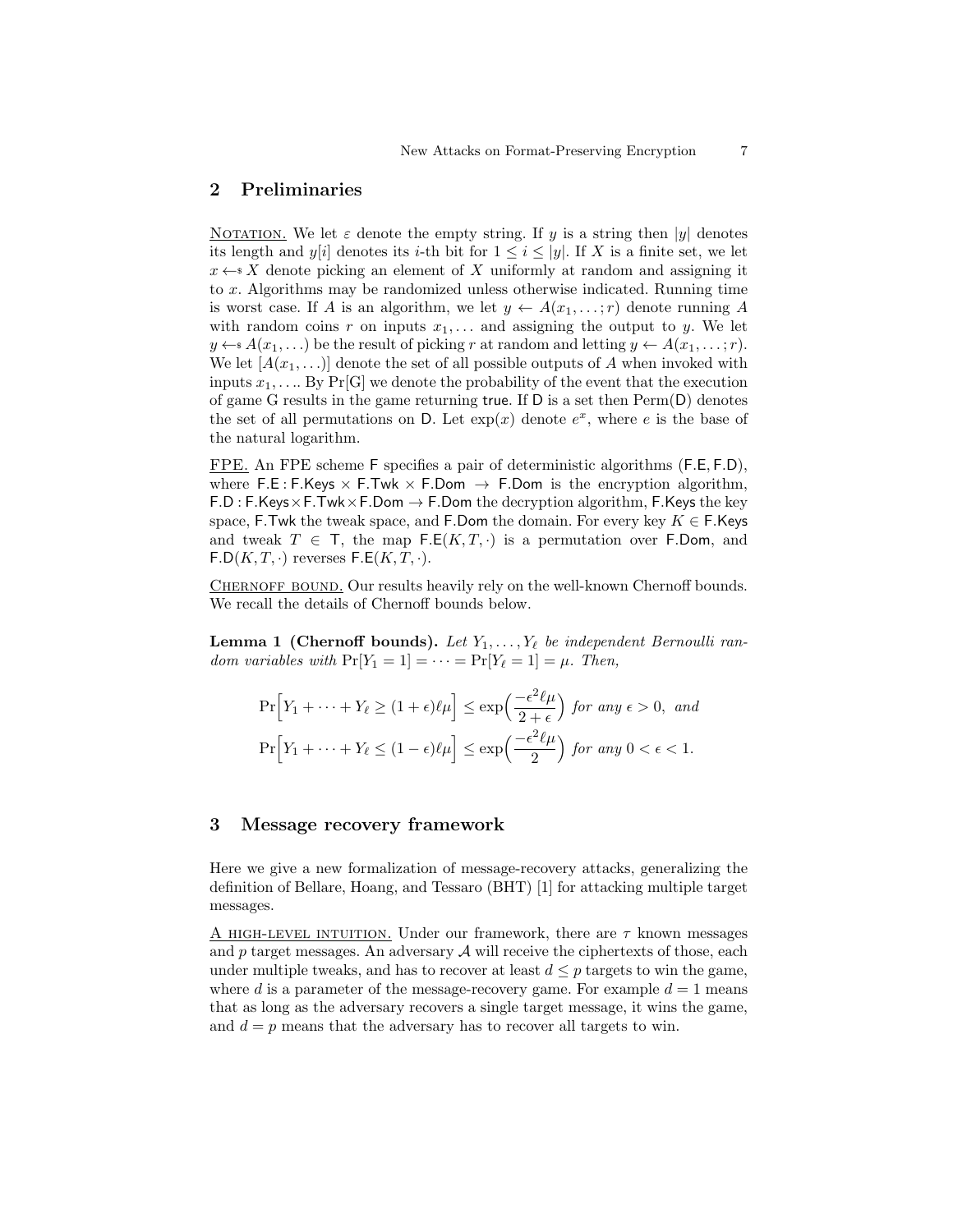Following BHT, we aim for a generalized framework that can capture BHT's attack, where known messages are correlated with the targets. Thus in our notion, the known messages and the target messages, and also the tweaks, are generated via a message sampler  $\mathsf{XS}\text{.}$  The adversary  $\mathcal A$  receives the tweaks and the ciphertexts, and some auxiliary information that contains information about the known messages, and possibly some partial information about the targets. We stress that only the sampler knows the target messages, and the adversary  $\mathcal A$ just knows some partial information of the target messages that the auxiliary information reveals.

The framework above allows samplers that output target messages that are trivial to guess. Thus for any FPE scheme, there is an adversary that with high probability can recover target messages produced by those degenerate samplers by merely guessing, but of course this does not imply a vulnerability of the FPE scheme. Following BHT, we define the d-target advantage  $\mathbf{Adv}_{\mathsf{F},\mathsf{XS},d}^{\mathsf{mr}}(\mathcal{A})$  of adversary  $A$  against FPE scheme  $F$  and sampler  $XS$  as the difference between (i) the chance that  $A$  can recover at least  $d$  targets, and (ii) the probability of the best strategy of guessing that many targets given just the auxiliary information (but not the ciphertexts). Hence for an FPE scheme F, if one can construct an efficient adversary A and an efficient sampler XS such that  $\mathbf{Adv}_{\mathsf{F},\mathsf{XS},d}^{\mathsf{mr}}(\mathcal{A})$  is large, it means that this particular FPE scheme F is indeed vulnerable.

Our notion only models non-adaptive attacks and requires adversaries to recover at least d targets. However, recall that here we are giving an attack notion, and thus these restrictions only make our attacks better. On the other hand, if an FPE scheme meets our notion, it does not necessarily mean that the scheme is secure for real-world usage. Below, we will formalize our framework.

SAMPLERS AND GUESSING PROBABILITY. A *message sampler* is an algorithm XS that returns  $((T_1, X_1), \ldots, (T_Q, X_Q), Z_1, \ldots, Z_p, a)$  that consists of Q tweakmessage pairs  $(T_i, X_i)$ , p target messages  $Z_j$ , and some auxiliary information  $a \in \{0,1\}^*$ . Note that encryption schemes of FPEs are deterministic, and thus it is trivial to detect repetition among the pairs  $(T_1, X_1), \ldots, (T_Q, X_Q)$  given their ciphertexts. Therefore, following BHT, we require the distinctness condition that the Q pairs  $(T_1, X_1), \ldots, (T_Q, X_Q)$  be distinct. Define the d-target message-guessing (mg) advantage against a sampler XS as

$$
\mathbf{Adv}_{\mathsf{XS},d}^{\mathsf{mg}} = \max_{\mathcal{S}} \Pr[\mathbf{G}_{\mathsf{XS},d}^{\mathsf{mg}}(\mathcal{S})],
$$

where game  $\mathbf{G}^{\text{mg}}_{\text{XS}}(\mathcal{S})$  is defined in the top panel of Fig. 1. This is the probability of the best possible way at guessing at least  $d$  target messages given the tweaks and auxiliary information. For the special case  $d = p$ , meaning that one has to guess all target messages, we write  $\mathbf{Adv}_{\mathsf{XS}}^{\mathsf{mg}}$  instead of  $\mathbf{Adv}_{\mathsf{XS},p}^{\mathsf{mg}}$ . To account for the efficiency of attacks, besides the number of ciphertexts  $Q$ , we also consider the number of ciphertexts per recovered target  $q_t = Q/d$ . This is the amortized data complexity.

MESSAGE-RECOVERY NOTION. Let F be an FPE scheme. Let XS be a message sampler such that  $T_1, \ldots, T_Q \in \mathsf{F}.\mathsf{Twk}$  and  $X_1, \ldots, X_Q, Z_1, \ldots, Z_p \in \mathsf{F}.\mathsf{Dom}$  for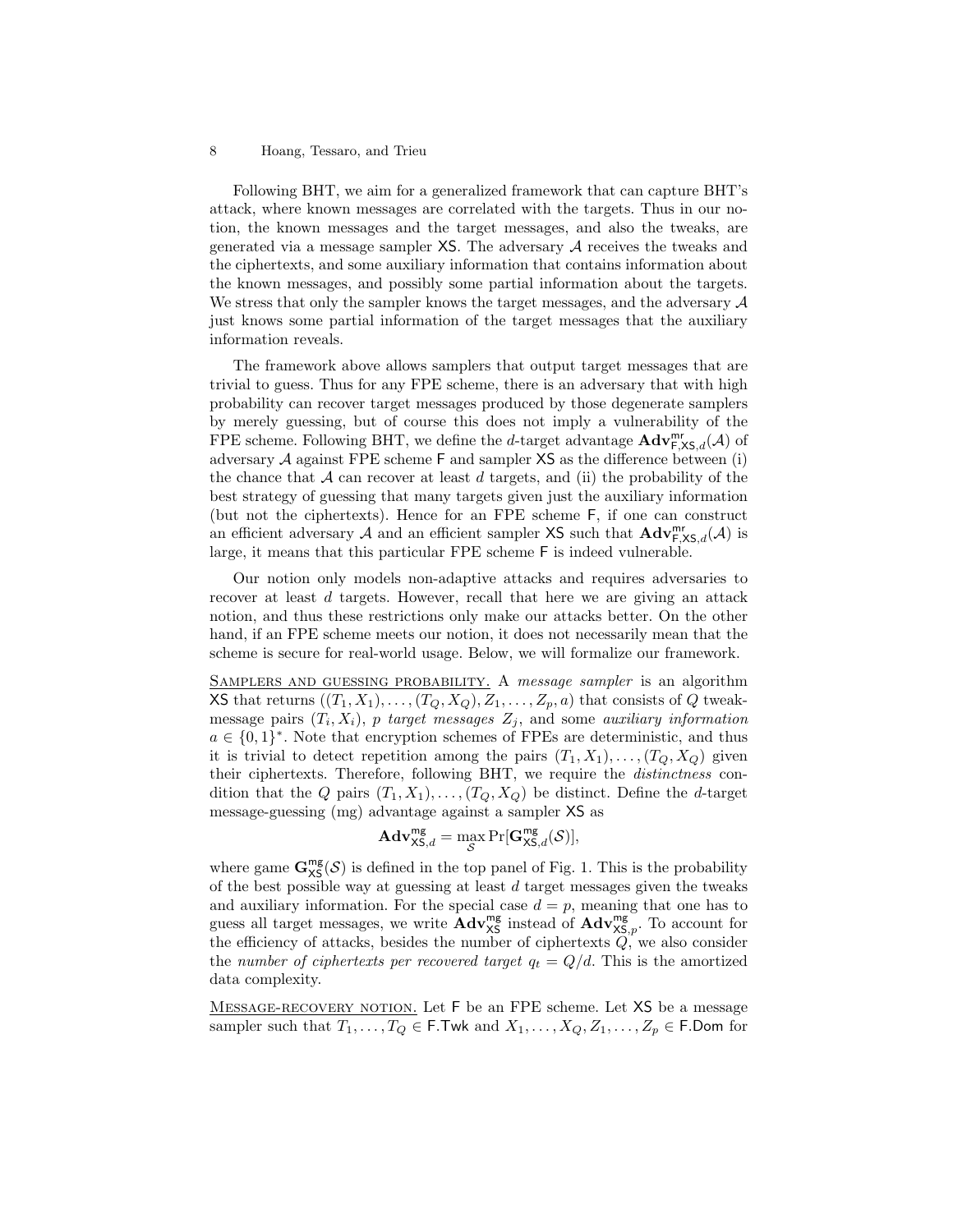Game  $\mathbf{G}^{\text{mg}}_{\mathsf{XS},d}(\mathcal{S})$  $((T_1, X_1), \ldots, (T_Q, X_Q), Z_1, \ldots, Z_p, a) \leftarrow \mathbf{S}$  $(Z_1^*,\ldots,Z_p^*) \leftarrow \mathcal{S}(T_1,\ldots,T_Q,a); \ \ t \leftarrow \min\{d,p\}$ Return  $(\exists i_1 < \cdots < i_t \text{ such that } (Z_{i_1} = Z_{i_1}^*) \wedge \cdots \wedge (Z_{i_t} = Z_{i_t}^*))$ Game  $\mathbf{G}_{\mathsf{F},\mathsf{XS},d}^{\mathsf{mr}}(\mathcal{A})$  $K \leftarrow$  F.Keys;  $((T_1, X_1), \ldots, (T_Q, X_Q), Z_1, \ldots, Z_p, a) \leftarrow$  XS For  $i = 1, \ldots, Q$  do  $Y_i \leftarrow \mathsf{F.E}(K, T_i, X_i)$  $(Z_1^*, \ldots, Z_p^*) \leftarrow \mathcal{A}((T_1, Y_1), \ldots, (T_Q, Y_Q), a); t \leftarrow \min\{d, p\}$ Return  $(\exists i_1 < \cdots < i_t \text{ such that } (Z_{i_1} = Z_{i_1}^*) \wedge \cdots \wedge (Z_{i_t} = Z_{i_t}^*))$ 

Fig. 1. Games defining message-recovery notion of an FPE scheme F, parameterized by a message sampler XS.

any  $((T_1, X_1), \ldots, (T_Q, X_Q), Z_1, \ldots, Z_p, a)$  in [XS]. Define the *d*-target messagerecovery (mr) advantage of  $A$  against  $F, XS$  as

 $\mathbf{Adv}_{\mathsf{F},\mathsf{XS},d}^{\mathsf{mr}}(\mathcal{A}) = \Pr[\mathbf{G}_{\mathsf{F},\mathsf{XS},d}^{\mathsf{mr}}(\mathcal{A})] - \mathbf{Adv}_{\mathsf{XS},d}^{\mathsf{mg}}$  .

The mr game  $Pr[\mathbf{G}^{\text{mr}}_{\mathsf{F},\mathsf{XS},d}(\mathcal{A})]$  is defined in the bottom panel of Fig. 1, measuring  $\mathcal{A}$ 's advantage at recovering at least d target messages given the tweaks, ciphertexts, and auxiliary information. For  $d = p$ , meaning that the adversary has to recover all targets, we write  $\mathbf{Adv}_{\mathsf{F},\mathsf{XS}}^{\mathsf{mr}}(\mathcal{A})$  instead of  $\mathbf{Adv}_{\mathsf{F},\mathsf{XS},p}^{\mathsf{mr}}(\mathcal{A})$ .

Relation to BHT's notion. BHT's notion is the special case of the definition above where the number of target message  $p$  is 1. However, in practice, it is not economical to collect a lot of known message-ciphertext pairs to recover just a single target message. If we can instead spend the same amount of resource but recover multiple messages, the cost will be amortized by the number of recovered targets, cheapening the attack. Thus compared to BHT's definition, ours gives a more realistic attack model.

REMARKS. Most existing notions in the cryptanalytic literature only define codebook-recovery attacks, but our attacks or BHT's attack do not fit into this category. Bellare, Ristenpart, Rogaway, and Stegers (BRRS) [2] define a messagerecovery notion for FPEs, but again (i) this notion considers just a single target message, and (ii) more importantly, the number of ciphertexts under this notion cannot exceed the domain size. Thus BRRS's notion also fails to capture our attack or BHT's attack.

# 4 Attacking Feistel-based FPE

In this section, we first recall the Feistel-based FPE constructions, as in NIST standards FF1 or FF3, and then give a message-recovery attack on a generic FPE scheme. Compared to BHT's attacks [1], our attack can deal with a general number of target messages and recover all of them, and thus have better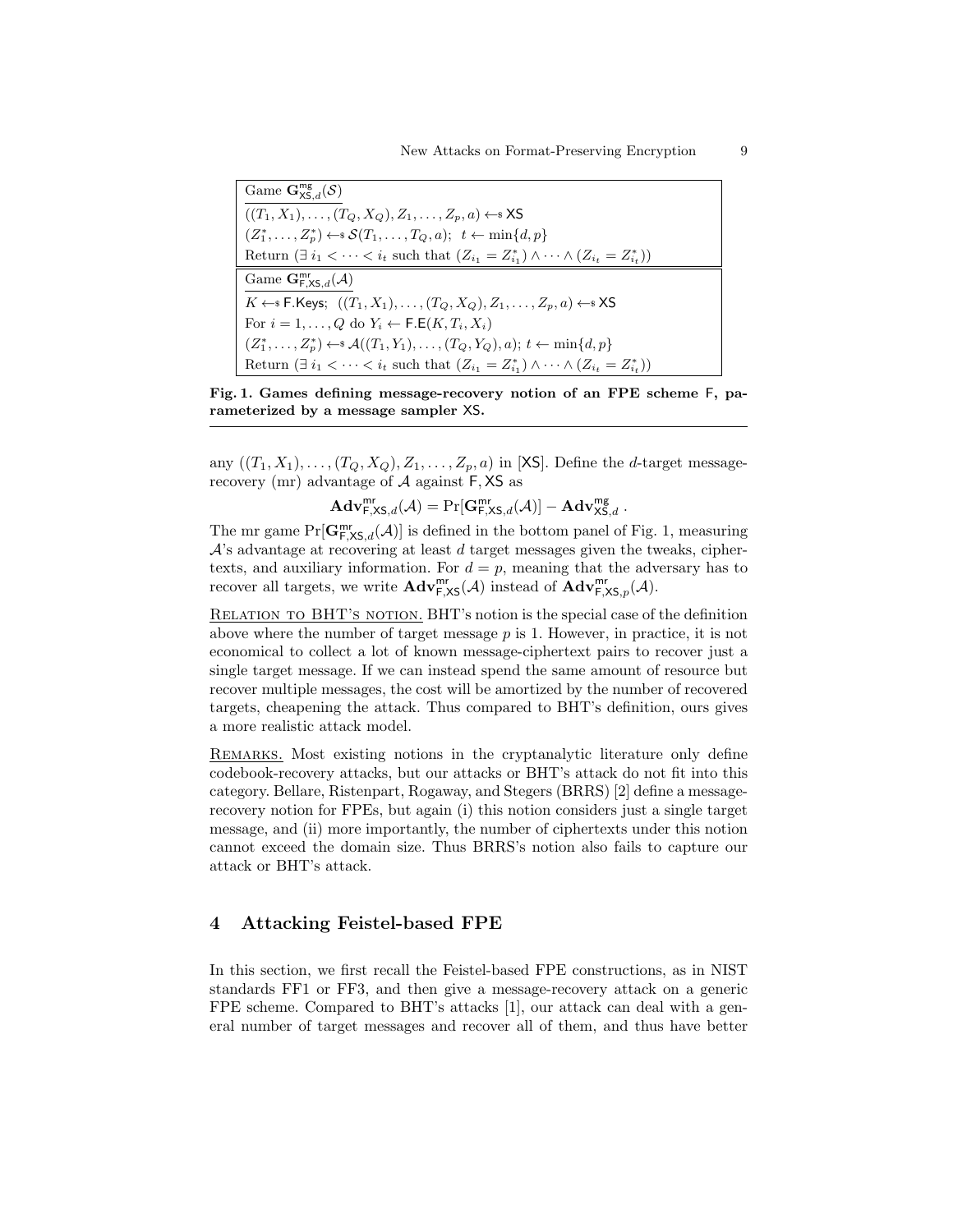

Fig. 2. Left: The code for the encryption and decryption algorithms of  $F =$ **Feistel**[r, M, N, H, PL], where PL =  $(\mathcal{T}, \mathcal{K}, F_1, \ldots, F_r)$ . **Right:** An illustration of encryption with  $r = 4$  rounds.

amortized cost. Moreover, we do not require any correlation between the known messages and the targets.

Feistel-based constructions. Most existing FPE schemes, including the FF1 and FF3 standards [9], are based on Feistel networks. Following BHT, we specify Feistel-based FPE in a general, parameterized way. This allows us to refer to both schemes of ideal round functions for the analysis, and schemes of some concrete round functions for realizing the standards.

We associate to parameters  $r, M, N, \boxplus, PL$  an FPE scheme  $\mathsf{F} = \mathbf{Feistel}[r]$ ,  $M, N, \boxplus, PL$ . Here  $r \geq 2$  is an integer, the number of rounds, and  $\boxplus$  is an operation for which  $(\mathbb{Z}_M, \boxplus)$  and  $(\mathbb{Z}_N, \boxplus)$  are Abelian groups. We let  $\boxminus$  denote the inverse operator of  $\mathbb{H}$ , meaning that  $(X \oplus Y) \oplus Y = X$  for every X and Y. Integers  $M, N \geq 1$  define the domain of F as F.Dom =  $\mathbb{Z}_M \times \mathbb{Z}_N$ . The parameter  $PL = (\mathcal{T}, \mathcal{K}, F_1, \ldots, F_r)$  specifies the set  $\mathcal T$  of tweaks and a set  $\mathcal K$  of keys, meaning F.Twk =  $\mathcal{T}$  and F.Keys =  $\mathcal{K}$ , and the round functions  $F_1, \ldots, F_r$  such that  $F_i: \mathcal{K} \times \mathcal{T} \times \mathbb{Z}_N \to \mathbb{Z}_M$  if i is odd, and  $F_i: \mathcal{K} \times \mathcal{T} \times \mathbb{Z}_M \to \mathbb{Z}_N$  if i is even. The code of F.E and F.D is shown in Fig. 2.

Classical Feistel schemes correspond to the boolean case, where  $M = 2^m$  and  $N = 2^n$  are powers of two, and  $\boxplus$  is the bitwise xor operator  $\oplus$ . The scheme is balanced if  $M = N$  and unbalanced otherwise. For  $X = (L, R) \in \mathbb{Z}_M \times \mathbb{Z}_N$ , we call  $L$  and  $R$  the *left segment* and *right segment* of  $X$ , respectively. We write Left(X) and  $\mathbf{Right}(X)$  to refer to the left and right segments of X respectively. For simplicity, we assume that 0 is the zero element of the groups  $(\mathbb{Z}_M, \boxplus)$  and  $(\mathbb{Z}_N, \boxplus).$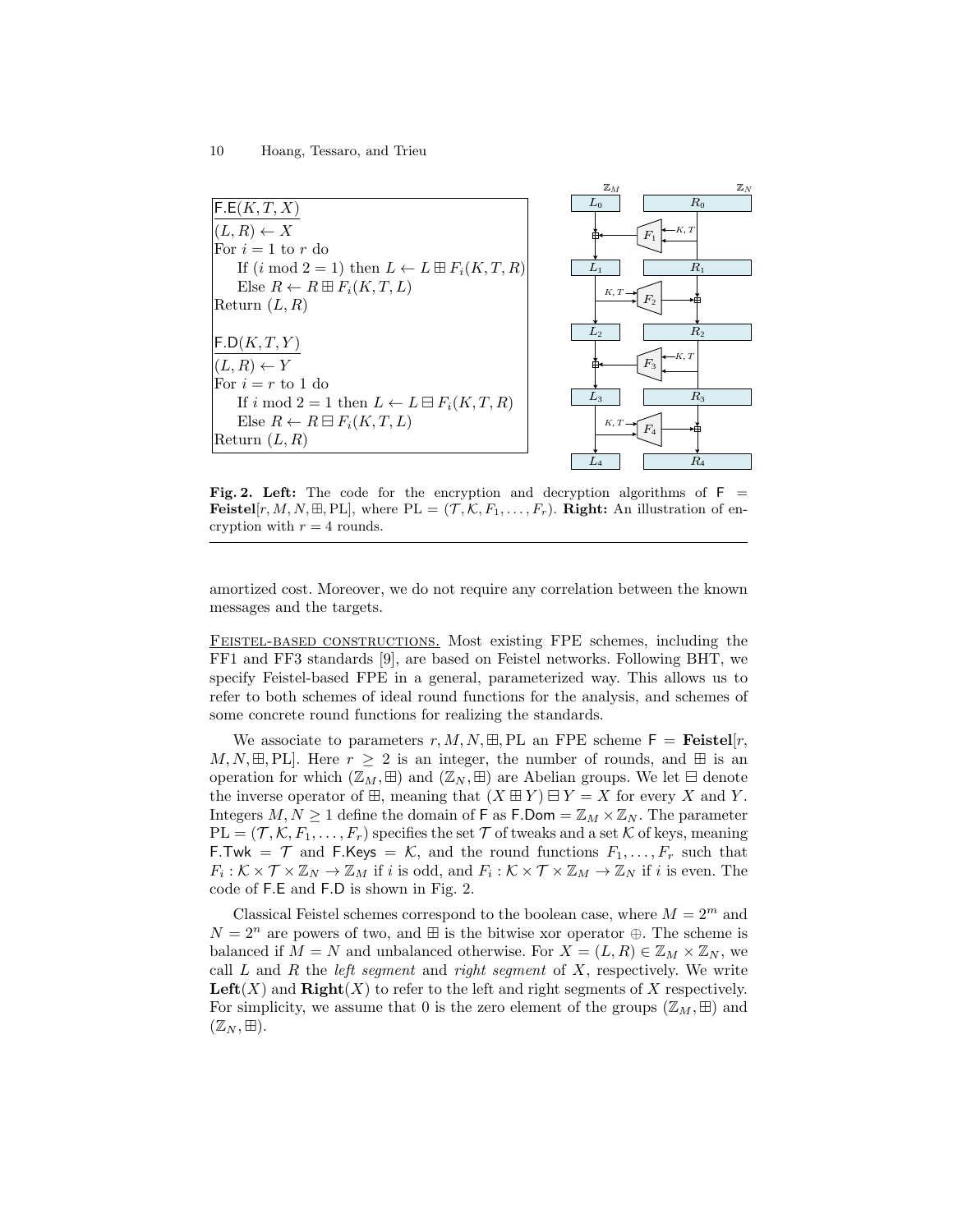For analysis, the round functions are modeled as truly random. Formally, let  $\mathcal{T} = \{0,1\}^*$ , and let K be the set  $\mathbf{RF}(\mathcal{T}, r, M, N)$  of all tuples of functions  $(G_1, \ldots, G_r)$  such that  $G_i: \mathcal{T} \times \mathbb{Z}_N \to \mathbb{Z}_M$  if i is odd, and  $G_i: \mathcal{T} \times \mathbb{Z}_M \to \mathbb{Z}_N$  if i is even. Then for  $1 \leq i \leq r$  define  $F_i(K, \cdot, \cdot) = G_i(\cdot, \cdot)$ , where  $(G_1, \ldots, G_r) \leftarrow K$ . We write  $\textbf{Feistel}[r, M, N, \boxplus]$  to denote  $\textbf{Feistel}[r, M, N, \boxplus, PL]$ , for the particular choice  $PL = (\mathcal{T}, \mathcal{K}, F_1, \ldots, F_r)$  above.

Schemes in the standards [9] specify the round functions using AES. Using the standard assumption that AES is a PRF, one can focus on attacking Feistelbased schemes of ideal round functions, with small differences in the advantage.

SETUP. We give a message-recovery attack on a generic Feistel-based FPE  $F =$ Feistel $[r, M, N, \boxplus, PL]$ . Like the prior work of BHT [1], we only consider the case that r is even, as NIST standards only use  $r = 8$  (for FF3) or  $r = 10$ (for FF1). Under our attack, there are  $\tau$  known messages  $X_1, \ldots, X_{\tau}$  and p targets  $Z_1, \ldots, Z_p$ . The adversary is given the encryption of those  $\tau + p$  distinct messages under q tweaks  $T_1, \ldots, T_q$ , for an appropriately large q. Due to the distinctness requirement,  $X_1, \ldots, X_{\tau}, Z_1, \ldots, Z_p$  must be distinct. The auxiliary information is  $(X_1, \ldots, X_{\tau}, p, q)$ . The only requirement in our attack is that with high probability, the right halves of the known messages  $X_1, \ldots, X_\tau$  cover at least  $d$  of the right halves of the targets. We have no restriction on the number  $p$  of targets or the parameter d, (except the unavoidable constraint that  $d \leq p$ ) so potentially p can be as large as  $MN - \tau$ . Our attack will recover d targets out of  $Z_1, \ldots, Z_p$ .

A special important case in our attack is that the right halves of  $X_1, \ldots, X_\tau$ cover everything in  $\mathbb{Z}_N$ ; in this case we can recover all targets. At the first glance, this requirement seems contrived, and thus it is unclear how the adversary can mount such an attack. However, we will show that for  $\tau = [N(\ln(N)+3)]$ , if the known messages are sampled uniformly without replacement from  $\mathbb{Z}_M\times\mathbb{Z}_N$  then they will meet the requirement above with probability at least 0.95. Concretely, if we want to recover PINs, meaning  $M = N = 100$ , we need to obtain 761 random known messages. In contrast, BHT's attack needs to obtain two known messages, but one of those must have the same right half as the target.

To explain the bound  $\lceil \min\{N(\ln(N) + 3)\}\rceil$  above, note that this is the wellknown coupon collector's problem: there are N types of coupons and a collector wishes to collect all of them. In the classical setting, for each draw the collector obtains a uniformly random type. In contrast, in our settings, because  $Z_1, \ldots, Z_p$ are distinct, each time the collector buys a coupon, its type is slightly biased towards new types that the collector has not yet owned. This means that while the classical bound, stated in Lemma 2 below, continues to apply to our setting, we might need fewer coupons than what is suggested in the classical setting.

**Lemma 2 (Coupon collector's problem).** [14, Chapter 3.6] Let  $N \geq 1$  be an integer, and let  $\lambda > 0$  be a real number. Suppose that there are N types of coupon and a collector buys  $\tau = [N(\ln(N) + \lambda)]$  coupons of truly random types. Then the chance that the collector gets all N types is at least  $1-e^{-\lambda}$ .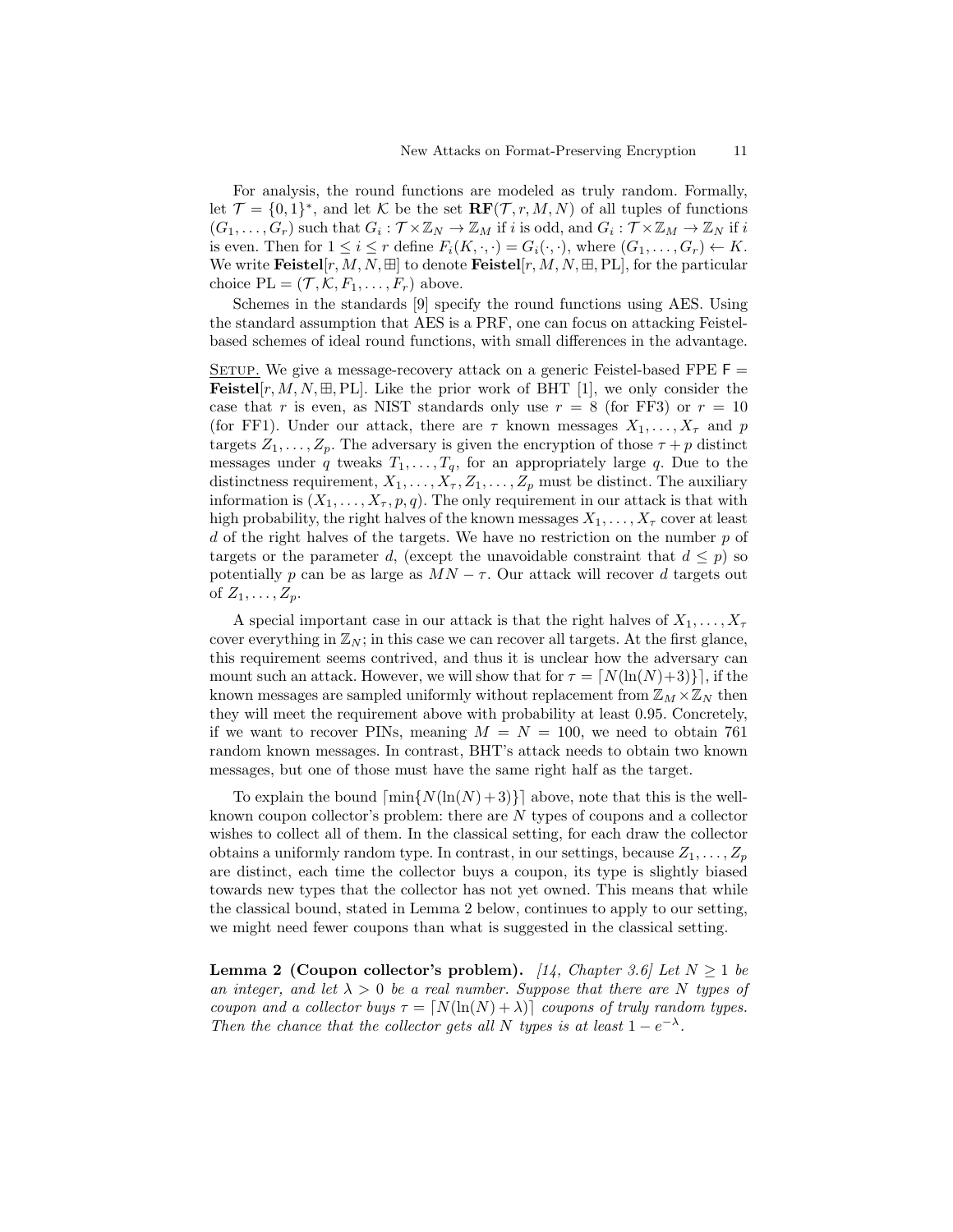From Lemma 2 above, the requirement of our attack is quite mild, yet it is powerful, recovering as many targets as possible. In contrast, in BHT's attack, there is only a single target (meaning  $p = 1$ ), and the first known message must have the same right half as the target message. Of course in our attack, for each target  $Z_i$ , there is some known message  $X_j$  of the same right half as  $Z_i$ , but the adversary does not know what is j.

THE ATTACK. We formalize the attack via the message-recovery framework, by specifying a class  $\mathsf{SC1}_{p,q,\delta,\theta}$  of samplers, and then giving a lower bound on the mradvantage of the attack for any sampler in this class. First, let  $\text{DCI}_{p,q,d,\delta,\theta}$  be the class of all algorithms D that outputs q distinct tweaks  $T_1, \ldots, T_q \in \{0,1\}^*$ , and distinct  $X_1, \ldots, X_{\tau}, Z_1, \ldots, Z_p \in Z_M \times \mathbb{Z}_N$  such that (1) with probability at least 1−δ, there are d or more indices k such that  $Z_k \in \{Right(X_1), \ldots, Right(X_\tau)\}\$ and (2) given  $X_1, ..., X_{\tau}, T_1, ..., T_q$ , for any subset  $\{r_1, ..., r_d\} \subseteq \{1, ..., \tau\}$ , for any  $Z_1^*,\ldots,Z_d^* \in \mathbb{Z}_M \times \mathbb{Z}_N \backslash \{X_1,\ldots,X_\tau\}$ , the conditional probability that  $Z_{r_1} = Z_1^*, \ldots, Z_{r_d} = Z_d^*$  is at most  $2^{-\theta}.$ <sup>8</sup> To any such D, we associate the sampler

Sampler XS[D]  $(T_1, \ldots, T_q, X_1, \ldots, X_\tau, Z_1, \ldots, Z_p) \leftarrow \mathbf{s} \mathsf{D}$  $a \leftarrow (X_1, \ldots, X_{\tau}, p, q)$ Return  $(\{(T_i, X_j), (T_i, Z_k) \mid i \leq q, j \leq \tau, k \leq p\}, Z_1, \ldots, Z_p, a)$ 

The sampler above returns the pairs  $(T_i, X_j)$  and  $(T_i, Z_k)$  for every  $i \leq q$  and every  $j \leq \tau$ , and  $k \leq p$ , where the targets are  $Z_1, \ldots, Z_p$ . The number of ciphertexts Q is  $(\tau + p)q$ , and the number of ciphertexts per recovered target  $q_t$ is  $(\tau + p)q/d$ . Let  $\mathsf{SCI}_{p,q,d,\delta,\theta} = \{ \mathsf{XS}[\mathsf{D}] \mid \mathsf{D} \in \mathsf{DC1}_{p,q,d,\delta,\theta} \}$ . We would expect that adversaries will have low mr-advantage, even if  $q$  is big. However, the Left-half Differential (LD) attack, given in Fig. 3, can recover d targets out of  $Z_1, \ldots, Z_p$ in  $O(pqN)$  time. Theorem 3 below gives a lower bound on the mr-advantage of LD.

The bound in Theorem 3, for the special case  $d = p$ , is illustrated in Fig. 4. For example, for FF1, the attack is only reasonably feasible in very few domains, say one-byte strings  $(M = N = 16)$  or two-decimal strings  $(M = N = 10)$ , but recall that FF1 and FF3 are supposed to provide 128-bit security whenever the domain size  $MN$  is at least 100. For FF3, since there are fewer rounds, the attack is faster, and thus becomes feasible in more domains.

**Theorem 3.** Let  $M, N \geq 4$  and let  $p, q \geq 1$  be integer. Let  $r \geq 4$  be an even integer such that  $N^{(r-2)/2} \geq 2M$ , and let d be an integer such that  $1 \leq d \leq p$ . Let  $F = \textbf{Feistel}[r, M, N, \boxplus]$ , and let  $\lambda = \left(1 - \frac{1}{M-1}\right)^2 \left(1 - \frac{1}{MN}\right)$ . Then for any  $0 \leq \delta \leq 1$  and any  $\theta \geq 0$ , and for any sampler XS in the class  $\mathsf{SC1}_{p,q,d,\delta,\theta}$ ,

$$
\mathbf{Adv}_{\mathsf{F},\mathsf{XS},d}^{\mathsf{mr}}(\mathsf{LD}) \ge 1 - \delta - d \cdot \exp\left(\frac{-\lambda Mq}{12 \cdot N^{r-2}}\right) - MNd \cdot \exp\left(\frac{-\lambda Mq}{9 \cdot N^{r-2}}\right) - 2^{-\theta}.
$$

<sup>&</sup>lt;sup>8</sup> For the special case where  $Z_1, \ldots, Z_p$  are sampled uniformly without replacement from  $(\mathbb{Z}_M \times \mathbb{Z}_N) \setminus \{X_1, \ldots, X_{\tau}\}\$ , then  $\theta = \Theta(d \cdot \log(MN)).$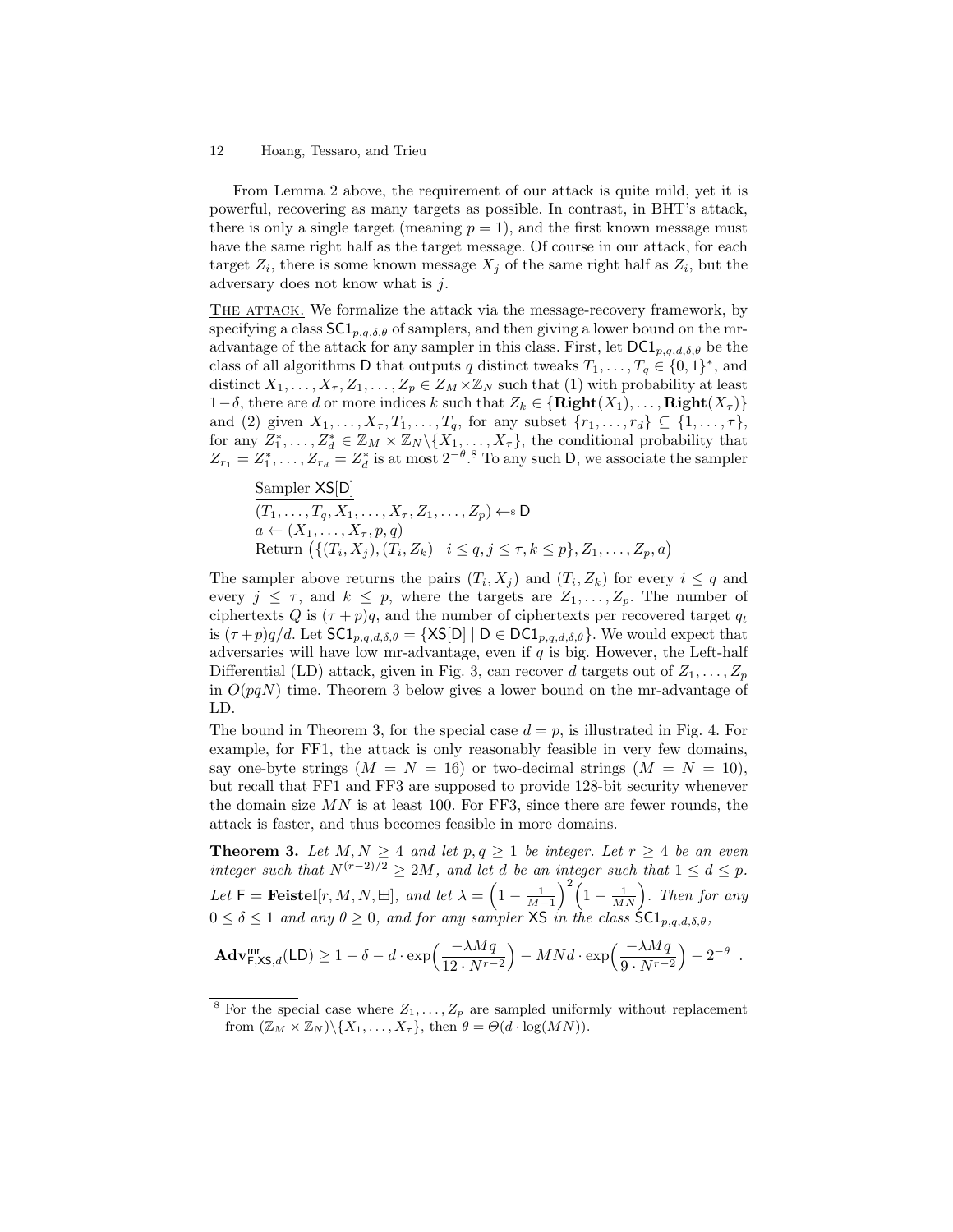Adversary  $LD(\{(T_i, C_{i,j}), (T_i, C'_{i,k})\}_{i,j,k}, a)$  $\# 1 \leq i \leq q, 1 \leq j \leq \tau, 1 \leq k \leq p$  $(X_1, \ldots, X_{\tau}, p, q) \leftarrow a; S, \text{Dom} \leftarrow \emptyset$ For  $j = 1, \ldots, \tau$  do If  $\mathbf{Right}(X_i) \notin \text{Dom}$  then  $S \leftarrow S \cup \{j\}$ ; Dom  $\leftarrow$  Dom  $\cup$   $\{\mathbf{Right}(X_j)\}$ For  $k \leftarrow 1$  to p do  $\#$  Recover target  $Z_k$ For  $j \in S$ ,  $s \in \mathbb{Z}_M$  do  $V_{j,s} \leftarrow 0$ For  $i \leftarrow 1$  to  $q, j \in S$  do  $s \leftarrow \textbf{Left}(C'_{i,k}) \boxminus \textbf{Left}(C_{i,j}) \boxplus \textbf{Left}(X_j); V_{j,s} \leftarrow V_{j,s} + 1$ Let  $V_{j^*,s^*} = \max\{V_{j,s} \mid j \in S, s \in \mathbb{Z}_M\}; Z_k \leftarrow (s^*, \text{Right}(X_{j^*}))$ Return  $(Z_1, \ldots, Z_p)$ 

Fig. 3. The Left-half Differential attack.



Fig. 4. The mr advantage of the Left-half Differential attack for binary strings of  $8-12$  bits (top) and decimal strings of  $2-4$  digits (bottom). The x-axis shows the log, base 2, of the number  $q$  of tweaks (which is also roughly  $q_t$ , the number of ciphertexts per recovered target), and the y-axis shows  $\mathbf{Adv}_{\mathbf{Feistel}[r,M,N,\boxplus],\mathsf{XS}}^{\mathsf{mr}}(\mathsf{LD}),$  for XS that outputs  $\tau = \lceil \min\{N(\ln(N) + 3)\}\rceil$  known messages  $X_1, \ldots, X_\tau$  and  $p = MN - \tau$  targets; those MN messages are sampled uniformly without replacement from  $\mathbb{Z}_M \times \mathbb{Z}_N$ . Here we aim to recover all targets, namely  $d = p$ . On the left, we use the parameters of the FF1 standard. On the right, we use parameters of FF3.

IDEAS OF THE ATTACK. Our attack is based on an observation by BHT that for any two messages  $X$  and  $X'$  of the same right half, if we encrypt them under the same tweak to obtain ciphertexts C and C' respectively, then  $\text{Left}(C) \boxminus \text{Left}(C')$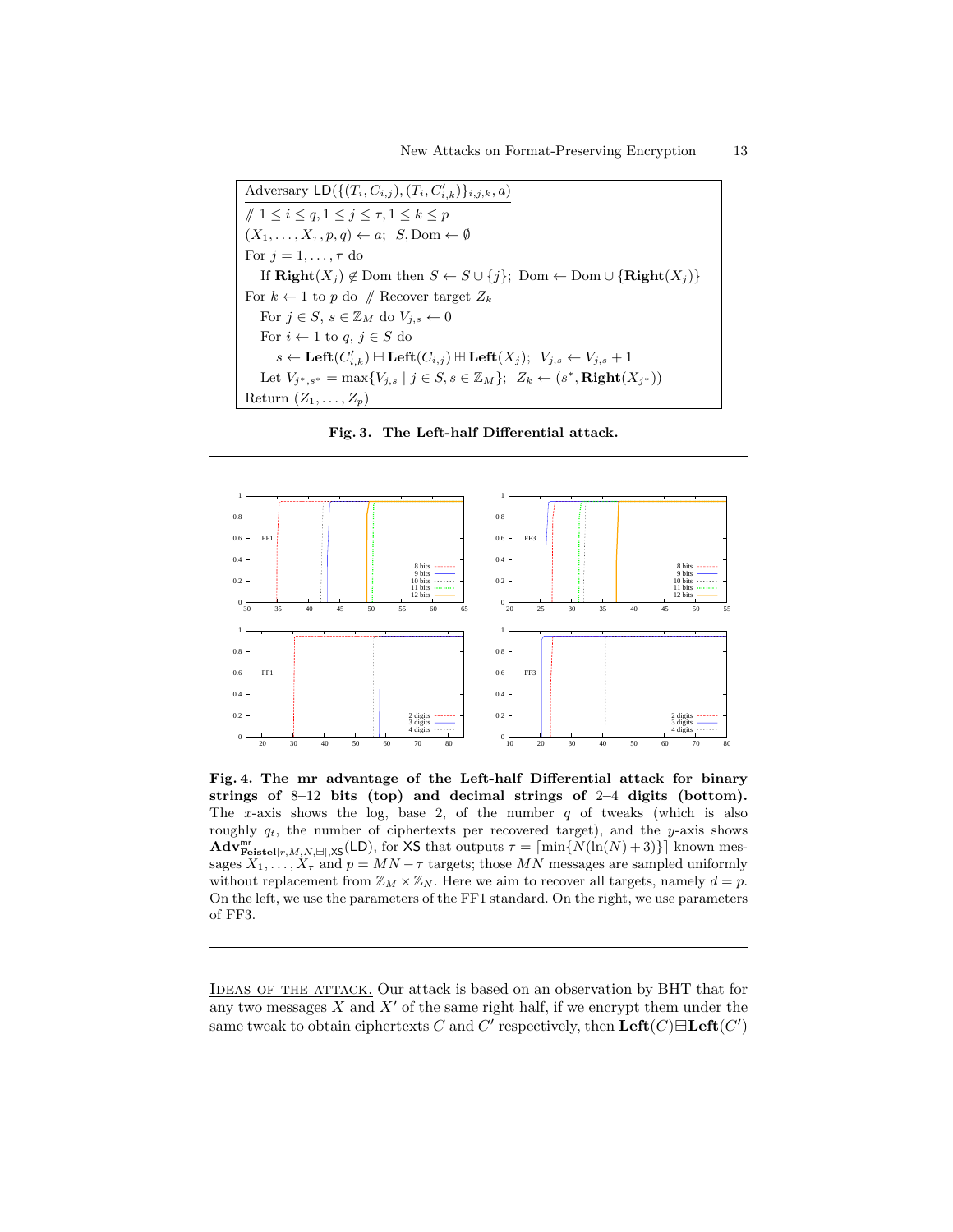is most likely to be  $\mathbf{Left}(X) \boxminus \mathbf{Left}(X')$ . This observation is formally stated in Lemma 4 below.

**Lemma 4** ([1]). Let  $F = \text{Feistel}[r, M, N, \boxplus]$ . Fix distinct  $X, X' \in \mathbb{Z}_M \times Z_N$  of the same right segment, a tweak  $T \in \mathsf{F}.\mathsf{Twk}$ , and an even integer  $t \in \{2, 4, \ldots, r\}$ . Pick  $K \leftarrow$  F. Keys. Let  $L_t$  and  $L'_t$  be the the left segment of the round-t output of X and X' under  $F(K, T, \cdot)$ , respectively. Then

(a)  $Pr[L_t \boxminus L'_t = L_0 \boxminus L'_0] \ge \frac{N}{MN-1} + \frac{1-1/(M-1)}{N^{(t-2)/2}}$  $\frac{-1/(M-1)}{N^{(t-2)/2}}$ . (b)  $Pr[L_t \boxminus L'_t = Z] \leq \frac{N}{MN-1}$ , for any  $Z \in \mathbb{Z}_M \backslash \{L_0 \boxminus L'_0\}$ .

The probabilities above are taken over a sampling  $K \leftarrow$  F.Keys.

Consider a target  $Z_k$  such that  $\mathbf{Right}(Z_k) \in {\mathbf{Right}(X_1), \ldots, \mathbf{Right}(X_{\tau})}$ . Among the known messages  $X_1, \ldots, X_{\tau}$ , there will be some  $X_{j^*}$  of the same right segment as  $Z_k$ . Suppose that somehow we know  $j^*$ . Then obviously we can recover the right segment of  $Z_k$ . To recover the left segment of  $Z_k$ , we will use the above observation of BHT. For all ciphertexts C and C' of  $X_{j^*}$  and  $Z_k$  under the same tweak respectively, one can guess  $\mathrm{Left}(Z_k)$  as  $\mathrm{Left}(\check{C}') \boxminus \mathrm{Left}(C) \boxplus$ **Left** $(X_{j^*})$ . However, compared to a random guessing, this is only slightly better; the improvement in the advantage is about  $\frac{1-\frac{1}{(M-1)}}{N^{(r-2)/2}}$ . To amplify the advantage, we consider ciphertexts  $C_i$  and  $C'_i$  of  $X_{j^*}$  and  $Z_k$  under many tweaks  $T_i$ , and output the majority value of those  $\mathbf{Left}(C_i') \boxminus \mathbf{Left}(C_i) \boxplus \mathbf{Left}(X_{j^*}).$ 

Since the algorithm above *assumes* that we are given the index  $j^*$ , we are left with the task of finding  $j^*$ . We first narrow down our search by considering a smallest possible subset S of  $\{1, \ldots, \tau\}$  such that  $\{Right(X_i) | j \in S\}$  ${\bf Right}(X_1), \ldots, {\bf Right}(X_{\tau})\}$ . Such a set S will contain j<sup>\*</sup>, but we still do not know which is the right one, among  $|S|$  possible values. Next, we try the strategy above for every  $j \in S$  to see which gives us the best majority value. Specifically, for every  $j \in S$ , we consider ciphertexts  $C_{i,j}$  and  $C'_{i,k}$  of  $X_j$  and  $Z_k$  under tweaks  $T_i$  respectively. For every  $i \in \{1, \ldots, q\}$ , let  $U_{i,j} \leftarrow \textbf{Left}(C_i') \boxminus \textbf{Left}(C_i) \boxplus$ **Left** $(X_j)$ . We then find the majority value of  $U_{1,j}, \ldots, U_{q,j}$  together with the number  $V_j$  of its occurrences among those q values. Finally, in the election for  $j^*$ , each candidate j has  $V_j$  votes. The winner is the candidate of the most votes.

The code in Fig. 3 implements the algorithm above as follows. For each  $s \in \mathbb{Z}_N$  and each  $j \in S$ , we count the number  $V_{j,s}$  of the occurrences of s in  $U_{1,j}, \ldots, U_{q,j}$ . We then find  $(j^*, s^*)$  such that  $V_{j^*, s^*} = \max\{V_{j,s} \mid j \in S, s \in \mathbb{Z}_N\}.$ The value  $s^*$  is the left segment of  $Z_k$ , and the right segment of  $X_{j^*}$  is also the right segment of  $Z_k$ .

To justify the way we pick  $j^*$  above, we need to understand the distribution of  $V_{j,s}$ , for every  $j \in \mathbb{Z}_N \backslash \{j^*\}$  and  $s \in \mathbb{Z}_N$ . Each such message  $X_j$  will have a different right segment from  $Z_k$ . The following Lemma 5 tells us that if we encrypt  $X_j$  and  $Z_k$  under the same tweak to get ciphertexts C and C' respectively,

<sup>&</sup>lt;sup>9</sup> We stress that the adversary does not need to know that  $\mathbf{Right}(Z_k) \in$  $\{Right(X_1), \ldots, Right(X_{\tau})\};$  it will blindly use the same algorithm for all targets, but will happen to recover  $Z_k$  correctly.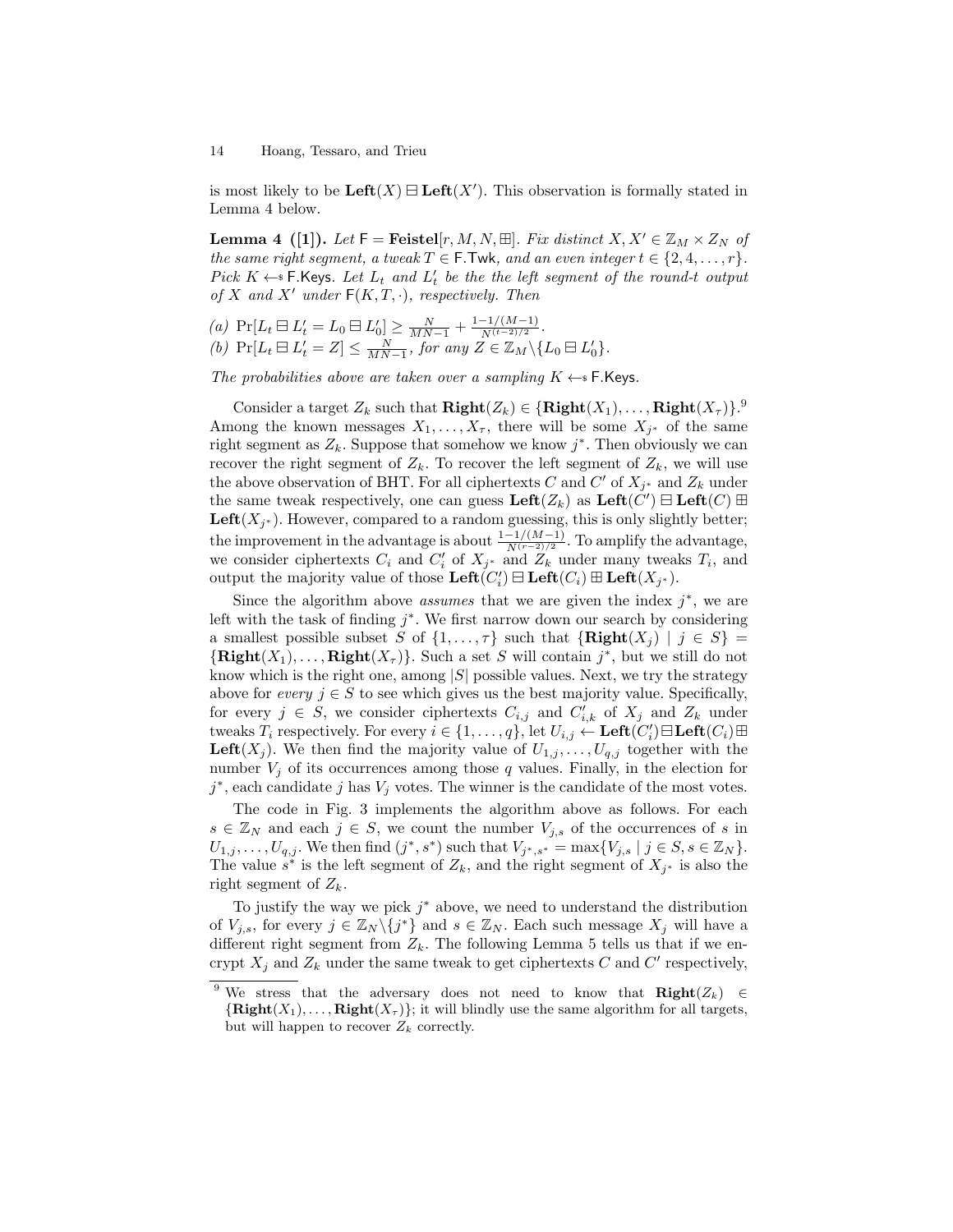| Domain             |           |                         |           | $\left \mathbf{Our~cost}~q_t \mathbf{Our~cost}~q_t \mathbf{BHT}\text{'s~cost~}q_t \mathbf{BHT}\text{'s~cost~}q_t\right $ |
|--------------------|-----------|-------------------------|-----------|--------------------------------------------------------------------------------------------------------------------------|
|                    | (for FF1) | $\mid$ (for FF3) $\mid$ | (for FF1) | (for FF3)                                                                                                                |
| $\{0,1\}^8$        | 236       |                         | 238       | $20^{\circ}$                                                                                                             |
| $\{0,1\}^9$        | 244       | 26                      | 246       | 238                                                                                                                      |
| $\{0,\ldots,9\}^2$ | 231       | 2 <sub>4</sub>          | 234       | 27                                                                                                                       |
| $(0,\ldots,9)^3$   | 258       | 21                      | 2002      | 249                                                                                                                      |

Table 2. Comparison of our Left-half Differential attack, and BHT's attack on Feistel $[r, M, N, \boxplus]$  on parameters of FF1 and FF3. The first column shows the domain  $\mathbb{Z}_M \times \mathbb{Z}_N$ . The second and third columns show estimated values of  $q_t$ the number of ciphertexts per recovered target—needed for our attack, for FF1 and FF3, respectively, to achieve advantage 0.9. (For our attack,  $q_t$  is also approximately q, the number of tweaks.) We use  $\tau = [N(\ln(N) + 3)]$  known messages  $X_1, \ldots, X_\tau$  and  $p = MN - \tau$  targets; those MN messages are sampled uniformly without replacement from  $\mathbb{Z}_M \times \mathbb{Z}_N$ . Our attack aims to recover all targets, namely  $d = p$ . The fourth and fifth columns show estimated values of  $q_t$  needed for BHT's attack, for FF1 and FF3, respectively, to achieve advantage 0.9.

then  $\text{Left}(C') \boxminus \text{Left}(C)$  is uniformly distributed over  $\mathbb{Z}_M$ . The proof is given in Appendix A.

**Lemma 5.** Let  $F = \text{Feistel}[r, M, N, \boxplus]$ . Fix distinct  $X, X' \in \mathbb{Z}_M \times Z_N$  of different right segments, a tweak  $T \in \mathsf{F}$ . Twk, and an even integer  $t \in \{2, 4, \ldots, r\}$ . Pick  $K \leftarrow$  F. Keys. Let  $L_t$  and  $L'_t$  be the the left segment of the round-t output of X and X' under  $F(K, T, \cdot)$ , respectively. Then for any  $Z \in \mathbb{Z}_M$ , we have  $Pr[L_t \boxminus L'_t = Z] = \frac{1}{M}$ , where the probability is taken over a random sampling  $K \leftarrow$  F.Keys.

On the one hand, from Lemma 4, the expected value of  $V_{j^*,s^*}$  is at least  $q(\mu + \Delta)$ , where  $\mu = \frac{N}{MN-1}$  and  $\Delta = \frac{1 - 1/(M-1)}{N^{(t-2)/2}}$  $\frac{-1/(M-1)}{N^{(t-2)/2}}$ . On the other hand, by using Lemma 5, the expected value of each other  $V_{j,s}$  is at most  $q\mu$ . We will show that it is unlikely for  $V_{j^*,s^*}$  to get below the threshold  $q(\mu+\Delta/2)$ , and any other  $V_{j,s}$ is unlikely to get beyond that threshold.

Discussion. A concrete comparison of our attack and BHT's attack is shown in Table 2. When the domain length is odd, FF1 and FF3 have different ways to interpret what are M and N. For example, for domain  $\{0, \ldots, 9\}^3$  (namely 3-digit numbers), FF1 uses  $M = 10$  and  $N = 100$ , whereas FF3 uses  $M =$ 100 and  $N = 10$ . An interesting observation is that in those odd domains. our attack does not improve BHT's attack for FF1, but significantly improves BHT's attack for FF3. For example, for domain  $\{0, \ldots, 9\}^3$  above, our attack uses  $q_t = 2^{58}$  for FF1 and BHT's uses  $q_t = 2^{62}$ , but for FF3, our attack only needs  $q_t = 2^{21}$ , whereas BHT's attack requires  $q_t = 2^{49}$ . Thus our attack (i) shows that FF3's way of partitioning odd domains is inferior to that of FF1, and (ii) underscores that for tiny domains, the round counts that FF1 and FF3 use are not enough, as BHT's attack already pointed out. In other words, our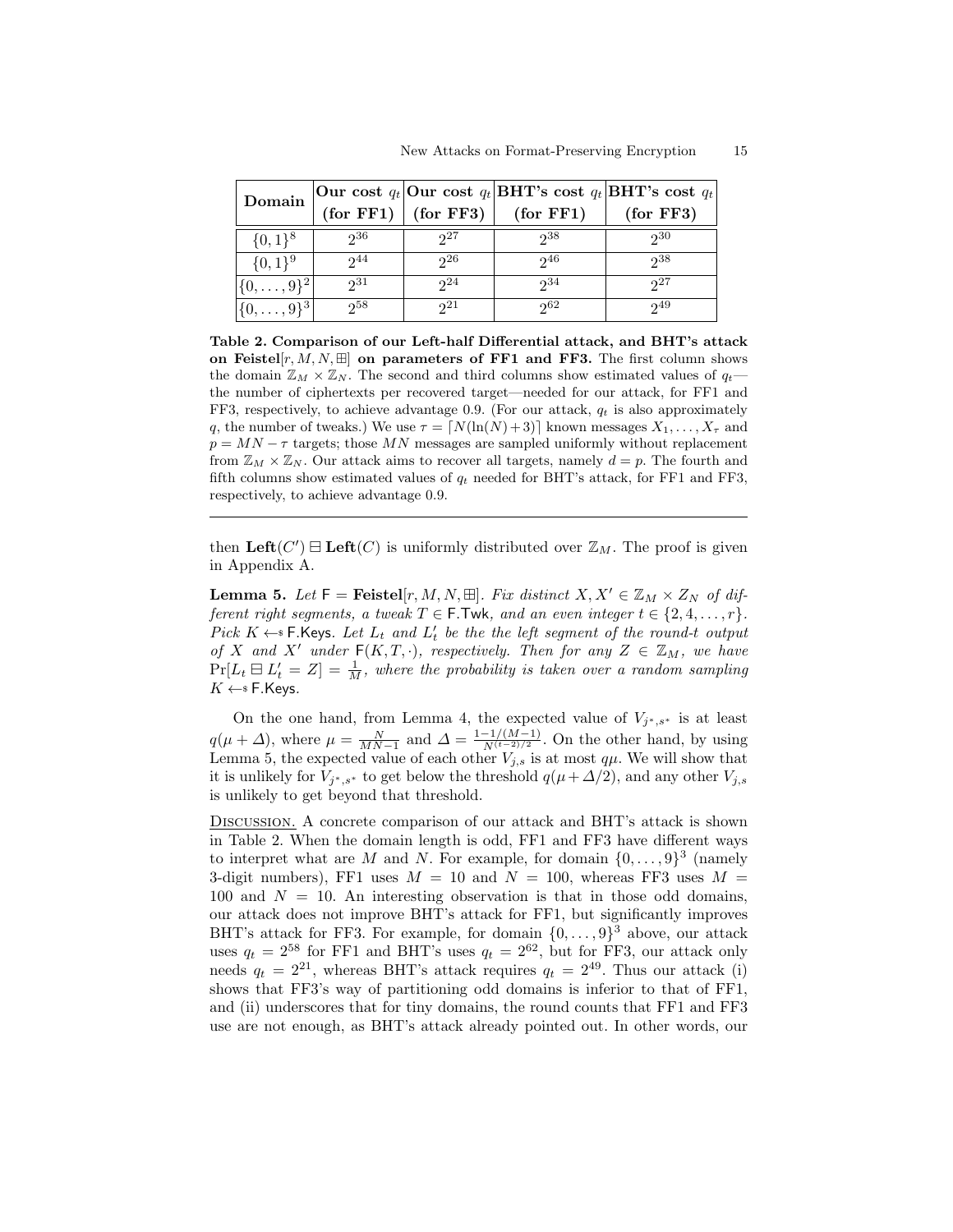| Domain                          |                  |      |          | $\ {\rm Number\ of} {\rm Recovery} {\rm Time}\ {\rm Number\ of} {\rm Recovery} {\rm Time}\ $ |        |       |
|---------------------------------|------------------|------|----------|----------------------------------------------------------------------------------------------|--------|-------|
|                                 | tweaks, $q \mid$ | rate | $(\min)$ | tweaks, $q \mid$                                                                             | rate   | (min) |
| $\{0,1\}^7$                     | 20               | 100% | 0.9      | $2^{19}$                                                                                     | 66\%   | 0.46  |
| $\{0,\ldots,9\}^2$ <sub>1</sub> | $2^{23}$         | 100% | 5.92     | 22                                                                                           | $86\%$ | 3.06  |
|                                 | $2^{20}$         | 100% | 8.72     | $2^{19}$                                                                                     | $66\%$ | 5.3   |

Table 3. Empirical results of our Left-half Differential attack against FF3. For each domain (shown in the first column), we run experiments with two values of  $q$ (the number of tweaks) as indicated in the second and fifth columns. The recovery rates corresponding to these two values of  $q$  are given in the third and sixth columns, respectively. Finally, the average running time (in minutes) of each experiment is given in the fourth and seventh columns.

attack surfaces weaknesses which might have eliminated these algorithms from consideration during standardization, $^{10}$  and they significantly reduce confidence in these algorithms, which are widely deployed.

The recent FF3 attack by Durak and Vaudenay (DV) [8] can recover the entire codebook for quite bigger domains, such as PINs  $(M = N = 100)$ . However, this attack is adaptive, meaning that the adversary must choose the next known message based on prior ciphertexts, which is very hard to mount in practice. Moreover, DV's attack can be easily fixed without performance penalty by restricting the tweak space. In contrast, to thwart our attack or BHT's attack, for tiny domains one has to add a few more rounds, which is widely perceived as a drawback for performance-hungry applications.

EXPERIMENTS. As a proof of concept, we implement our Left-half Differential attack, and evaluate its message-recovery rate against FF3. Each experiment was run using 64 threads in a server of Intel(R) Xeon(R) CPU E5-2699 v3 2.30GHz CPU and 256 GB RAM. Our implementation, written in Go, uses FF3 source code from Capital One.<sup>11</sup> We evaluate our attack on three domains:  ${0,1}^7$  (namely  $M = 16$  and  $N = 8$ ),  ${0, \ldots, 9}^2$  (namely  $M = N = 10$ ), and  $\{0,\ldots,9\}^3$  (namely  $M = 100$  and  $N = 10$ ); each on several values of q, the number of tweaks. For each domain  $\mathbb{Z}_M \times \mathbb{Z}_N$  and each choice of q, we fix  $\tau$  known messages whose right segments cover  $\mathbb{Z}_N$ , and run the attack for 100 trials, where  $\tau = 33$  for  $\{0, 1\}^7$ ,  $\tau = 31$  for  $\{0, \ldots, 9\}^2$ , and  $\tau = 96$  for  $\{0, \ldots, 9\}^3$ . While the known messages are fixed for all 100 trials, we use  $p = MN - \tau$  target messages, and randomly shuffle the targets for each trial. Here we aim to recover all targets, namely  $d = p$ .

The results of our experiments, given in Table 3, are consistent with (and even slightly better than) Theorem 3. For example, for domain  $\{0, \ldots, 9\}^2$ , theoretically, one would need to use about  $q = 2^{24}$  tweaks to recover all targets with probability nearly 1, and our experiments confirm that using  $q = 2^{24}$  indeed gives

 $\frac{10}{10}$  Recall that FF2 was eliminated due to a theoretical attack using  $2^{64}$  ciphertexts.

 $11$  Capital One's code is available at https://github.com/capitalone/fpe.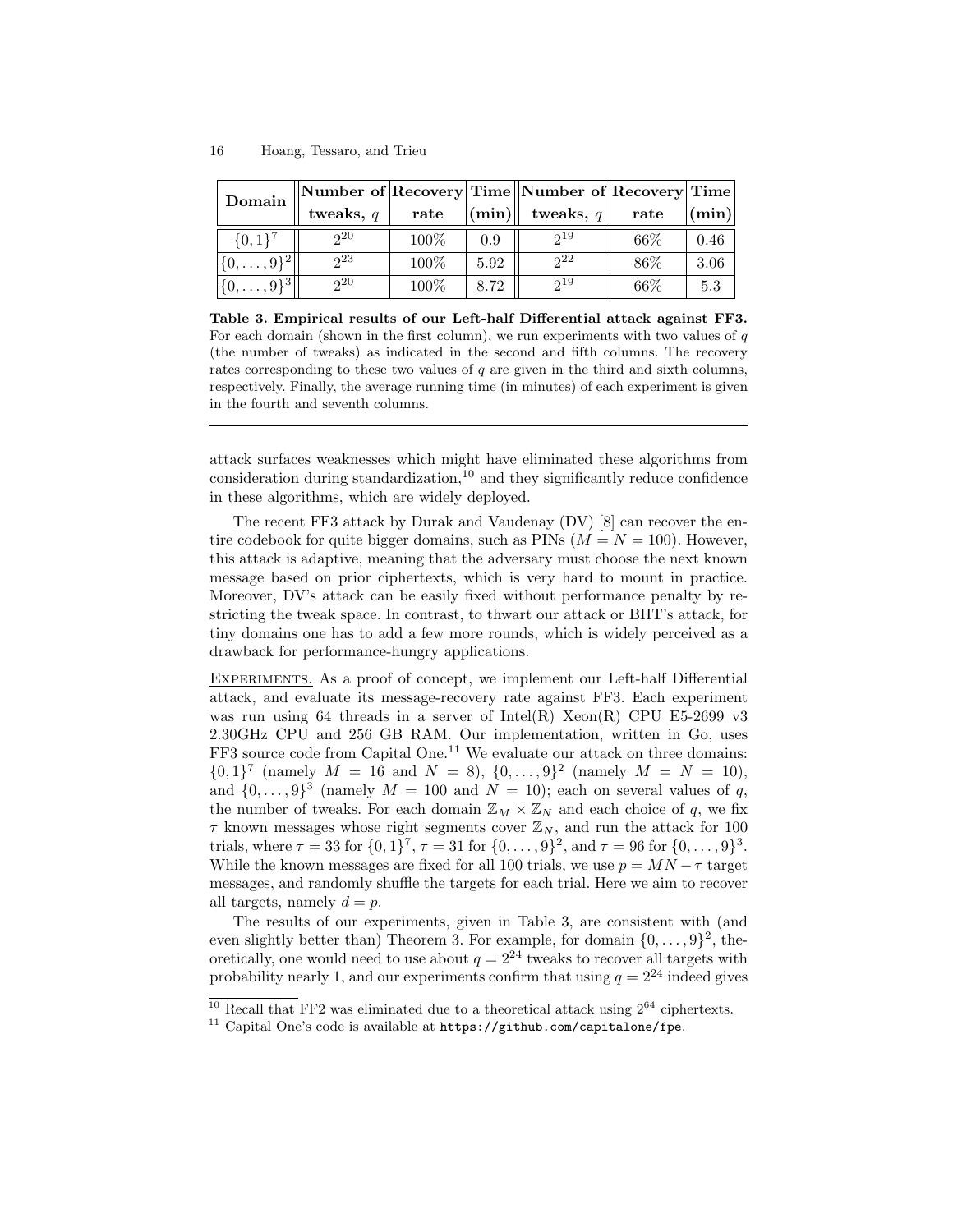.

.

.

100% recovery rate. However, even for  $q = 2^{23}$ , in every trial we can recover all targets, and the average running time to recover target messages for each trial is about 5.92 minutes. If one instead uses  $q = 2^{22}$ , then the recovery rate drops to 86%, meaning that in 86 out of 100 trials, we can recover all targets.

Our experiments above empirically confirm the correctness of our attack for tiny domains. Below, we will give a formal proof to rigorously justify our attack for all domains.

**PROOF OF THEOREM 3.** First we show that  $\mathbf{Adv}_{\mathsf{XS}}^{\mathsf{mg}} \leq 2^{-\theta}$ . Consider an arbitrary simulator S. To win the game, S must find the first target  $Z_1$ . The simulator is only given the tweaks and the auxiliary information  $(X_1, \ldots, X_{\tau}, p, q)$ , and has to guess correctly at least d components of  $(Z_1, \ldots, Z_p)$ . From the definition of  $\theta$ , the chance that the simulator's guess is correct is at most  $2^{-\theta}$ . Next, we show that

$$
\Pr[\mathbf{G}^{\text{mr}}_{\mathsf{F},\mathsf{XS}}(\mathsf{LD})] \ge 1 - \delta - d \cdot \exp\left(\frac{-\lambda Mq}{12 \cdot N^{r-2}}\right) - MNd \cdot \exp\left(\frac{-\lambda Mq}{9 \cdot N^{r-2}}\right)
$$

Let  $S \subseteq \{1, \ldots, \tau\}$  be a set such that  $\{Right(X_j) \mid j \in S\}$  ${\bf Right}(X_1), \ldots, {\bf Right}(X_\tau)$ . With probability at least  $1 - \delta$ , at least d targets will have their right halves in  $\{Right(X_j) | j \in S\}$ . Fix a target  $Z_k$  such that **Right** $(Z_k) \in \{\text{Right}(X_j) \mid j \in S\}$ . By union bound, it suffices to show that the chance the adversary fails to recover  $Z_k$  is at most

$$
\exp\left(\frac{-\lambda Mq}{12 \cdot N^{r-2}}\right) + MN \cdot \exp\left(\frac{-\lambda Mq}{9 \cdot N^{r-2}}\right)
$$

Recall that for every  $j \in S$  and every  $s \in \mathbb{Z}_N$ , we keep track of the number  $V_{j,s}$  of the occurrences of s among the values  $U_{1,j}, \ldots, U_{q,j}$ , where  $U_{i,j} \leftarrow \textbf{Left}(C'_{i,k}) \boxminus$ Left( $C_{i,j}$ )  $\boxplus$  Left( $X_j$ ). Let  $j^*$  be the element of S such that  $\mathbf{Right}(X_j^*)$  = **Right** $(Z_k)$ , and let  $s^* \leftarrow \text{Left}(Z_k)$ . The adversary can recover  $Z_k$  if  $V_{j^*,s^*}$  is the maximum of  $\{V_{j,s} \mid j \in S, s \in \mathbb{Z}_N\}$ . Let  $\mu \leftarrow \frac{N}{MN-1}$  and  $\Delta \leftarrow \frac{1-1/(M-1)}{N^{(r-2)/2}}$ . We will give (i) an upper bound for the probability that  $V_{j,s}$ , with  $(j,s) \neq (j^*,s^*)$ , is bigger than the threshold  $q(\mu+\Delta/2)$ , and (ii) an upper bound for the probability that  $V_{j^*,s^*}$  is smaller than that threshold. Both (i) and (ii) are handled using Chernoff bounds.

Proceeding into details, fix  $(j, s) \neq (j^*, s^*)$ . For each  $i \leq q$ , let  $Y_i$  be the Bernoulli random variable such that  $Y_i = 1$  if and only if  $U_{i,j} = s$ . The random variables  $Y_1, \ldots, Y_q$  are independent and identically distributed (as they are produced from a Feistel network of ideal round functions, under distinct tweaks), and  $V_{j,s} = Y_1 + \cdots + Y_q$ . Let  $\nu = \Pr[Y_1 = 1] \leq \mu$  and  $\epsilon = \frac{\Delta}{2\nu} \geq \frac{\Delta}{2\mu}$ . Note that  $\Delta/\mu \leq M/N^{(r-2)/2} \leq 1/2$ , and  $\Delta^2/\mu = \lambda M/N^{r-2}$ . Then

$$
\frac{\epsilon^2\nu}{2+\epsilon} = \frac{\Delta}{4/\epsilon+2} \geq \frac{\Delta}{8\mu/\Delta+2} = \frac{\Delta^2/\mu}{8+2\Delta/\mu} \geq \frac{\lambda M}{9\cdot N^{r-2}}
$$

Since  $(1 + \epsilon)\nu = \nu + \Delta/2 \leq \mu + \Delta/2$ , by Chernoff bound,

$$
\Pr[V_{j,s} \ge q(\mu + \Delta/2)] \le \Pr[Y_1 + \dots + Y_q \ge q(1+\epsilon)\nu]
$$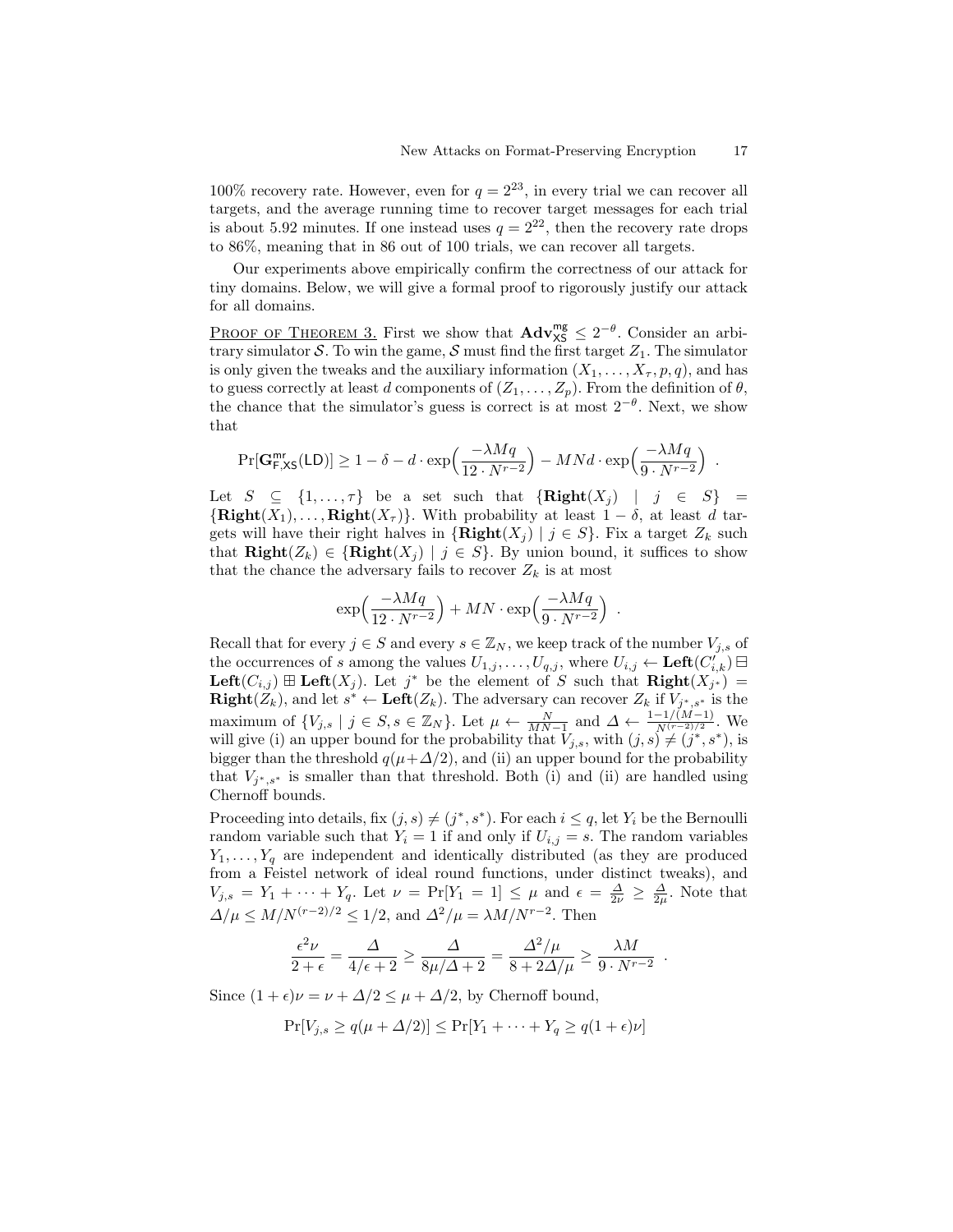$$
\leq \exp\left(\frac{-\epsilon^2 \nu q}{2+\epsilon}\right) \leq \exp\left(\frac{-\lambda Mq}{9 \cdot N^{r-2}}\right) \ . \tag{1}
$$

.

Next, for each  $i \leq q$ , let  $Y_i^*$  be the Bernoulli random variable such that  $Y_i^* = 1$  if and only if  $U_{i,j^*} = s^*$ . Again, the random variables  $Y_1^*, \ldots, Y_q^*$  are independent and identically distributed, and  $V_{j^*,s^*} = Y_1^* + \cdots + Y_q^*$ . Let  $\nu^* = \Pr[Y_1^* = 1] \ge$  $\Delta + \mu$  and let  $\epsilon^* = \frac{\Delta}{2(\mu + \Delta)}$ . Then  $0 < \epsilon^* < 1$ . Moreover,

$$
(\epsilon^*)^2 \nu^* \ge \frac{\Delta^2 q}{4(\mu + \Delta)} = \frac{\Delta^2/\mu}{4(1 + \Delta/\mu)} \ge \frac{\Delta^2/\mu}{6} = \frac{\lambda M}{6 \cdot N^{r-2}}
$$

Since  $(1 - \epsilon^*)\nu^* \geq \left(1 - \frac{\Delta}{2(\mu + \Delta)}\right)(\Delta + \mu) = \mu + \Delta/2$ , by Chernoff bound,

$$
\Pr[V_{j^*,s^*} \le q(\mu + \Delta/2)] \le \Pr[Y_1^* + \dots + Y_q^* \le q(1 - \epsilon^*)\nu^*]
$$
  

$$
\le \exp\left(\frac{-(\epsilon^*)^2 \nu^* q}{2}\right) \le \exp\left(\frac{-\lambda Mq}{12 \cdot N^{r-2}}\right) . \tag{2}
$$

From Equation (1) and Equation (2), the chance that the adversary LD fails to recover  $Z_k$  is at most

$$
\Pr[V_{j^*,s^*} \le q(\mu + \Delta/2)] + \sum_{(j,s)\neq (j^*,s^*)} \Pr[V_{j,s} \ge q(\mu + \Delta/2)]
$$
  

$$
\le \exp\left(\frac{-\lambda Mq}{12\cdot N^{r-2}}\right) + MN \cdot \exp\left(\frac{-\lambda Mq}{9\cdot N^{r-2}}\right).
$$

# 5 Attacking FNR

In this section, we attack the Flexible Naor-Reingold (FNR) scheme proposed by Cisco  $[7]$ , which is defined only for the boolean case.<sup>12</sup> It is based on Naor-Reingold generalization of Feistel networks [15], using a pairwise independent permutation and a boolean Feistel-based FPE scheme.

FNR CONSTRUCTION. Recall that a family P of permutations on  $\{0,1\}^{\ell}$  is pairwise independent if for any  $X, X', Y, Y' \in \{0,1\}^{\ell}$  such that  $X \neq X'$  and  $Y \neq Y'$ ,

$$
\Pr_{\pi \leftrightarrow \pi} [(\pi(X) = Y) \wedge (\pi(X') = Y')] = \frac{1}{2^{\ell}(2^{\ell} - 1)}.
$$

In FNR, the family P is instantiated as  $\mathcal{B}_{\ell}$ , the set of all pairs  $(B_0, B_1)$  such that  $B_0$  is an invertible binary matrix of size  $\ell \times \ell$ , and  $B_1$  is a binary vector of length  $\ell$ . For each  $\pi \in \mathcal{P}$ ,  $\pi(X) = (B_0 \cdot X) \oplus B_1$ , where the input X is viewed as a binary vector of length  $\ell$ ,  $(B_0, B_1)$  is the matrix representation of  $\pi$ , and the multiplication  $B_0 \cdot X$  is in  $GF(2)$ .

<sup>&</sup>lt;sup>12</sup> While the FNR paper [7] mentions that the scheme can be used to encrypt creditcard numbers, it is unclear how this is possible, as the specific instantiation there only works for binary data.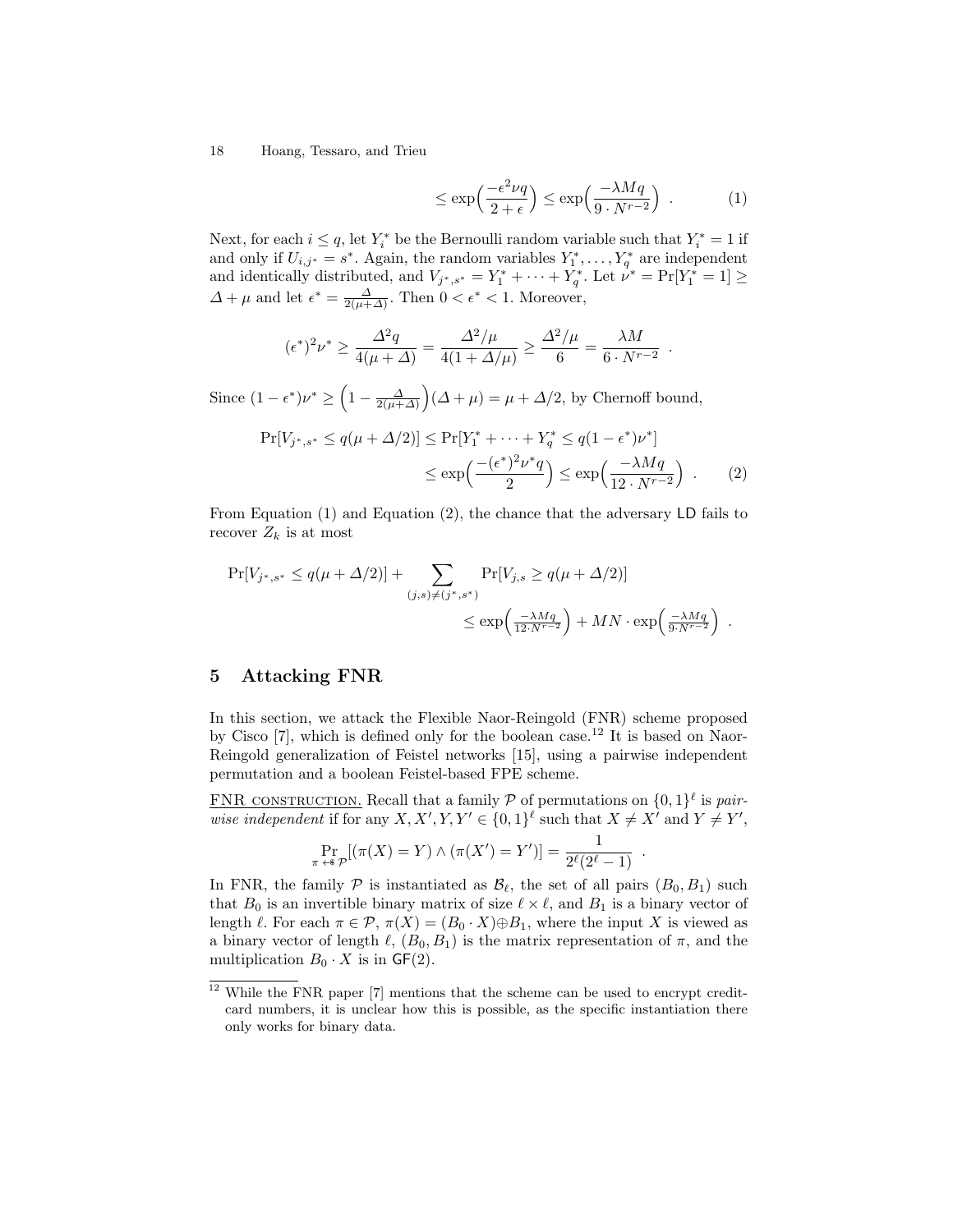| F.E(K,T,X)                                                         | $\boldsymbol{X}$          |
|--------------------------------------------------------------------|---------------------------|
|                                                                    |                           |
| $(B_0, B_1, \widetilde{K}) \leftarrow K$                           | $B_0$                     |
| $(L, R) \leftarrow U \leftarrow (B_0 \cdot X) \oplus B_1$          | π                         |
| For $i=1$ to r do                                                  | $B_1$                     |
| If $(i \mod 2 = 1)$ then                                           |                           |
|                                                                    | $L_0$<br>$R_0$            |
| $L \leftarrow L \oplus F_i(K, T, R)$                               | $-K$ , $T$                |
| Else $R \leftarrow R \oplus F_i(K, T, L)$                          | $F_{1}$                   |
| $V \leftarrow (L, R); Y \leftarrow B_0^{-1} \cdot (V \oplus B_1)$  | $L_1$<br>$R_1$            |
| Return Y                                                           |                           |
|                                                                    | $K, T -$<br>$F_2$         |
| F.D(K,T,Y)                                                         |                           |
|                                                                    | $R_{2}$<br>L <sub>2</sub> |
| $(B_0, B_1, \widetilde{K}) \leftarrow K$                           | $-K, T$                   |
| $(L,R) \leftarrow V \leftarrow (B_0 \cdot Y) \oplus B_1$           | $F_{3}$                   |
| For $i = r$ to 1 do                                                |                           |
|                                                                    | L <sub>3</sub><br>$R_3$   |
| If $(i \mod 2 = 1)$ then                                           |                           |
| $L \leftarrow L \oplus F_i(K, T, R)$                               | $B_1$<br>$-1$             |
| Else $R \leftarrow R \oplus F_i(K, T, L)$                          | π<br>$B_0^{-1}$           |
| $ U \leftarrow (L, R); X \leftarrow B_0^{-1} \cdot (U \oplus B_1)$ |                           |
| Return $X$                                                         | $\overline{Y}$            |

Fig. 5. Left: The code for the encryption and decryption algorithms of  $F =$ FNR $[r, m, n, PL]$ , where  $PL = (\mathcal{T}, \mathcal{K}, F_1, \ldots, F_r)$ . In implementation, for  $(L, R) \leftarrow U$ , typically L is the leftmost m-bit substring of U, and R is the rightmost n-bit substring of  $U$ . However, in Cisco implementation,  $L$  and  $R$  are the strings obtained via the odd and even bits of U, respectively. **Right:** An illustration of encryption with  $r = 3$ rounds, where  $\odot$  denotes the matrix multiplication.

In an FNR scheme  $\mathsf{F} = \textbf{FNR}[r, m, n, PL]$ , the domain is  $\{0, 1\}^m \times \{0, 1\}^n$ . The parameter  $PL = (\mathcal{T}, \mathcal{K}, F_1, \ldots, F_r)$  specifies the tweak space  $\mathcal{T}$  and a Feistelbased FPE scheme  $F =$  Feistel $[r, 2^m, 2^n, \oplus, PL]$  as defined in Section 4. The key space is  $\mathcal{B}_{m+n} \times \mathcal{K}$ . On key  $K = (B_0, B_1, \tilde{K})$  and tweak T, to encrypt a message X, one first interprets  $(B_0, B_1)$  as a permutation  $\pi : \{0, 1\}^{m+n} \to$  $\{0,1\}^{m+n}$ , computes  $U \leftarrow \pi(X)$  and  $V \leftarrow \widetilde{\mathsf{F}}.\mathsf{E}(\widetilde{K},T,U)$ , and returns  $\pi^{-1}(V)$ . Decryption is defined likewise. The code of the encryption and decryption schemes of  $\mathbf{FNR}[r, m, n, PL]$  is given in Fig. 5. If the underlying Feistel-based FPE scheme is **Feistel** $[r, 2^m, 2^n, \oplus]$  (meaning ideal round functions), then we write  $\mathbf{FNR}[r, m, n]$  for the corresponding FNR scheme. For input length  $\ell$ , the FNR specification only uses the  $m = \lceil \ell/2 \rceil$  and  $n = \ell - m$ , meaning that the Feistel network is a (near)-balanced one. The suggested instantiation in [7] uses  $r = 7$ .

The FNR spec [7] specifies the round functions using AES. Again, using the standard assumption that AES is a good PRF, one can focus on attacking FNR schemes of ideal round functions, with small differences in the advantage.

THE ATTACK. We now attack the scheme  $\mathbf{FNR}[r, m, n]$  scheme for an odd integer  $r \geq 7$ , with  $|m - n| \leq 1$ . This is exactly the setting specified by the FNR spec. While FNR also uses a Feistel network, at the first glance, it is unclear how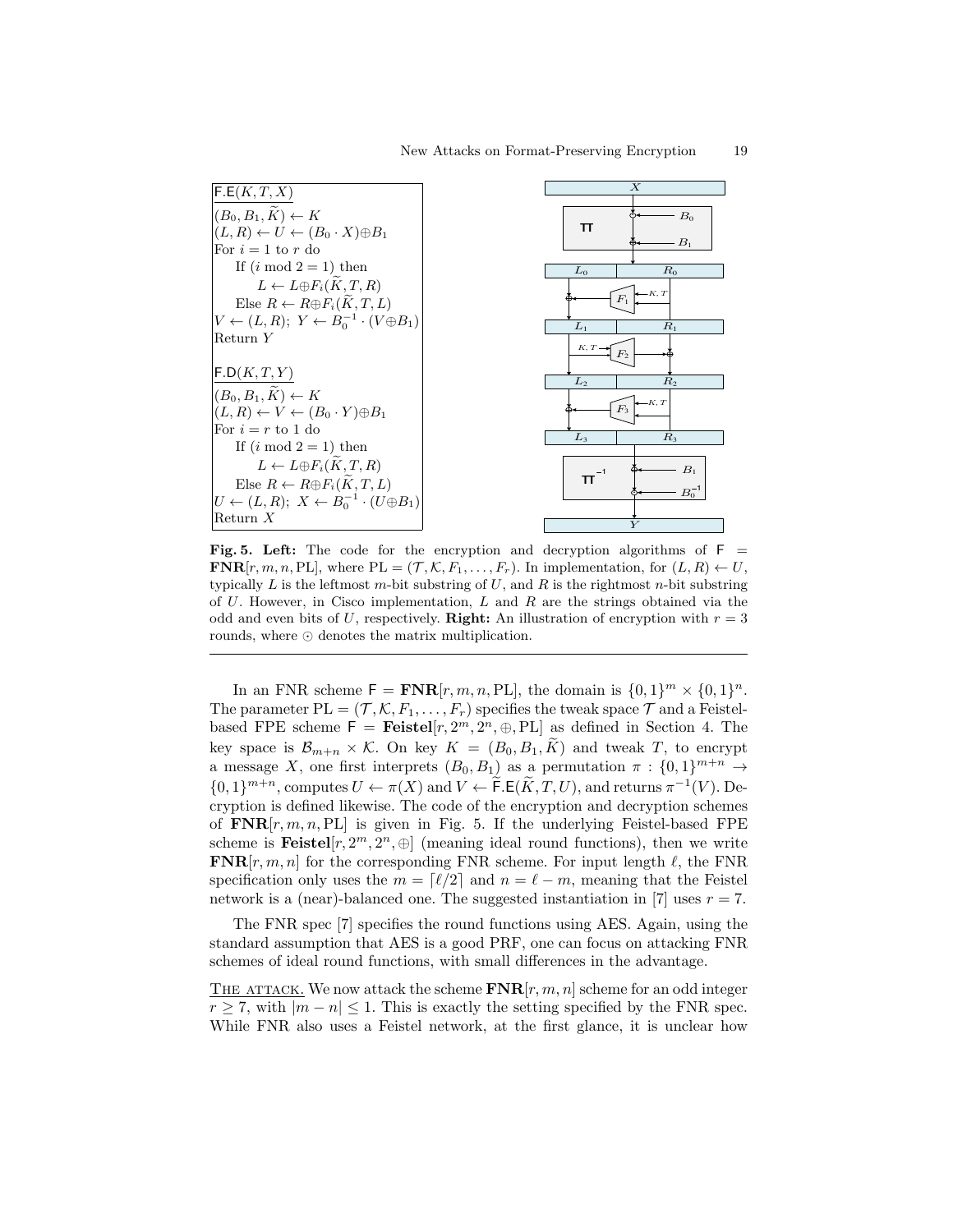to use the ideas in Section 4, because the pairwise independent permutation in FNR will hide the pairwise bias described in Lemma 4. However, we will exploit the fact that the FNR scheme uses the same pairwise independent permutation across different tweaks.

Under our attack, there are  $\tau = \left[2^n(\ln(2) \cdot n + 3)\right]$  known messages  $X_1, \ldots, X_\tau$  sampled uniformly without replacement from  $\{0, 1\}^{m+n}$ , and there are p targets  $Z_1, \ldots, Z_p$ . The adversary is given the encryption of those  $\tau + p$ messages under q tweaks  $T_1, \ldots, T_q$ , for an appropriately large q, and the auxiliary information is  $(X_1, \ldots, X_{\tau}, p, q)$ . From the distinctness requirement, these  $\tau + p$  messages must be distinct. We have no other restriction on the number p of targets, so potentially p can be as large as  $2^{m+n} - \tau$ . Our attack will recover all of  $Z_1, \ldots, Z_p$ , meaning  $d = p$ . The number of examples Q is  $(\tau + p)q$ , and the number of examples per target  $q_t$  is  $(\tau/p+1)q$ .

We formalize the attack via the message-recovery framework, by specifying a class  $SC2_{p,q,\theta}$  of samplers, and then giving a lower bound on the mradvantage of the attack for any sampler in this class. First, let  $DC2_{p,q,\theta}$  be the class of all algorithms D that outputs q distinct tweaks  $T_1, \ldots, T_q \in \{0,1\}^*,$ and distinct  $X_1, ..., X_{\tau}, Z_1, ..., Z_p \in \{0,1\}^{m+n}$  such that  $(1)$   $X_1, ..., X_{\tau}$ are sampled uniformly without replacement from  $\{0,1\}^{m+n}$ , and (2) given  $X_1, \ldots, X_{\tau}, T_1, \ldots, T_q$ , for any fixed  $Z_1^*, \ldots, Z_p^*$ , the conditional probability that  $Z_1 = Z_1^*, \ldots, Z_p = Z_p^*$  is at most  $2^{-\theta}$ . To any such D, we associate the sampler

$$
\frac{\text{Sampler } \mathsf{X}\mathsf{S}[D]}{(T_1, \dots, T_q, X_1, \dots, X_\tau, Z_1, \dots, Z_p) \leftarrow \mathsf{s} \mathsf{D}}\n a \leftarrow (X_1, \dots, X_\tau, p, q)\n \text{Return } (\{(T_i, X_j), (T_i, Z_k) \mid i \leq q, j \leq \tau, k \leq p\}, Z_1, \dots, Z_p, a)
$$

The sampler above return the pairs  $(T_i, X_j)$  and  $(T_i, Z_k)$  for every  $i \leq q, j \leq \tau$ , and  $k \leq p$ , where the targets are  $Z_1, \ldots, Z_p$ . Let  $\mathsf{SC2}_{p,q,\theta} = \{ \mathsf{XS}[\mathsf{D}] \mid \mathsf{D} \in$  $DC2_{p,q,\theta}$ . The Full-message Differential (FD) attack, given in Fig. 6, can recover all targets  $Z_1, \ldots, Z_p$  in  $O(pq\tau)$  time. Theorem 6 below gives a lower bound on the mr-advantage of LD; the proof is postponed further below. The bound is illustrated in Fig. 7.

**Theorem 6.** Let  $m, n \geq 3$  and  $q \geq 1$  be integers such that  $|m - n| \leq 1$ , and let  $r \geq 7$  be an odd integer. Let  $\mathsf{F} = \mathbf{FNR}[r,m,n]$ . Let  $\lambda = \left(1 - \frac{1}{2^{n-1}}\right)^2 \left(1 - \frac{1}{2^{m+n}}\right)$ . Then for any  $\theta \geq 0$  and for any sampler XS in the class  $SC2_{n,q,\theta}$ 

$$
\mathbf{Adv}_{\mathsf{F},\mathsf{XS}}^{\mathsf{mr}}(\mathsf{FD}) \ge 0.95 - 2^{m+n}p \cdot \exp\left(\frac{-q}{32 \cdot 2^{3(m+n)}}\right) - 2^{m+n}p \cdot \exp\left(\frac{-q}{48 \cdot 2^{3(m+n)}}\right) - 2^{m+n}p \cdot \exp\left(\frac{-\lambda q}{9 \cdot 2^{n+(r-2)m}}\right) - p \cdot \exp\left(\frac{-\lambda q}{12 \cdot 2^{n+(r-2)m}}\right) - 2^{-\theta}.
$$

IDEAS OF THE ATTACK. For a random variable  $W \in \{0,1\}^{m+n}$ , we say that it has a *singular* distribution if there is exactly one string  $Z \in \{0,1\}^{m+n}$  such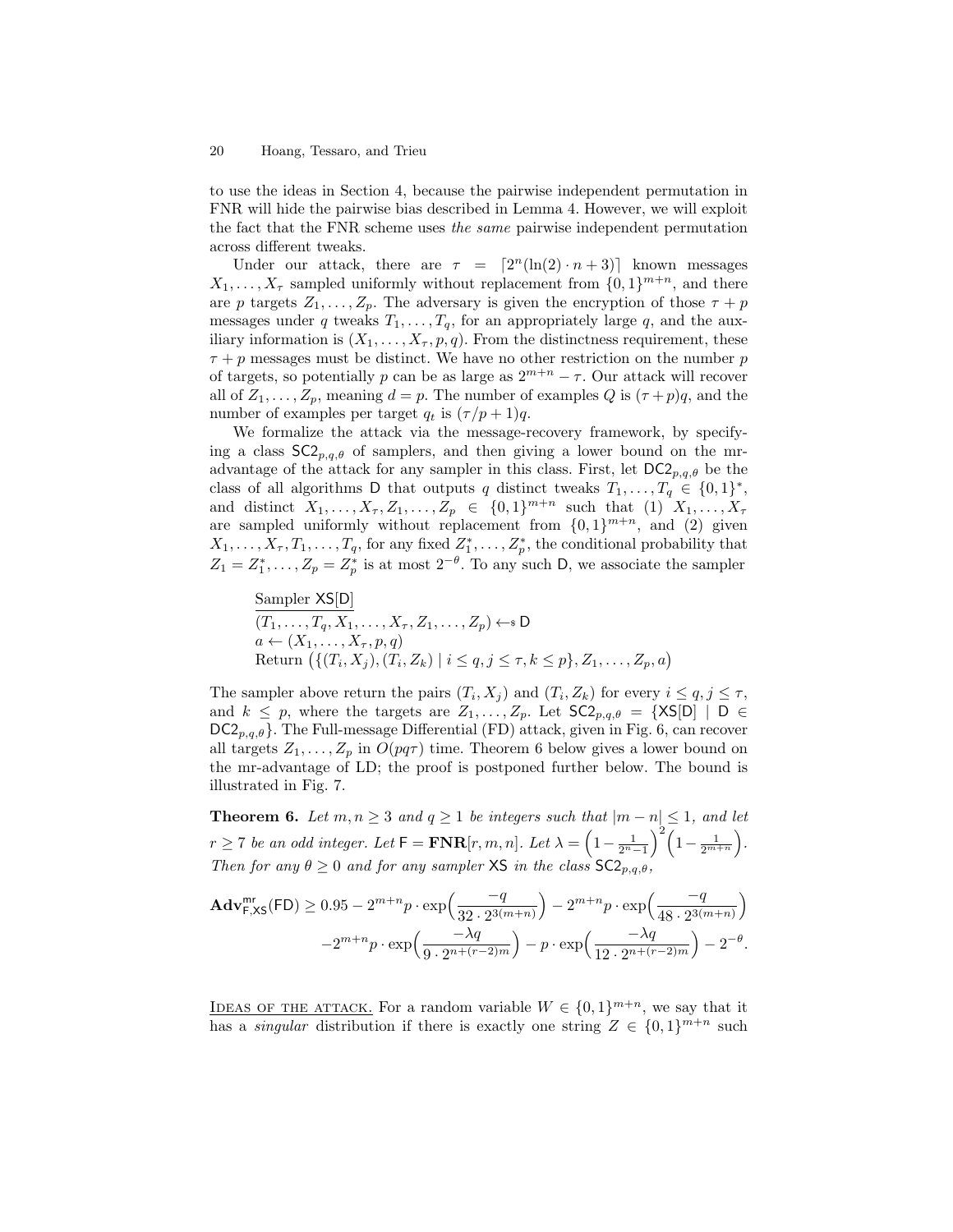Adversary  $FD(\{(T_i, C_{i,j}), (T_i, C'_{i,k}) \mid i \leq q, j \leq \tau, k \leq p\}, a)$  $(X_1, \ldots, X_{\tau}, p, q) \leftarrow a; \mu \leftarrow 1/2^{m+n}; \Delta \leftarrow \frac{1}{2 \cdot 2^{2(m+n)}}$ For  $k \leftarrow 1$  to p do  $\#$  Recover target  $Z_k$ For  $j \in \{1, ..., \tau\}, s \in \{0, 1\}^{m+n}$  do  $V_{j, s} \leftarrow 0$ For  $i \leftarrow 1$  to  $q, j \leftarrow 1$  to  $\tau$  do  $s \leftarrow C_{i,j} \oplus C'_{i,k}; V_{j,s} \leftarrow V_{j,s} + 1$ Find smallest  $j^*$  s.t. there is only one  $s \in \{0,1\}^{m+n}$  with  $V_{j^*,s} \leq q(\mu + \Delta/2)$ . Let  $V_{j^*,s^*} = \max\{V_{j^*,s} \mid s \in \{0,1\}^{m+n}\}; Z_k \leftarrow s^* \oplus X_{j^*}$ Return  $(Z_1, \ldots, Z_p)$ 

Fig. 6. The Full-message Differential attack.



Fig. 7. The mr advantage of the Full-message Differential attack on FNR[r, n, n] for  $r = 7$  and  $n = 4, 5, 6$ . This is the balanced setting  $m = n$ . The x-axis shows the log, base 2, of the number q of tweaks (which is also roughly  $q_t$ , the number of ciphertexts per recovered target), and the y-axis shows  $\mathbf{Adv}_{\mathbf{FNR}[r,n,n],\mathsf{XS}}^{\mathsf{mr}}(\mathsf{FD}),$  for XS that outputs  $\tau = \lceil 2^n (\ln(2) \cdot n + 3) \rceil$  known messages and  $p = 2^{2n} - \tau$  targets; those  $2^{2n}$  messages are sampled uniformly without replacement from  $\{0,1\}^{2n}$ .

that  $Pr[W = Z] \leq 1/2^{m+n}$ ; otherwise the distribution is non-singular. Let  $\pi =$  $(B_0, B_1)$  be the pairwise independent permutation in the key of the FNR scheme. Suppose that one encrypts distinct messages  $X$  and  $X'$  on a tweak  $T$ . Then the strings  $Y \leftarrow \pi(X)$  and  $Y' \leftarrow \pi(X')$  become inputs to a near-balanced, boolean Feistel network, and let  $U$  and  $U'$  be the corresponding outputs of the Feistel network. Our attack is based on the following observation that is formalized in Lemma 7 below; see Appendix B for the proof. Specifically, if  $Y$  and  $Y'$  have the different right segments then the distribution of  $U \oplus U'$  is non-singular; in fact, there are  $2^m$  values  $Z \in \{0,1\}^{m+n}$  such that  $Pr[U \oplus U' = Z] \leq 1/2^{m+n}$ . Let  $C$  and  $C'$  be the ciphertexts of Y and Y' under the FNR scheme, respectively. Then  $C \leftarrow \pi^{-1}(U)$  and  $C' \leftarrow \pi^{-1}(U')$ , and  $C \oplus C' = B_0^{-1} \cdot (U \oplus U')$ . Thus the distribution of  $C \oplus C'$  is also non-singular.

In contrast, suppose that  $Y$  and  $Y'$  have the same right segments. Then  $Pr[U \oplus U' = Z]$  is significantly larger than  $1/2^{m+n}$  for every  $Z \in$  $\{0,1\}^{m+n}\setminus\{0^{m+n}\}\$ , and thus the distribution of  $U\oplus U'$ , and also that of  $C \oplus C'$ , are singular in this case. Moreover, the distribution of  $U \oplus U'$  peaks at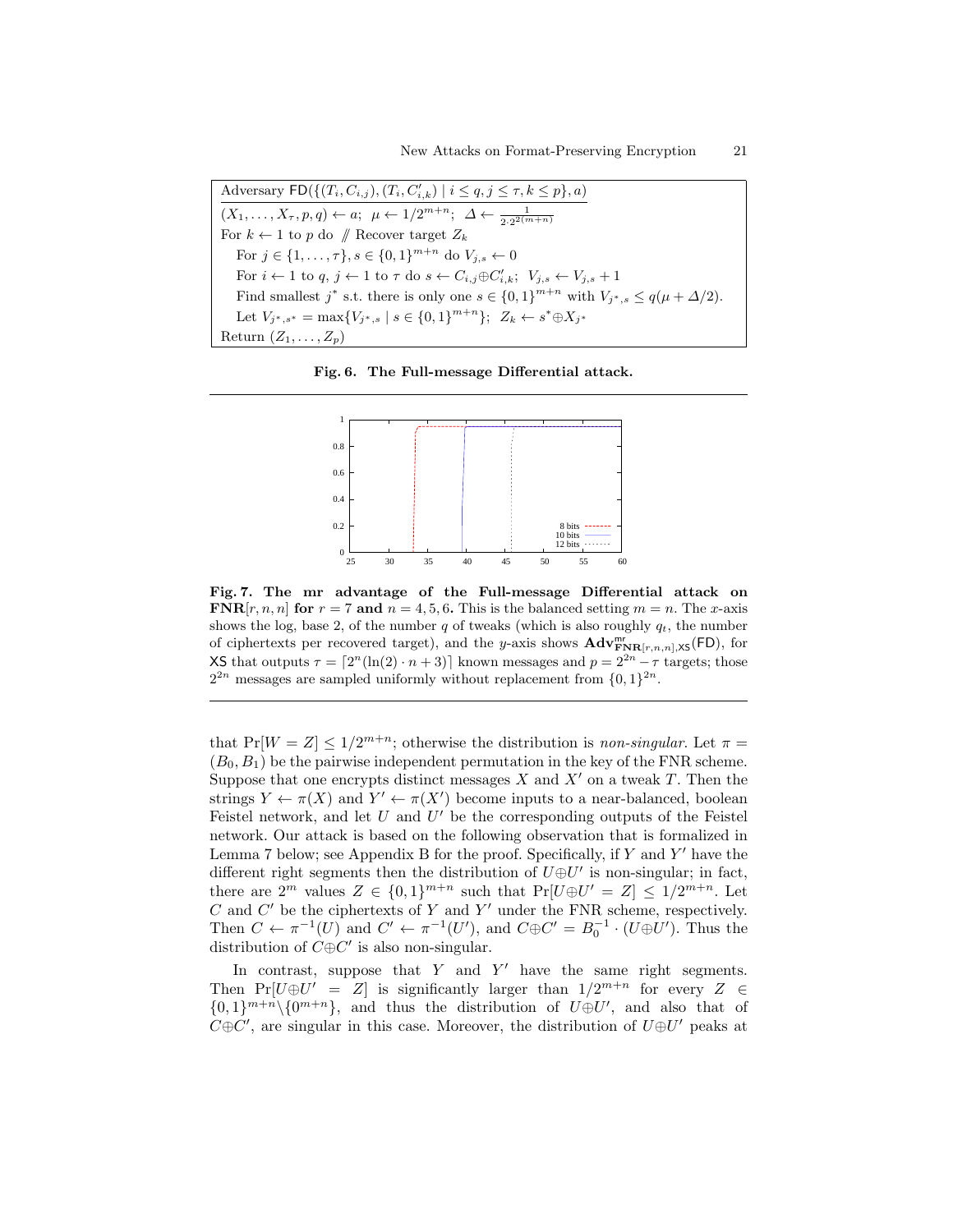$Y \oplus Y' = B_0 \cdot (X \oplus X')$ , and consequently, the distribution of  $C \oplus C'$  peaks at  $B_0^{-1} \cdot B_0 \cdot (X \oplus X') = X \oplus X'.$ 

**Lemma 7.** Let  $r > 7$  be an odd integer and let  $m, n > 2$  be integers such that  $|m - n|$  ≤ 1. Let **F** = **Feistel**[r, 2<sup>m</sup>, 2<sup>n</sup>, ⊕]. Fix distinct  $X, X' \in \{0, 1\}^{m+n}$ , a tweak  $T \in \mathsf{F}.\mathsf{Twk}$ . Pick  $K \leftarrow \mathsf{s} \mathsf{F}.\mathsf{Keys}$ . For each integer t, let  $X_t$  and  $X_t'$  be the the round-t output of X and X' under  $F(K, T, \cdot)$ , respectively. Then for any odd integer  $t \geq 7$ ,

(a) If X and X' have different right segments then for any non-zero  $Z \in$  ${0,1\}^{m+n},$ 

$$
\Pr[X_t \oplus X'_t = Z] = \frac{1}{2^{m+n}} \text{ if } \mathbf{Right}(Z) = 0^n ,
$$
  

$$
\Pr[X_t \oplus X'_t = Z] \ge \frac{1}{2^{m+n}} + \frac{1}{2 \cdot 2^{2(m+n)}} \text{ otherwise }.
$$

(b) If X and X' have the same right segments then for any non-zero Z ∈  ${0,1\}^{m+n},$ 

$$
\Pr[X_t \oplus X'_t = Z] \ge \frac{1}{2^{m+n}} + \frac{1}{2 \cdot 2^{2(m+n)}}
$$

.

Moreover,

$$
\Pr[X_t \oplus X'_t = Z] \le \frac{1}{2^{m+n} - 1} + \frac{1}{(2^m - 1)2^{(t-1)(m+n)/2}} \text{ if } Z \ne X \oplus X',
$$
  

$$
\Pr[X_t \oplus X'_t = Z] \ge \frac{1}{2^{m+n} - 1} + \frac{1 - 1/(2^m - 1)}{2^n \cdot 2^{(t-1)m/2}} \text{ otherwise }.
$$

The probabilities above are taken over a sampling  $K \leftarrow$  F.Keys.

Based on the observation above, we can attack the FNR scheme as follows. The adversary receives the encryptions of known messages  $X_1, \ldots, X_{\tau}$  and targets  $Z_1, \ldots, Z_p$ , under tweaks  $T_1, \ldots, T_q$ . Fix  $k \leq p$ ; we now explain how to recover  $Z_k$ . Let  $C_{i,j}$  and  $C'_{i,k}$  be the ciphertexts of  $X_j$  and  $Z_k$  under tweak  $T_i$ , respectively. To recover a target  $Z_k$ , for each  $j \leq \tau$ , we plot the frequency histogram for the values  $C_{i,j} \oplus C'_{i,k}$ , for every  $i = 1, \ldots, q$ , and call it the histogram of  $X_j$ . From the observation above, if  $\pi(X_j)$  and  $\pi(Z_k)$  have different right segments and q is big enough then the histogram for  $X_i$  is non-singular, meaning that it has multiple short columns, relative to the height  $q/2^{m+n}$ . In contrast, if  $\pi(X_i)$  and  $\pi(Z_k)$  have the same right segments then the histogram for  $X_i$  is singular, containing exactly one short column (of height 0). Moreover, in this case, the tallest column corresponds to the value  $X_j \oplus Z_k$ .

Since  $X_1, \ldots, X_\tau$  are sampled uniformly without replacement from  $\{0, 1\}^{m+n}$ and  $\pi$  is a permutation on  $\{0,1\}^{m+n}$ , the strings  $Y_1 \leftarrow \pi(X_1), \ldots, Y_{\tau} \leftarrow \pi(X_{\tau})$ are also sampled uniformly without replacement from  $\{0,1\}^{m+n}$ . From the Coupon Collector's problem (Lemma 2),  $\{Right(Y_1), \ldots, Right(Y_\tau)\} = \{0, 1\}^n$ with probability at least 0.95. Hence there must be some  $j^*$  such that  $Y_{j^*}$  and  $\pi(Z_k)$  have the same right segment. We can find such a j<sup>\*</sup> by checking if its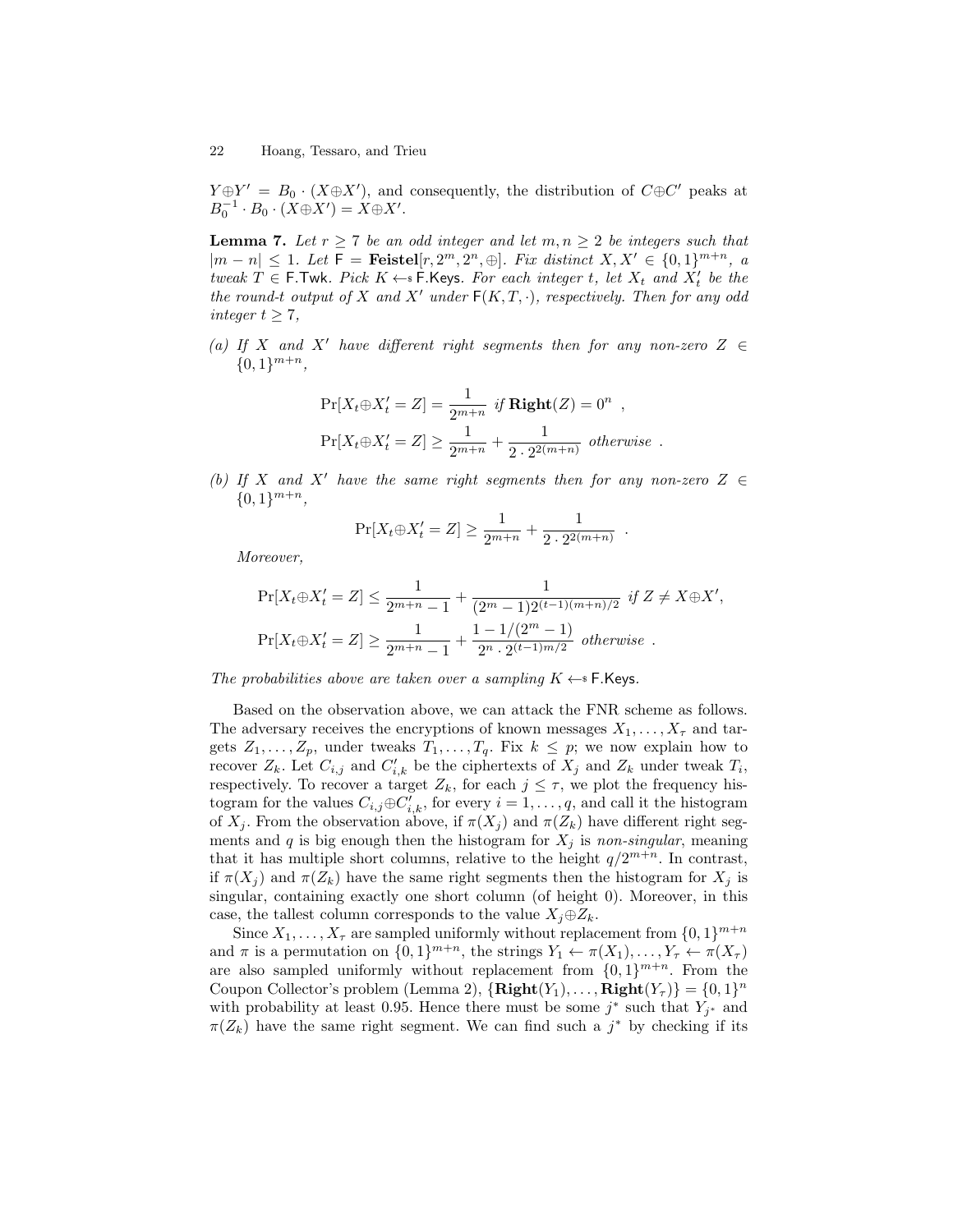histogram is singular. Let  $s^*$  be the value for the tallest column in the histogram of  $X_{j^*}$ . We then can recover  $Z_k$  by way of  $Z_k \leftarrow s^* \oplus X_{j^*}$ .

**PROOF OF THEOREM 6.** First we show that  $\mathbf{Adv}_{\mathsf{XS}}^{\mathsf{mg}} \leq 2^{-\theta}$ . Consider an arbitrary simulator  $\mathcal S$ . To win the game,  $\mathcal S$  must guess all targets, given the tweaks and the auxiliary information. From the definition of  $\theta$ , the chance that the simulator's guess is correct is at most  $2^{-\theta}$ . Next, we show that

$$
\Pr[\mathbf{G}^{\text{mr}}_{\text{F,XS}}(\text{FD})]
$$
\n
$$
\geq 0.95 - 2^{m+n}p \cdot \exp\left(\frac{-q}{32 \cdot 2^{3(m+n)}}\right) - 2^{m+n}p \cdot \exp\left(\frac{-q}{48 \cdot 2^{3(m+n)}}\right)
$$
\n
$$
-2^{m+n}p \cdot \exp\left(\frac{-\lambda q}{9 \cdot 2^{n+(r-2)m}}\right) - p \cdot \exp\left(\frac{-\lambda q}{12 \cdot 2^{n+(r-2)m}}\right) .
$$

Let  $Y \leftarrow \pi(X_1), \ldots, Y_{\tau} \leftarrow \pi(X_{\tau}).$  Since  $X_1, \ldots, X_{\tau}$  are sampled uniformly without replacement from  $\{0,1\}^{m+n}$  and  $\pi$  is a permutation on  $\{0,1\}^{m+n}$ , the strings  $Y_1, \ldots, Y_\tau$  are also sampled uniformly without replacement from  $\{0, 1\}^{m+n}$ . From the Coupon Collector's problem,  $\{Right(Y_1), \ldots, Right(Y_\tau)\} = \{0, 1\}^n$ , with probability at least 0.95. By union bound, it suffices to prove that for any  $k \leq p$ , the FD attack fails to recover the target  $Z_k$  with probability at most

$$
2^{m+n} \cdot \exp\left(\frac{-q}{32 \cdot 2^{3(m+n)}}\right) + 2^{m+n} \cdot \exp\left(\frac{-q}{48 \cdot 2^{3(m+n)}}\right) + 2^{m+n} \cdot \exp\left(\frac{-\lambda q}{9 \cdot 2^{n+(r-2)m}}\right) + \exp\left(\frac{-\lambda q}{12 \cdot 2^{n+(r-2)m}}\right).
$$

Let  $C_{i,j}$  and  $C'_{i,k}$  be the ciphertexts for known messages  $X_i$  and target  $Z_k$  under tweak  $T_i$ , respectively. Let  $B_{j,i,s}$  be the Bernoulli random variable such that  $B_{i,j,s} = 1$  if and only if  $C_{i,j} \oplus C'_{i,k} = s$ . Now in the histogram for  $X_j$ , the height of the column for each value s is  $V_{j,s} = B_{1,j,s} + \cdots + B_{q,j,s}$ . Note that for each fixed  $(j, s)$ , the random variables  $B_{1,j,s}, \ldots, B_{q,j,s}$  are independent and identically distributed. Let  $\mu \leftarrow 1/2^{m+n}$  and  $\Delta \leftarrow \frac{1}{2 \cdot 2^{2(m+n)}}$ . From Chernoff bound,

- (i) For every  $(j, s)$ , if  $Pr[B_{1,j,s} = 1] \leq \mu$  then  $V_{j,s} \geq q(\mu + \Delta/2)$  with probability at most  $\exp\left(\frac{-q}{32.23(n)}\right)$  $\frac{-q}{32\cdot2^{3(m+n)}}$ . That is, a supposedly short column is likely to remain short.
- (ii) For every  $(j, s)$ , if  $Pr[B_{1,j,s} = 1] \geq \mu + \Delta$ , we have  $V_{j,s} \leq q(\mu + \Delta/2)$  with probability at most  $\exp\left(\frac{-q}{48.23(n)}\right)$  $\frac{-q}{48\cdot2^{3(m+n)}}$ . That is, a supposedly tall column will be likely to remain tall.

Now, consider j such that  $\pi(X_i)$  and  $\pi(Z_k)$  have different right segments. Since  $X_i \neq Z_k$  and FNR is a permutation, the histogram for  $X_i$  will surely have one column of height 0, namely the column corresponding to  $\pi(0^{m+n})$ . To correctly identify the histogram as non-singular, we need one more supposedly short column of this histogram to remain short. From the claim (i) above and from Lemma 7, this happens for every such  $j$  with probability at least

$$
1 - \tau \cdot \exp\left(\frac{-q}{32 \cdot 2^{3(m+n)}}\right) \ge 1 - 2^{m+n} \cdot \exp\left(\frac{-q}{32 \cdot 2^{3(m+n)}}\right) .
$$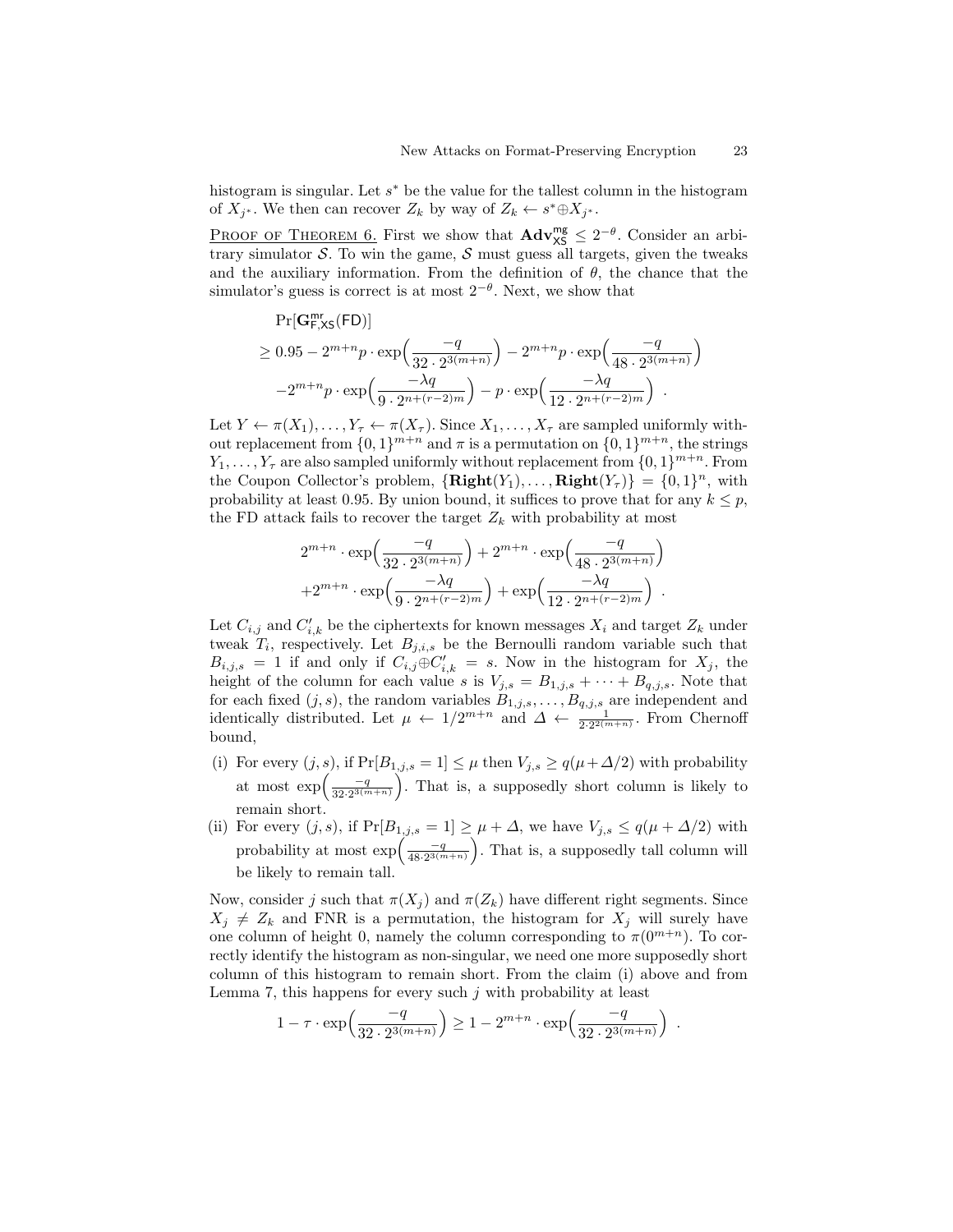Next, consider the smallest  $j^*$  such that  $\pi(X_{j^*})$  and  $\pi(Z_k)$  have the same right segment. Since  $X_{j^*} \neq Z_k$  and FNR is a permutation, the histogram for  $X_{j^*}$ will surely have one column of height 0, namely the column corresponding to  $\pi(0^{m+n})$ . To correctly identify the histogram as singular, we need every supposedly tall column of this histogram to remain tall. From the claim (ii) above and from Lemma 7, this happens with probability at least

$$
1-2^{m+n}\cdot\exp\Bigl(\frac{-q}{48\cdot2^{3(m+n)}}\Bigr)\enspace.
$$

By a union bound, we can realize  $j^*$  via checking the singularity of histograms with probability at least

$$
1 - 2^{m+n} \cdot \exp\left(\frac{-q}{32 \cdot 2^{3(m+n)}}\right) - 2^{m+n} \cdot \exp\left(\frac{-q}{48 \cdot 2^{3(m+n)}}\right) \,. \tag{3}
$$

Now, once we find  $j^*$ , we need to ensure that the peak column indeed corresponds to the value  $X_j^* \oplus Z_k$ . Let  $\mu^* = \frac{1}{2^{m+n}-1} + \frac{1}{2^{(r-1)(m+n)}}$  $\frac{1/\tilde{(2^m-1)}}{2^{(r-1)(m+n)/2}}$  and  $\Delta^* = \frac{1-1/(2^m-2)}{2^n \cdot 2^{(r-1)m/2}}$  $\frac{1-\frac{1}{2}-2)}{2^{n}\cdot 2^{(r-1)m/2}}$ . From Chernoff bound and Lemma 7,

- (iii) For every  $s \neq Z_k \oplus X_{j^*}$ ,  $Pr[B_{1,j^*,s} = 1] \leq \mu^*$ , and thus the probability that  $V_{j^*,s} \ge q(\mu^* + \Delta^*/2)$  is at most  $\exp\left(\frac{-\lambda q}{9 \cdot 2^{n+(r-2)m}}\right)$ . That is, it is unlikely that the column corresponding to s is the peak, as it remains lower than  $q(\mu^* + \Delta^*/2).$
- (iv) For  $s^* = Z_k \oplus X_{j^*}$ ,  $Pr[B_{1,j^*,s^*} = 1] \ge \mu^* + \Delta^*$ , and thus  $V_{j^*,s^*} \le q(\mu^* + \Delta^*/2)$ with probability at most  $\exp\left(\frac{-\lambda q}{12 \cdot 2^{n+(r-2)m}}\right)$ . That is, the column corresponding to  $Z_k \oplus X_{j^*}$  is likely to be the peak, as it remains higher than  $q(\mu^* + \Delta^*/2)$ .

From (iii) and (iv), the chance that in the histogram of  $X_{j^*}$ , the peak column indeed corresponds to  $X_{j^*} \oplus Z_k$  is at least

$$
1 - 2^{m+n} \cdot \exp\left(\frac{-\lambda q}{9 \cdot 2^{n+(r-2)m}}\right) - \exp\left(\frac{-\lambda q}{12 \cdot 2^{n+(r-2)m}}\right) \ . \tag{4}
$$

From Equation (3) and Equation (4), the chance that the attack can recover the target  $Z_k$  is at least

$$
\begin{split}1&-2^{m+n}\cdot \exp\Bigl(\frac{-q}{32\cdot 2^{3(m+n)}}\Bigr)-2^{m+n}\cdot \exp\Bigl(\frac{-q}{48\cdot 2^{3(m+n)}}\Bigr)\\ &-2^{m+n}\cdot \exp\Bigl(\frac{-\lambda q}{9\cdot 2^{n+(r-2)m}}\Bigr)-\exp\Bigl(\frac{-\lambda q}{12\cdot 2^{n+(r-2)m}}\Bigr)\ . \end{split}
$$

This completes the proof.

# 6 Attacking DTP

In this section, we will attack the DTP scheme, by Protegrity Corp. [12], which resembles the seminal FPE construction by Brightwell and Smith [6].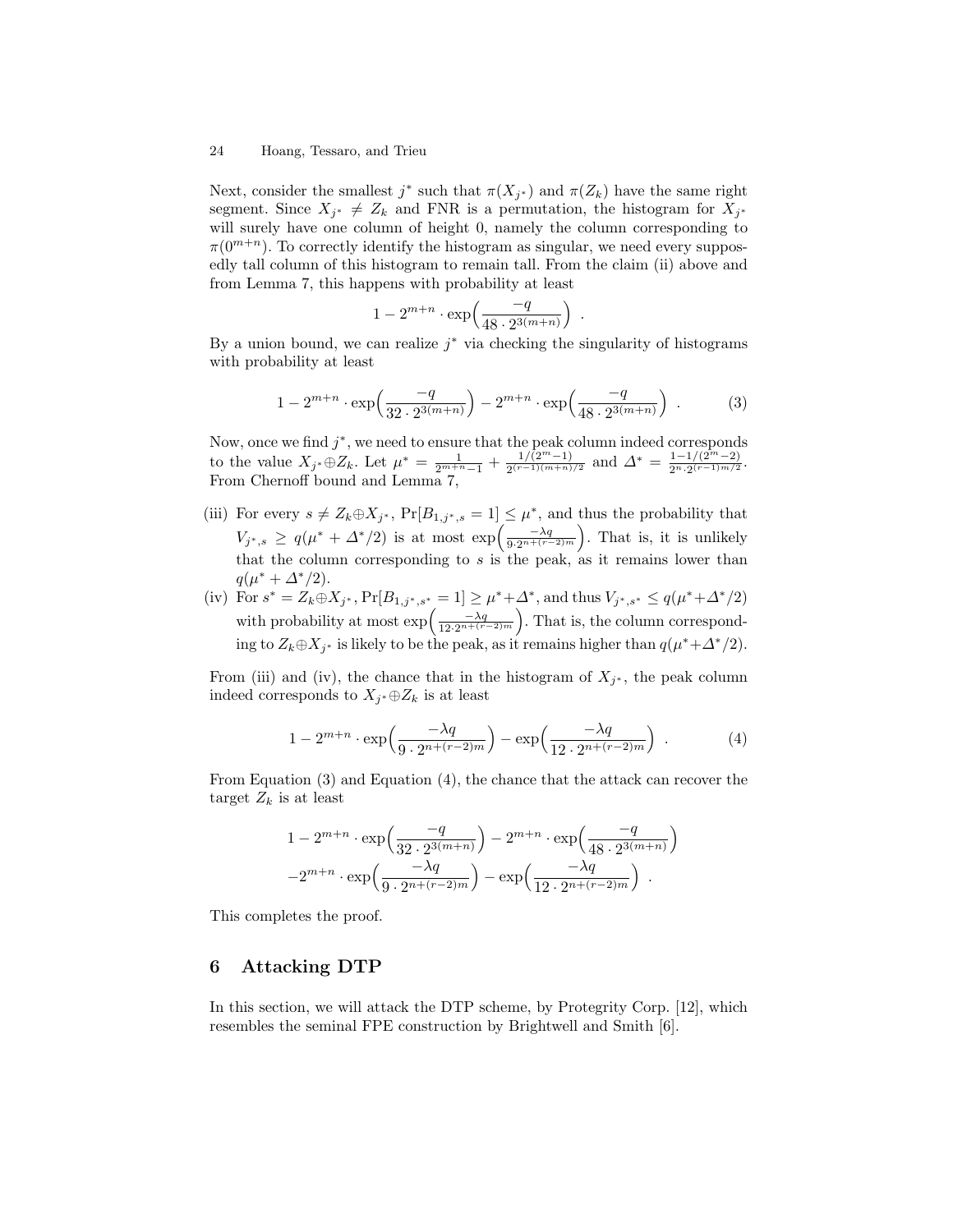| F.E(K,T,X)                                                                | F.D(K,T,Y)                                                                |
|---------------------------------------------------------------------------|---------------------------------------------------------------------------|
| $x_1 \cdots x_m \leftarrow X$ ; $T_1 \leftarrow T$ ; $t \leftarrow  m/r $ | $y_1 \cdots y_m \leftarrow Y$ ; $T_1 \leftarrow T$ ; $t \leftarrow  m/r $ |
| For $i=1$ to t do                                                         | For $i=1$ to t do                                                         |
| $z_1 \cdots z_n \leftarrow F_K(T_i); \quad k \leftarrow (i-1)r$           | $z_1 \cdots z_n \leftarrow F_K(T_i); \quad k \leftarrow (i-1)r$           |
| For $i=1$ to r do                                                         | For $i=1$ to r do                                                         |
| $y_{k+i} \leftarrow (x_{k+i} + z_i) \bmod d$                              | $x_{k+i} \leftarrow (y_{k+i} - z_i) \bmod d$                              |
| $T_{i+1} \leftarrow z_{r+1} \cdots z_n x_{k+1} \cdots x_{k+r}$            | $T_{i+1} \leftarrow z_{r+1} \cdots z_n x_{k+1} \cdots x_{k+r}$            |
| $\mathcal{N}$ Encrypt the trailing digits                                 | $\mathbb Z$ Decrypt the trailing digits                                   |
| $z_1 \cdots z_n \leftarrow F_K(T_{t+1})$                                  | $z_1 \cdots z_n \leftarrow F_K(T_{t+1})$                                  |
| For $i = 1$ to $(m \mod r)$ do                                            | For $j = 1$ to $(m \mod r)$ do                                            |
| $y_{tr+i} \leftarrow (x_{tr+i} + z_i) \bmod d$                            | $x_{tr+i} \leftarrow (y_{tr+i} - z_i) \bmod d$                            |
| Return $y_1 \cdots y_m$                                                   | Return $x_1 \cdots x_m$                                                   |

Fig. 8. Code for the encryption and decryption algorithms of  $F =$  $\mathbf{DTP}[r, d, D, m, n, PL],$  where  $PL = (\mathcal{K}, F).$ 

DTP CONSTRUCTION. The DTP scheme has several variants, but here we only consider the simplest and also the most efficient one. Under this version, it requires that each time we encrypt a message, we need to pick a fresh random tweak. Thus in this setting, tweaks serve the same role as initialization vectors in traditional modes of encryption like CBC.

The scheme  $\mathsf{F} = \mathbf{DTP}[r, d, D, m, n, PL]$  has message space  $\mathbb{Z}_d^m$  and tweak space  $\mathbb{Z}_D^n$ , with  $d \leq D$  and  $n \geq r$ . The parameter  $PL = (K, F)$  specifies the key space  $\mathcal{K}$  and the round function  $F: \mathcal{K} \times \mathbb{Z}_{D}^{n} \to \mathbb{Z}_{D}^{n}$ . For example, if we want to encrypt credit-card numbers (CCNs) then  $m = 16$ , and there are two possible values for d:

- (i) Conventionally, one views CCNs as a sequence of decimal digits, and thus  $d = 10$ .
- (ii) Protegrity prefers to interpret CCNs as a sequence of (case-senstive) alphanumeric characters for seemingly better security, and thus  $d = 62$ .

Under the specification in  $[12]$ , one then instantiates the round function  $F$  from AES, interpreting  $\{0,1\}^{128}$  as  $\mathbb{Z}_{256}^{16}$  (meaning  $n = 16$  and  $D = 256$ ). The code for the encryption and decryption of F is given in Fig. 8. The DTP specification always uses  $D = 256$  if  $d \le 256$ , and  $D = 2^{16}$  if d is bigger. The parameter r specifies how many input characters that one encrypts per one call to the round function F. Initially, Protegrity used  $r = 1$ ; this version is known internally as DTP-1. Eventually, they moved to  $r = 3$  for faster speed, and also claimed better security; this is the current version, known as DTP-2.

If we consider an ideal round function then  $K$  is the set of all functions  $G$ :  $\mathbb{Z}_D^n \to \mathbb{Z}_D^n$ , and  $F_K(\cdot)$  is defined as the function  $G(\cdot)$  that the key K encodes. We write  $\text{DTP}[r, d, D, m, n]$  to denote the DTP construction of this particular choice of PL =  $(K, F)$ . As mentioned above, since the DTP spec instantiates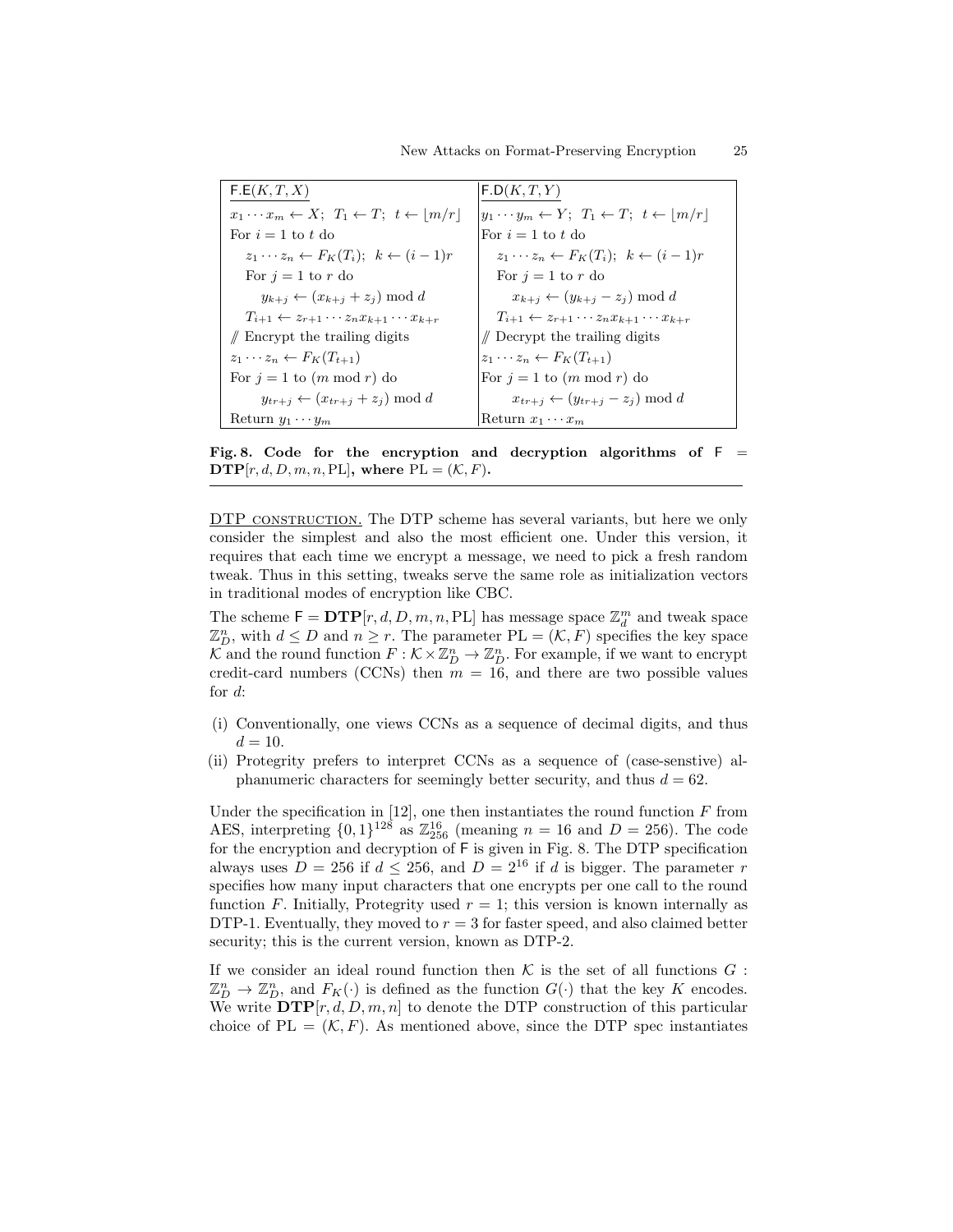

Fig. 9. Illustration of the encryption scheme of  $F = DTP[r, d, D, m, n, PL]$ , where PL =  $(K, F)$ , for  $r = 3$  and  $m = 5$ , and  $\boxplus$  means the addition in mod d.

the round function via AES, using the standard assumption that AES is a good PRF, one can focus on attacking DTP schemes of ideal round functions, with small differences in the advantage.

THE ATTACK. We now give an attack on a general  $\text{DTP}[r, d, D, m, n]$  scheme in which d is not a divisor of D. Many applications of DTP use  $d = 10$  or  $d = 62$  (for examples, encrypting credit-card numbers, social-security numbers, or PINs), and in that case,  $D = 256$ , falling into our setting. In this attack, we consider only a single target Z. There is no known message, and the auxiliary information is null. The adversary is given the encryption of  $Z$  under tweaks  $T_1, \ldots, T_q$ , for an appropriately large q. The number Q of ciphertexts is q, and so is the number of ciphertexts per recovered target. We assume that  $Z$  is uniformly random, independent of the tweaks, so that the message-guessing advantage is low.

Formally, let  $DC3_q$  be the class of all algorithms D that outputs distinct tweaks  $T_1, \ldots, T_q \in (\mathbb{Z}_D)^n$ . To any such D, we associate the following sampler XS[D]

$$
\frac{\text{Sampleer XS[D]}}{(T_1, \dots, T_q) \leftarrow \text{s D}; \ a \leftarrow \bot; \ Z \leftarrow \text{s } (\mathbb{Z}_d)^m
$$
  
Return  $((T_1, Z), \dots, (T_q, Z), Z, a)$ 

The sampler above runs D to generate the tweaks, and then samples a uniformly random target. Define  $SC3_q = \{XS[D] \mid D \in DC3_q\}$ . Since the target is uniformly random and the auxiliary information is null, one would expect that the adversary has low mr-advantage, even if  $q$  is big. However, our Digit-wise Differential (DD) attack, given in Fig. 10, will recover the target message for any sampler in  $\mathsf{SC3}_q$  within  $O(md \log(d) + qm)$  time. Theorem 8 below gives a lower bound on the mr-advantage of DD; the proof is in Appendix C. The bound is illustrated in Fig. 11.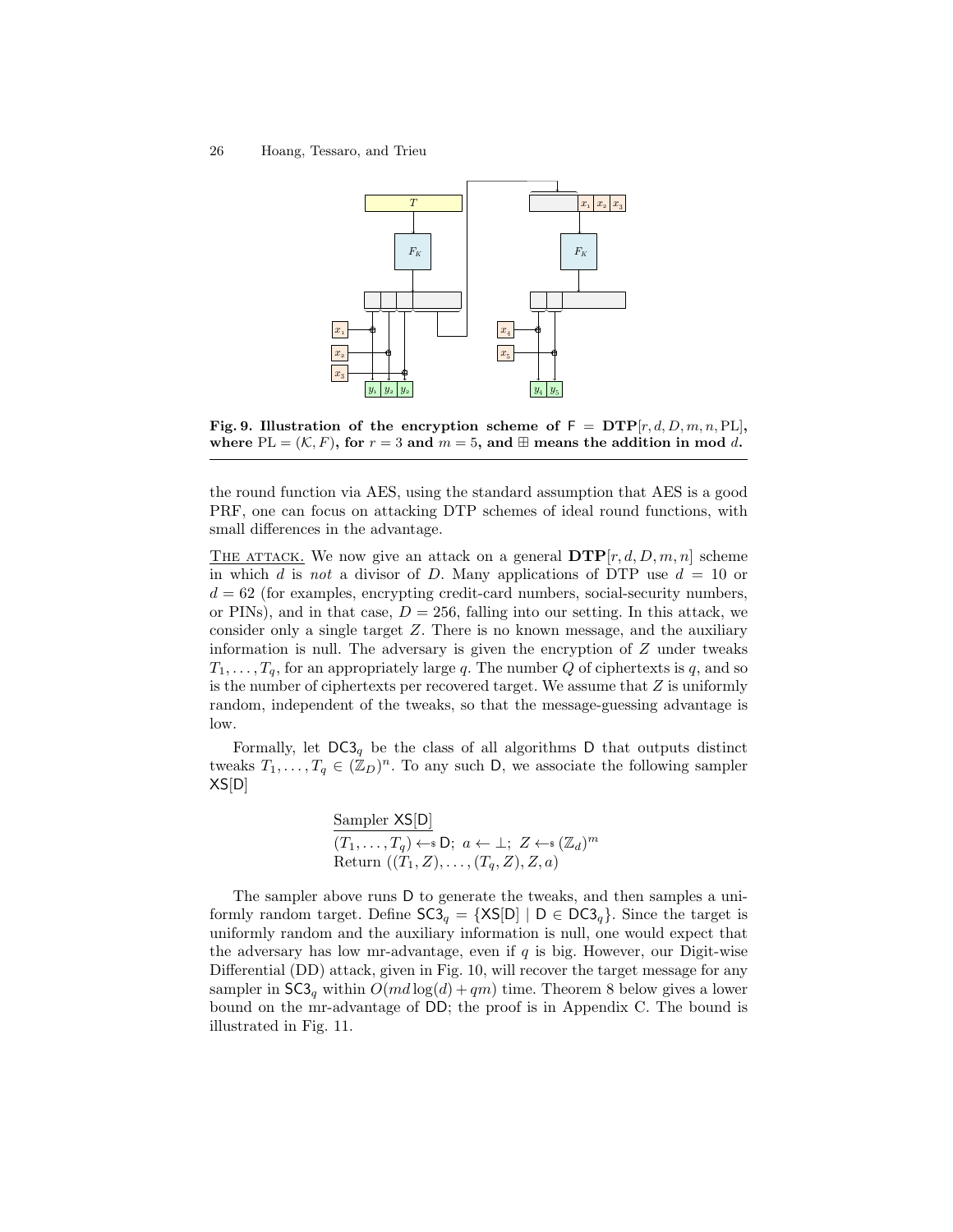Adversary  $DD((T_1, C_1), \ldots, (T_q, C_q), a)$ For  $i \leftarrow 1$  to  $m$  do For  $k \in \mathbb{Z}_d$  do  $V_k \leftarrow 0$ For  $j \leftarrow 1$  to q do  $c_1 \cdots c_m \leftarrow C_j$ ;  $V_{c_i} \leftarrow V_{c_i} + 1$  $r \leftarrow D \bmod d$ Find the r largest numbers  $V_{s_1}, \ldots, V_{s_r}$  in  $\{V_k \mid k \in \mathbb{Z}_d\}$ Find  $z_i \in \mathbb{Z}_d$  such that  $\{s_j \mid 1 \leq j \leq r\} = \{(z_i + j) \mod d \mid 1 \leq j \leq r\}$  $Z \leftarrow z_1 \cdots z_m$ ; Return Z

Fig. 10. The Digit-wise Differential attack.



Fig. 11. The mr advantage of the Digit-wise Differential attack on DTP[3, 10, 256, m, 16] (left) and DTP[3, 62, 256, m, 16] (right) for  $m = 4, 9, 16$ . These are parameter choices for PINs, social security numbers, and credit-card numbers. The x-axis shows the log, base 2, of the number  $q$  of ciphertexts, and the y-axis shows  $\mathbf{Adv}_{\mathbf{DTP}[3,d,256,m,16],\mathsf{XS}}^{\mathsf{mr}}(\mathsf{DD})$  for  $\mathsf{XS}\in\mathsf{SC3}_q$ .

**Theorem 8.** Let  $D > d > 1$  be integers such that d is not a divisor of D. Let  $m, n, r \geq 1$  be integers such that  $n \geq r$ , and let  $\mathsf{F} = \mathbf{DTP}[r, d, D, m, n]$ . Let  $s = D \mod d$ . Then for any sampler XS in  $\mathsf{SC3}_q$ ,

$$
\mathbf{Adv}_{F,XS}^{mr}(DD) \ge 1 - \frac{(q \cdot \lceil m/r \rceil)^2}{2 \cdot D^{n-r}} - ms \cdot \exp\left(\frac{-q(d-s)^2}{2Dd(D+d-s)}\right) - m(d-s) \cdot \exp\left(\frac{-qs^2}{3Dd(D-s)}\right) - \frac{1}{d^m} .
$$

IDEAS OF THE ATTACK. For simplicity, let us start with the special important case  $d = 10$  and  $D = 256$ . Let  $Z = z_1 \cdots z_m$ , where each  $z_i$  is a number in  $\{0,\ldots,9\}$ . For simplicity, assume that the  $q \cdot [m/r]$  inputs to F are distinct, so that the outputs of  $F$  are independent, which holds with high probability. We now explain how the attack can recover, say the first digit  $z_1$  of the target Z, but the same idea works for any digit  $z_i$  of Z. The way the encryption works is to pick a random number  $B \leftarrow s \{0, \ldots, 255\}$ , and then outputs  $c_1 \leftarrow z_1 + (B \mod 10)$ as the first digit of the ciphertext. The problem here is that B mod 10 is not uniformly distributed in  $\{0, 1, \ldots, 9\}$ . In fact, for  $a \in \{0, 1, \ldots, 9\}$ , the probability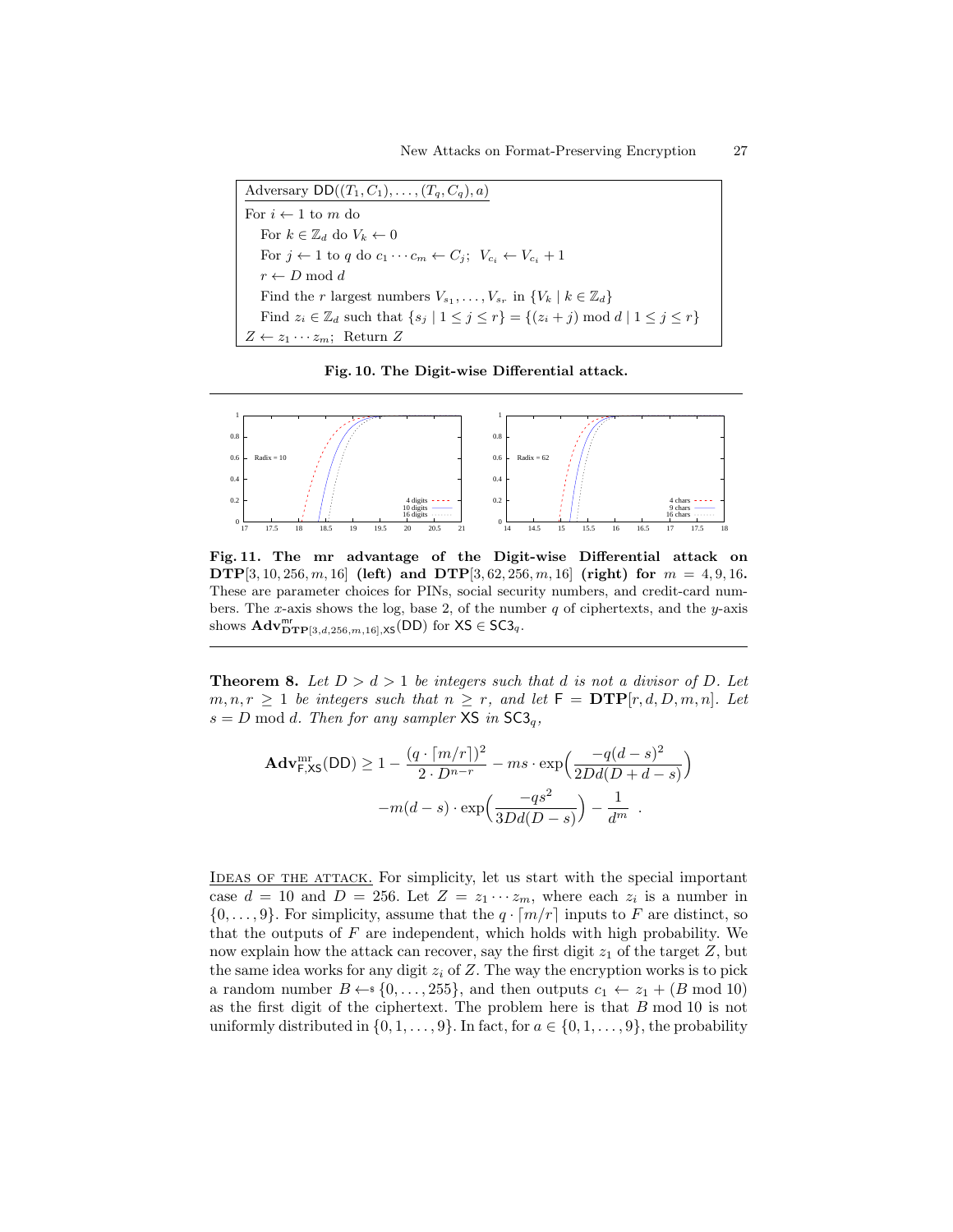|    |         |         | Radix d PINs $(m = 4)$  SSNs $(m = 9)$  CCNs $(m = 16)$ |
|----|---------|---------|---------------------------------------------------------|
| 10 | 460,000 | 525,000 | 575,000                                                 |
| 62 | 46,000  | 51,000  | 53,000                                                  |

Table 4. Comparison of security of DTP-2 over the choice of the radix  $d$ , on PINs, social security numbers, and credit-card numbers. The first column shows the value of d. The other columns show the estimated number of ciphertexts needed for our attack to achieve advantage 0.9 as suggested by Theorem 8.

that  $B = a$  is exactly  $\frac{[256/10]}{256} = \frac{26}{256}$  if  $a < 6$ , and this probability however is only  $\frac{|256/10|}{256} = \frac{25}{256}$  otherwise. Hence for any fixed number  $z_1 \in \{0, 1, \ldots, 9\}$  and any number  $a \in \{0, 1, \ldots, 9\}$ , the probability that  $c_1 \leftarrow z_1 + (B \mod 10)$  is a is exactly  $\frac{26}{256}$  if  $a \in \{z_1 \mod 10, z_1 + 1 \mod 10, \ldots, z_1 + 5 \mod 10\}$ , and is  $\frac{25}{256}$ otherwise. Thus if we encrypt the target  $Z$  with a large enough number of times and plot the frequency histogram of the first digit of the ciphertexts, then what we obtain is a 10-column histogram, with 6 tall columns and 4 short ones. These 6 tall columns will be consecutive (possibly with a wrap-around), and the first one corresponds to the value  $z_1$ .

Now suppose that we want to deal with generic  $D$  and  $d$ , but  $d$  is not a divisor of D. Let  $Z = z_1 \cdots z_m$ , where each  $z_i$  is a number in  $\mathbb{Z}_d$ . Consider, say the first digit  $z_1$  of Z. The encryption works by picking a random number  $B \leftarrow \mathbb{Z}_D$  and then outputs  $c_1 \leftarrow z_1 + (B \mod d)$  as the first digit of the ciphertext. Again because  $d$  is not a divisor of  $D$ , the random variable  $B \mod d$  is not uniformly distributed in  $\mathbb{Z}_d$ . In fact, for  $a \in \mathbb{Z}_d$ , the probability that  $B = a$  is exactly  $\frac{[D/d]}{D}$ if  $a < D \mod d$ , and this probability however is only  $\frac{|D/d|}{D}$  otherwise. By the same argument as the special case above, if we encrypt the target Z with a large enough number of times and plot the frequency histogram of the first digit of the ciphertexts, then what we obtain is a histogram, with  $D \mod d$  tall columns. These tall columns will be consecutive (possibly with a wrap-around), and the first one corresponds to the value  $z_1$ .

DISCUSSION. As Theorem 8 suggests, the security of DTP-2 (namely  $r = 3$ ) is not better than that of DTP-1 (namely  $r = 1$ ). Moreover, Protegrity's decision to prefer  $d = 62$  over  $d = 10$  actually makes security *worse*. As shown in Table 4, if one interprets a CCN as a sequence of 16 decimal digits, then one would need to obtain roughly 575, 000 ciphertexts to recover a CCN with advantage at least 0.9. In contrast, if one interprets a CCN as a sequence of 16 alphanumeric characters, then one would only need about 53, 000 ciphertexts to recover a CCN with advantage at least 0.9.

EXPERIMENTS. We implement our Digit-wise Differential attack in  $C_{++}$  and evaluate its message-recovery rate against both DTP-1 and DTP-2, for domains  $\mathbb{Z}_d^m$ , with  $m \in \{4, 9, 16\}$  and  $d \in \{10, 62\}$ . (For DTP-1, we only use  $d = 10$ .) Each experiment for domain  $\mathbb{Z}_d^m$  was run using m threads in a server of Intel(R) Xeon(R) CPU E5-2699 v3 2.30GHz CPU and 256 GB RAM. For each setting,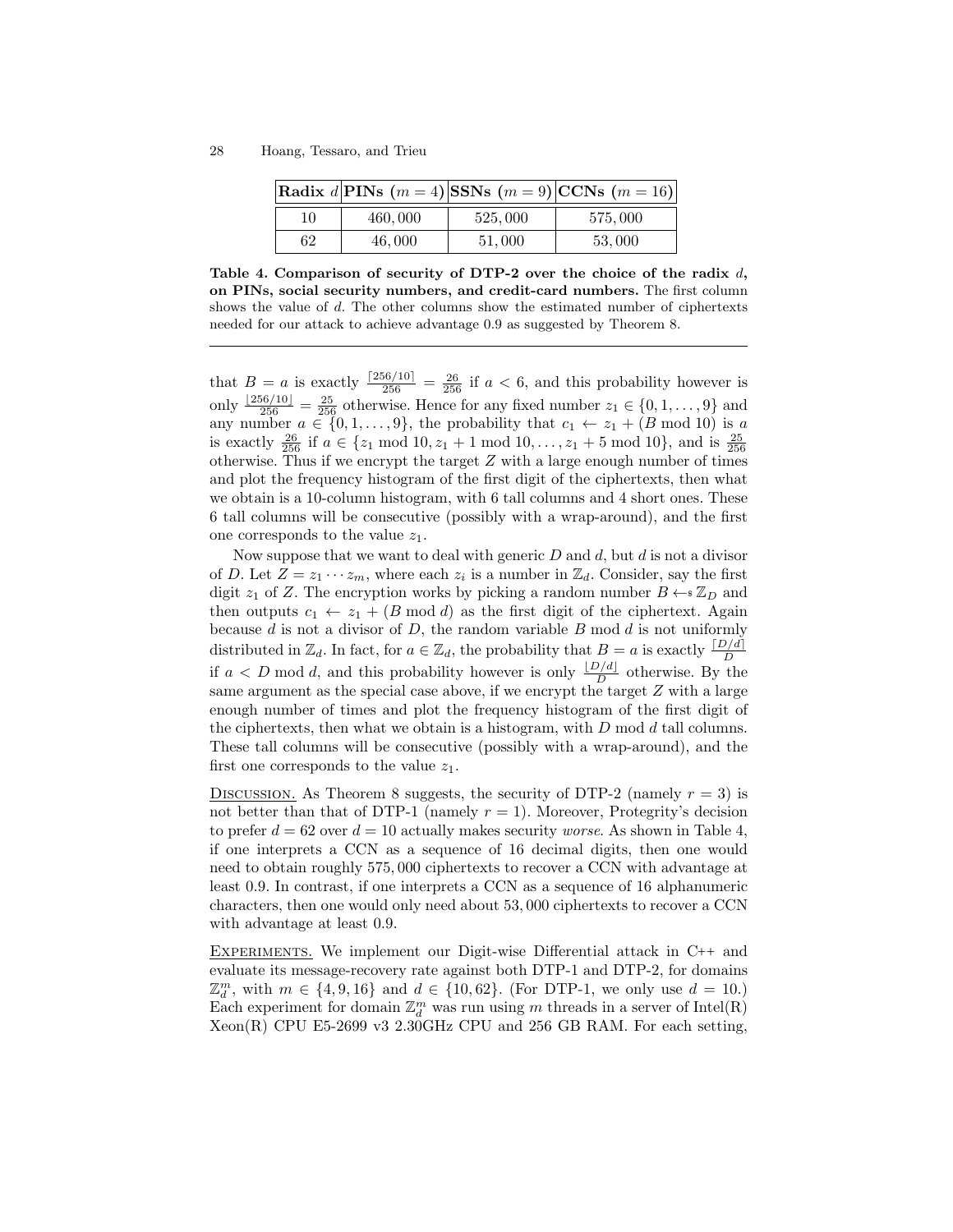| Domain                 | Number of Recovery   Time   Number of Recovery   Time |                      |                  |          |               |      |
|------------------------|-------------------------------------------------------|----------------------|------------------|----------|---------------|------|
| tweaks, $q$            | rate                                                  | $\rm (ms) \parallel$ | tweaks, $q \mid$ | rate     | $\mathbf{ms}$ |      |
| $\mathbb{Z}_{10}^4$    |                                                       | 100%                 | 2.9              |          | 98\%          |      |
| $\mathbb{Z}_{10}^{9}$  | $2^{18}$                                              | 100%                 | 2                | $2^{17}$ | 91%           | 1.49 |
| $\mathbb{Z}_{10}^{16}$ |                                                       | 100\%                | 3.5              |          | 83\%          | 1.87 |

Table 5. Empirical results of the Digit-wise Differential attack on DTP-1. For each domain (shown in the first column), we run experiments with two values of  $q$ (the number of tweaks) as indicated in the second and fifth columns. The recovery rates corresponding to these two values of  $q$  are given in the third and sixth columns, respectively. Finally, the average running time (in milliseconds) of each experiment is given in the fourth and seventh columns.

| Domain                 |             |      |      | Number of Recovery   Time   Number of Recovery   Time |        |      |
|------------------------|-------------|------|------|-------------------------------------------------------|--------|------|
|                        | tweaks, $q$ | rate | (ms) | tweaks, $q$                                           | rate   | (ms) |
| $\mathbb{Z}_{10}^4$    |             | 100% | 3    |                                                       | $95\%$ |      |
| $\mathbb{Z}_{10}^9$    | $2^{18}$    | 100% | 3.08 | $2^{17}$                                              | $90\%$ | 1.53 |
| $\mathbb{Z}_{10}^{16}$ |             | 100% | 3.58 |                                                       | 83%    | 1.97 |
| $\mathbb{Z}_{62}^4$    |             | 100% | 0.01 |                                                       | 91%    | 0.01 |
| $\mathbb{Z}_{62}^9$    | $2^{16}$    | 100% | 1.03 | $2^{15}$                                              | 78%    | 0.02 |
| $\mathbb{Z}_{62}^{16}$ |             | 100% | 1.17 |                                                       | 68%    |      |

Table 6. Empirical results of the Digit-wise Differential attack on DTP-2.

we run our attack for several choices of  $q$  (the number of tweaks), each for 100 trials, and report the average running time and the empirical recovery rate.

Our experimental results for DTP-1, given in Table 5, are quite consistent with Theorem 8. For example, for domain  $\mathbb{Z}_{10}^{16}$  (namely CCNs), theoretically one would need  $q = 2^{19}$  tweaks to recover the target with probability nearly 1, and our experiments confirm that using  $q = 2^{19}$  indeed gives 100% recovery rate. However, empirically, we find that  $q = 2^{18}$  is enough to achieve 100% recovery rate, and each trial takes just 3.5 ms on average. If one instead uses  $q = 2^{17}$ , the recovery rate drops to 83%.

The experimental results for DTP-2 are given in Table 6, confirming the theoretical observations in Table 4: (1) DTP-2 is just as insecure as DTP-1, and (2) Using radix  $d = 62$  instead of  $d = 10$  exacerbates the insecurity: for example, for  $\mathbb{Z}_{62}^{16}$  (namely CCNs), using  $q = 2^{15}$  is already enough to achieve 68% recovery rate, and using  $q = 2^{16}$  results in 100% recovery rate.

#### Acknowledgments

We thank Mihir Bellare and all anonymous reviewers for insightful feedback. We also thank Michael Maloney and Clyde Williamson of Protegrity Corp. for providing the information of the DTP scheme.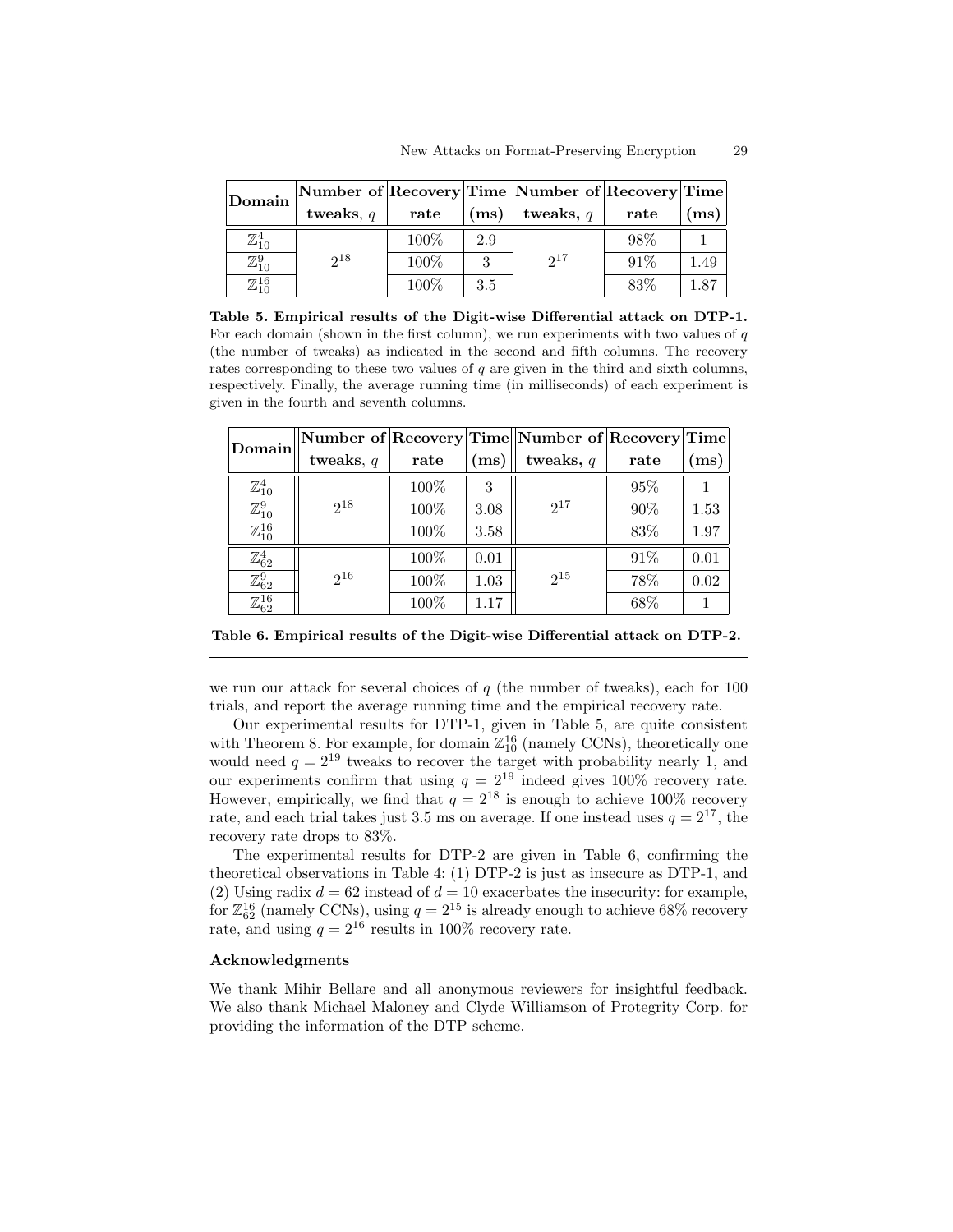Viet Tung Hoang was supported by NSF grants CICI-1738912 and CRII-1755539. Stefano Tessaro was supported by NSF grants CNS-1553758 (CA-REER), CNS-1423566, CNS-1719146, CNS-1528178, and IIS-1528041, and by a Sloan Research Fellowship. Ni Trieu was supported by NSF award #1617197.

### References

- 1. M. Bellare, V. T. Hoang, and S. Tessaro. Message-recovery attacks on feistel-based format preserving encryption. In ACM CCS 16, pages 444–455. ACM Press, 2016.
- 2. M. Bellare, T. Ristenpart, P. Rogaway, and T. Stegers. Format-preserving encryption. In M. J. Jacobson Jr., V. Rijmen, and R. Safavi-Naini, editors, SAC 2009, volume 5867 of LNCS, pages 295–312. Springer, Heidelberg, Aug. 2009.
- 3. M. Bellare, P. Rogaway, and T. Spies. The FFX mode of operation for formatpreserving encryption. Submission to NIST, Feb. 2010. http://csrc.nist.gov/ groups/ST/toolkit/BCM/documents/proposedmodes/ffx/ffx-spec.pdf.
- 4. J. Black and P. Rogaway. Ciphers with arbitrary finite domains. In B. Preneel, editor, CT-RSA 2002, volume 2271 of LNCS, pages 114–130. Springer, Heidelberg, Feb. 2002.
- 5. E. Brier, T. Peyrin, and J. Stern. BPS: a format-preserving encryption proposal. Submission to NIST, 2010.
- 6. M. Brightwell and H. Smith. Using datatype-preserving encryption to enhance data warehouse security. In 20th National Information Systems Security Conference Proceedings (NISSC), pages 141–149, 1997.
- 7. S. Dara and S. Fluhrer. FNR: Arbitrary length small domain block cipher proposal. In International Conference on Security, Privacy, and Applied Cryptography Engineering, pages 146–154. Springer, 2014.
- 8. F. B. Durak and S. Vaudenay. Breaking and repairing the FF3 format preserving encryption over small domain. In CRYPTO 2017, pages 679–707. Springer, 2017.
- 9. M. Dworkin. Recommendation for Block Cipher Modes of Operation: Methods for Format-Preserving Encryption. NIST Special Publication 800-38G, Mar. 2016. http://dx.doi.org/10.6028/NIST.SP.800-38G.
- 10. M. Dworkin and R. Perlner. Analysis of VAES3 (FF2). Cryptology ePrint Archive, Report 2015/306, 2015. http://eprint.iacr.org/2015/306.
- 11. V. T. Hoang, B. Morris, and P. Rogaway. An enciphering scheme based on a card shuffle. In R. Safavi-Naini and R. Canetti, editors, CRYPTO 2012, volume 7417 of LNCS, pages 1–13. Springer, Heidelberg, Aug. 2012.
- 12. U. Mattsson. Format controlling encryption using datatype preserving encryption. Cryptology ePrint Archive, Report 2009/257, 2009. http://eprint.iacr.org/ 2009/257.
- 13. B. Morris and P. Rogaway. Sometimes-recurse shuffle almost-random permutations in logarithmic expected time. In EUROCRYPT 2014, volume 8441 of LNCS. Springer, Heidelberg, May 2014.
- 14. R. Motwani and P. Raghavan. Randomized Algorithms. Cambridge University Press, 1995.
- 15. M. Naor and O. Reingold. On the construction of pseudorandom permutations: Luby-Rackoff revisited. Journal of Cryptology, 12(1):29–66, 1999.
- 16. T. Ristenpart and S. Yilek. The mix-and-cut shuffle: Small-domain encryption secure against N queries. In R. Canetti and J. A. Garay, editors, CRYPTO 2013, Part I, volume 8042 of LNCS, pages 392-409. Springer, Heidelberg, Aug. 2013.
- 17. J. Vance. VAES3 scheme for FFX: An addendum to The FFX mode of operation for Format Preserving Encryption. Submission to NIST, May 2011.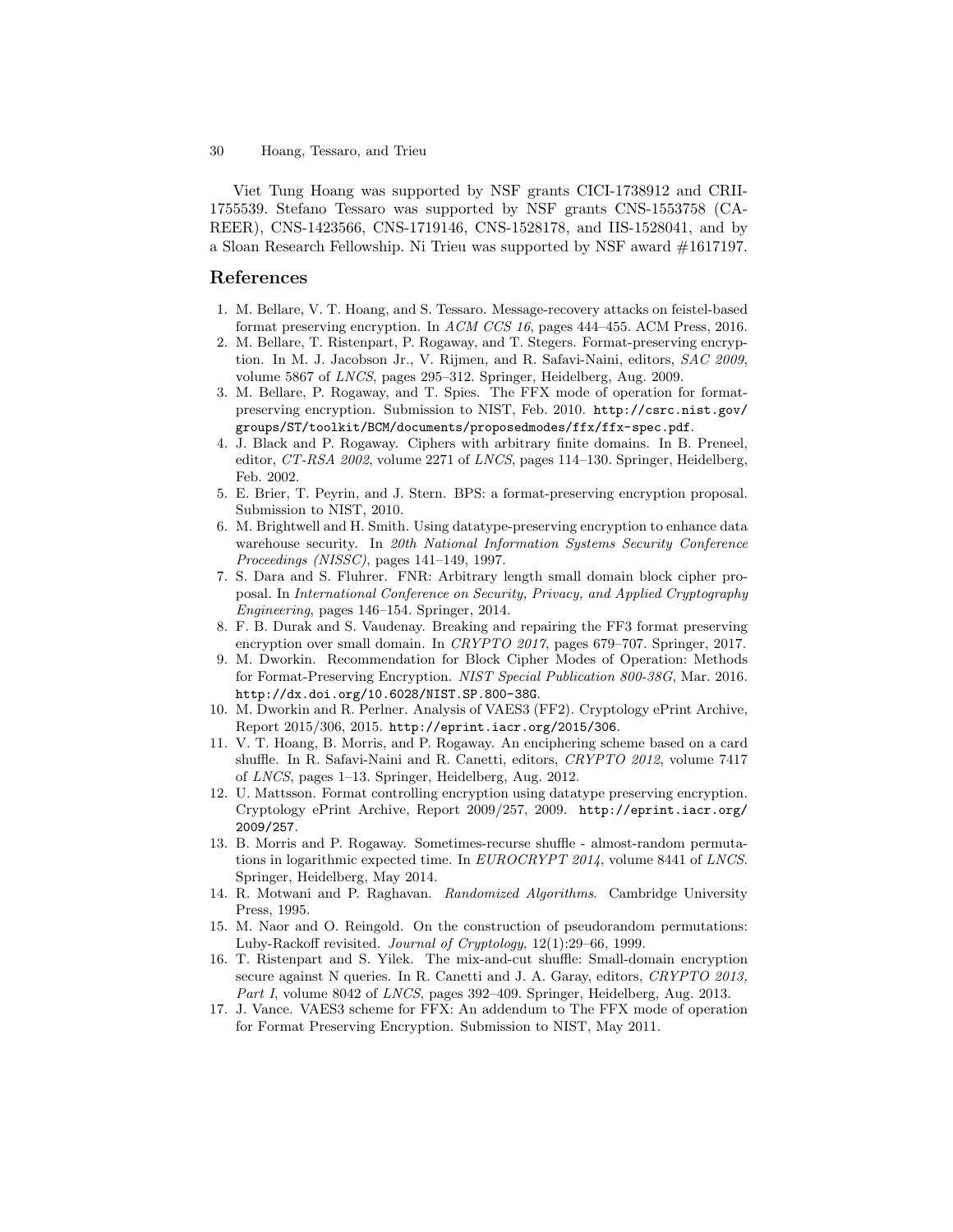# A Proof of Lemma 5

For each  $i \leq t$ , let  $X_i$  and  $X'_i$  be the round-i intermediate outputs of X and X' respectively. Let  $F_i$  be the round function at round i, and let  $G_i(\cdot, \cdot) = F_i(K, \cdot, \cdot)$ . For  $Z \in \mathbb{Z}_M$ , let  $\text{Match}_t(Z)$  be the event that  $\text{Left}(X_t) \boxminus \text{Left}(X'_t) = Z$ . We now give an induction proof on t that  $Pr[\text{Match}_{t}(Z)] = 1/M$ ; the claimed result in the theorem statement is the special case  $t = r$ . First consider the base case  $t = 2$ . Note that

Left(X<sub>2</sub>) = Left(X<sub>1</sub>) = Left(X) 
$$
\boxplus
$$
 G<sub>1</sub>(T, Right(X)), and  
Left(X'<sub>2</sub>) = Left(X') = Left(X')  $\boxplus$  G<sub>1</sub>(T, Right(X')) .

Since  $\mathbf{Right}(X) \neq \mathbf{Right}(X')$ , the random variables  $\mathbf{Left}(X_2)$  and  $\mathbf{Left}(X'_2)$  are independent and uniformly distributed over  $\mathbb{Z}_M$ . Hence  $Pr[\text{Match}_2(Z)] = 1/M$ .

Next, suppose that the claim above holds for  $2, 4, \ldots, t-2$ . We now prove that it holds for t. We consider the following two cases.

<u>CASE 1</u>: Left( $X_{t-3}$ ) = Left( $X'_{t-3}$ ). Since X and X' are distinct and Feistel is a permutation,  $X_{t-3} \neq X'_{t-3}$ , and thus  $\mathbf{Right}(X_{t-3}) \neq \mathbf{Right}(X'_{t-3})$ . Since t is even,

$$
\begin{aligned} \mathbf{Right}(X_{t-2}) &= \mathbf{Left}(X_{i-3}) \boxplus G_{t-2}(T, \mathbf{Right}(X_{t-3})) \\ & \neq \mathbf{Left}(X'_{i-3}) \boxplus G_{t-2}(T, \mathbf{Right}(X'_{t-3})) = \mathbf{Right}(X'_{t-2}). \end{aligned}
$$

On the other hand, since  $t$  is even,

$$
Left(X_t) = Left(X_{t-1}) = Left(X_{t-2}) \boxplus G_{t-1}(T, Right(X_{t-2})), and
$$
  

$$
Left(X'_t) = Left(X'_{t-1}) = Left(X'_{t-2}) \boxplus G_{t-1}(T, Right(X'_{t-2}))
$$
.

Since **Right** $(X_{t-2}) \neq$  **Right** $(X_{t-2}')$ , and  $G_{t-1}$  is a truly random function, independent of  $X_{t-2}$  and  $X'_{t-2}$ , the random variables  $\text{Left}(X_t)$  and  $\text{Left}(X'_t)$  are independently and uniformly distributed over  $\mathbb{Z}_M$ . Consequently  $\mathbf{Left}(X_t) \boxminus$ **Left**( $X'_t$ ) is uniformly distributed over  $\mathbb{Z}_M$ , and the probability that  $\text{Match}_t(Z)$ happens is 1/M.

<u>CASE 2:</u> Left( $X_{t-3}$ )  $\neq$  Left( $X'_{t-3}$ ). Define Coll to be the event **Right**( $X_{t-2}$ ) = **Right**( $X'_{t-2}$ ). If Coll does not happen then using the same argument as in Case 1, we can show that the conditional probability that  $\text{Match}_{t}(Z)$  happens is  $1/M$ . Hence

$$
\Pr[\text{Match}_{t}(Z) \wedge \overline{\text{Coll}}] = \frac{1}{M} \Pr[\overline{\text{Coll}}] .
$$

Consider the case that Coll does happen. Recall that

Left(X<sub>t</sub>) = Left(X<sub>t-1</sub>) = Left(X<sub>t-2</sub>) 
$$
\boxplus
$$
 G<sub>t-1</sub>(T, Right(X<sub>t-2</sub>)), and  
Left(X'<sub>t</sub>) = Left(X'<sub>t-1</sub>) = Left(X'<sub>t-2</sub>)  $\boxplus$  G<sub>t-1</sub>(T, Right(X'<sub>t-2</sub>)) .

Subtracting side by side, we have

 $\mathbf{Left}(X_t) \boxminus \mathbf{Left}(X'_t) = \mathbf{Left}(X_{t-2}) \boxminus \mathbf{Left}(X'_{t-2})$ .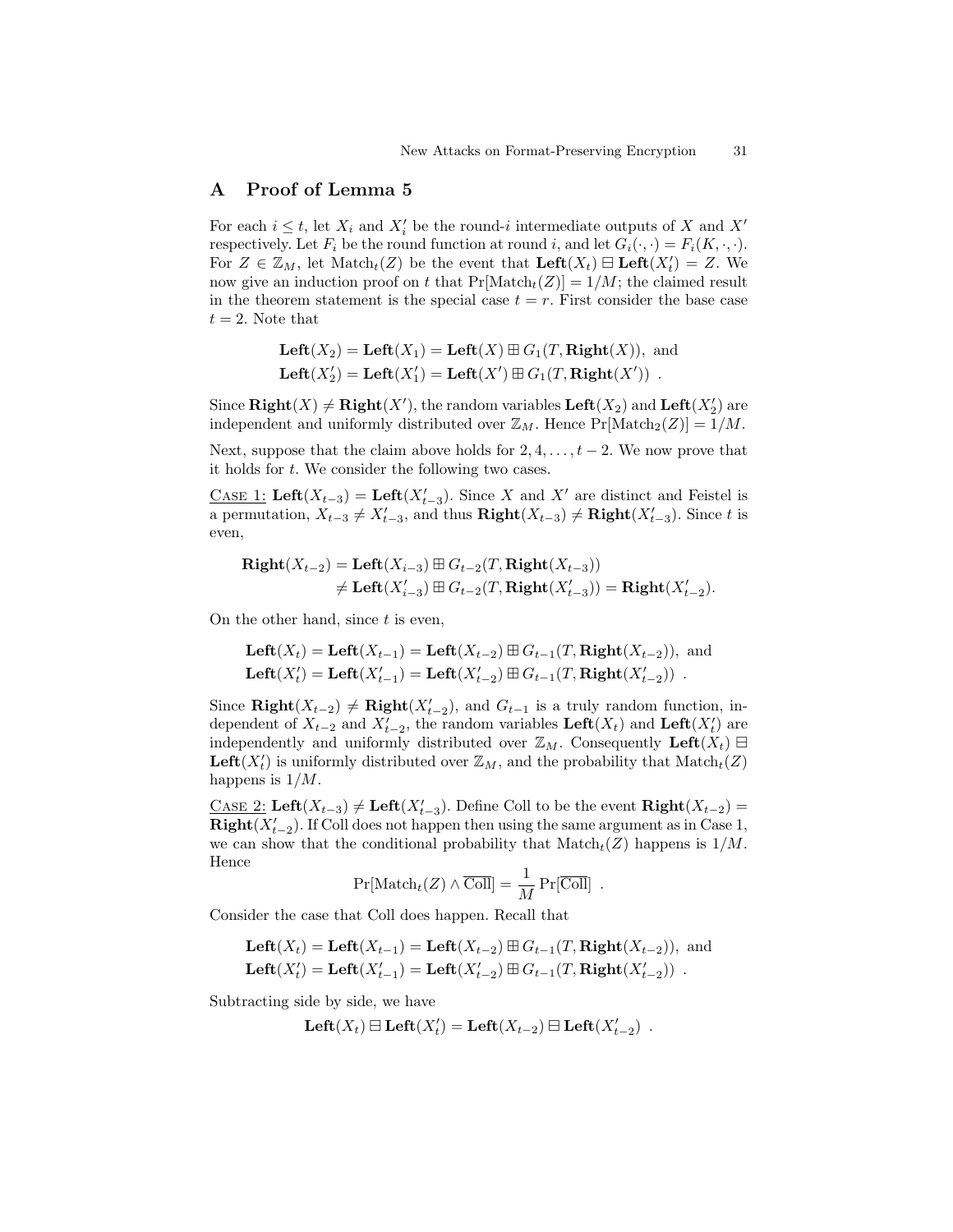Hence

$$
Pr[Match_t(Z) \wedge Coll] = Pr[Match_{t-2}(Z) \wedge Coll] .
$$

We claim that the right-hand side is  $Pr[Coll] \cdot Pr[Match_{t-2}(Z)].$  Summing up,

$$
Pr[\text{Match}_{t}(Z)] = \frac{1}{M}(1 - Pr[\text{Coll}]) + Pr[\text{Coll}] \cdot Pr[\text{Match}_{t-2}(Z)]
$$

$$
= \frac{1}{M} + Pr[\text{Coll}] \cdot \left(Pr[\text{Match}_{t-2}(Z)] - \frac{1}{M}\right) = \frac{1}{M}
$$

.

To justify the claim above, we need only prove that Coll and  $\text{Match}_{t-2}(Z)$  are conditionally independent, given Left $(X_{t-3}) \neq \text{Left}(X_{t-3}')$ . Note that event Match<sub>t−2</sub>(Z) depends solely on the round functions up to round  $t - 3$ . Thus it suffices to show that regardless of the choices of the round functions from round 1 to round  $t-3$ , as long as  $\mathbf{Left}(X_{t-3}) \neq \mathbf{Left}(X_{t-3}')$  then  $\Pr[\text{Coll}] = 1/N$ . Recall that

**Right**
$$
(X_{t-2})
$$
 = **Right** $(X_{t-3}) \boxplus G_{t-2}(T, \text{Left}(X_{t-3})),$  and  
**Right** $(X'_{t-2})$  = **Right** $(X'_{t-3}) \boxplus G_{t-2}(T, \text{Left}(X'_{t-3}))$ .

If Left( $X_{t-3}$ ) ≠ Left( $X'_{t-3}$ ) then  $\mathbf{Right}(X_{t-2})$  and  $\mathbf{Right}(X'_{t-2})$  are independent and uniformly distributed over  $\mathbb{Z}_N$ . Hence regardless of the choices of the round functions from round 1 to round  $t-3$ , as long as  $\mathbf{Left}(X_{t-3}) \neq \mathbf{Left}(X_{t-3}')$ then  $Pr[Coll] = 1/N$ .

# B Proof of Lemma 7

Let  $F_i$  be the round function at round i, and let  $G_i(\cdot, \cdot) = F_i(K, \cdot, \cdot)$ . For any strings  $Z \in \{0,1\}^{m+n}$  and  $V \in \{0,1\}^m$  and for any integer  $k \geq 1$ , define  $\text{Diff}_k(Z)$  to be the event that  $X_k \oplus X'_k = Z$ , and let  $\text{Hit}_k(V)$  be the event that Left( $X_k$ )⊕Left( $X'_k$ ) = V. Fix an odd integer  $t \geq 3$ . We claim that for any string  $V \in \{0,1\}^m \backslash \{0^m\},\$ 

$$
\Pr[\text{Diff}_{t}(V \, \| \, 0^{n})] = \frac{\Pr[\text{Hit}_{t-1}(V)]}{2^{n}} \tag{5}
$$

Moreover, for any strings Z and Z in  $\{0,1\}^{m+n}$  such that  $\mathbf{Right}(Z) \neq 0^n$  and  $\mathbf{Right}(Z') \neq 0^n$ , we claim that

$$
\Pr[\text{Diff}_t(Z)] - \Pr[\text{Diff}_t(Z')] = \frac{\Pr[\text{Diff}_1(U)] - \Pr[\text{Diff}_1(U')] }{2^{(t-1)m/2}} , \qquad (6)
$$

where  $U = 0^m \|\text{Right}(Z) \text{ and } U' = 0^m \|\text{Right}(Z')$ . These claims will be justified later. We now use these to prove our results.

CASE 1: **Right** $(X) \neq$  **Right** $(X')$ . For any odd integer  $t \geq 3$  and for any  $V \in$  $\{0,1\}^m \setminus \{0^m\}$ , from Lemma 5,

$$
\Pr[\text{Hit}_{t-1}(V)] = \frac{1}{2^m} .
$$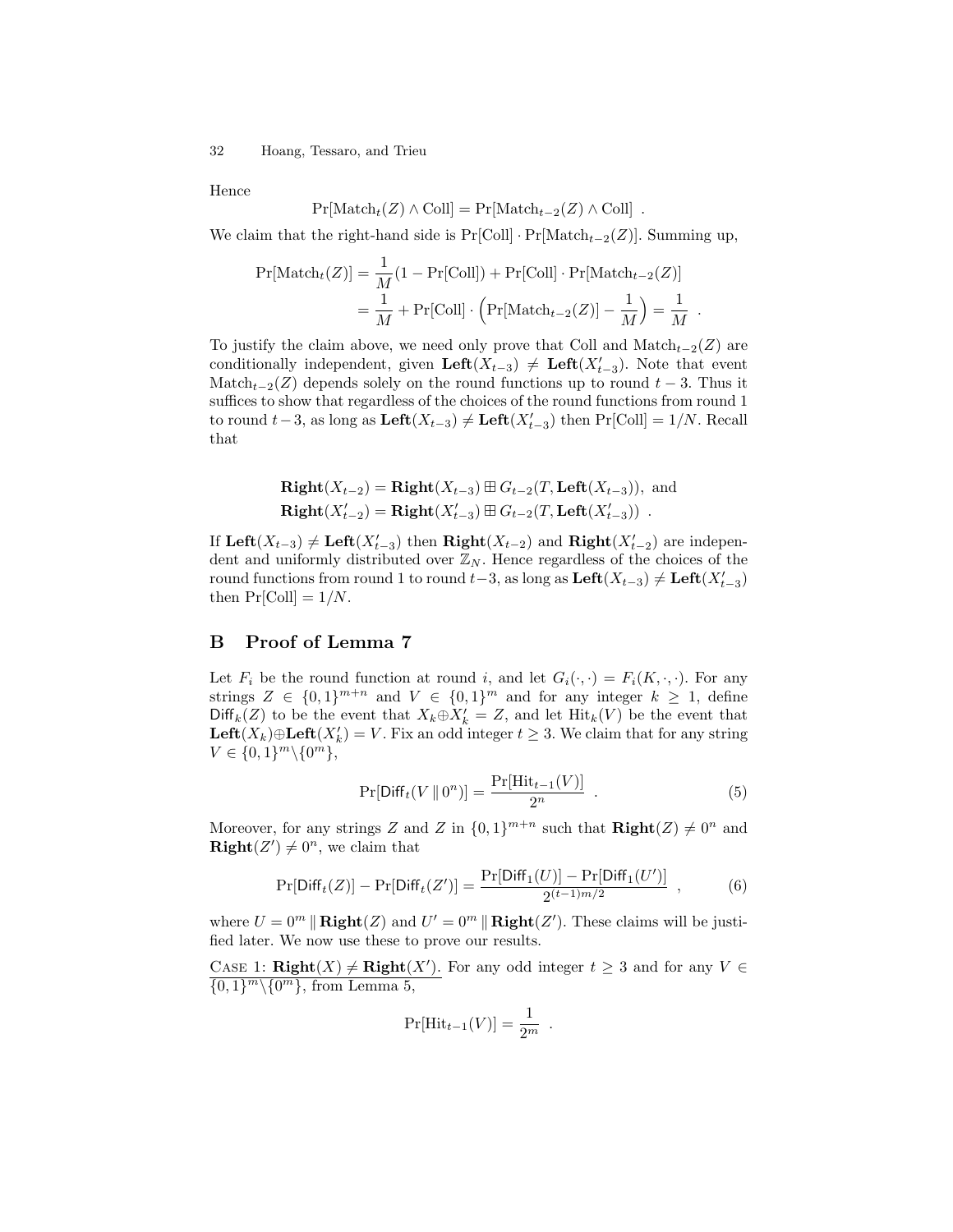.

.

Combining this with Equation (5), we have

$$
\Pr[\text{Diff}_t(V \parallel 0^n)] = \frac{1}{2^{m+n}}.
$$

Next, let  $R_0 = \text{Right}(X) \oplus \text{Right}(X')$ . For any  $R \in \{0,1\}^n \setminus \{0^n\}$ , note that  $Pr[\text{Diff}_1(0^m || R)] = 0$  if  $R \neq R_0$ , and  $Pr[\text{Diff}_1(0^m || R)] = 1/2^m$  otherwise. Combining that with Equation (6), for any odd number  $t \geq 3$ , there must be a constant  $a_t$  such that  $Pr[Diff_t(Z)] = a_t$  if  $Right(Z) \notin \{0^n, R_0\}$ , and  $Pr[\text{Diff}_t(Z)] = a_t + \frac{1}{2^{(t+1)m/2}}$  if  $\text{Right}(Z) = R_0$ . To find this constant  $a_t$ , note that on the one hand,

$$
\sum_{Z:\textbf{Right}(Z)\neq 0^n} \Pr[\textbf{Diff}_t(Z)] = (2^n - 1)2^m a_t + \frac{1}{2^{(t+1)m/2}}
$$

On the other hand,

$$
\sum_{Z:\textbf{Right}(Z)\neq 0^n} \Pr[\textbf{Diff}_t(Z)] = 1 - \sum_{V \in \{0,1\}^m} \Pr[\textbf{Diff}_t(V \, \| \, 0^n)] = 1 - \frac{2^m - 1}{2^{m+n}}
$$

Hence

$$
a_t = \frac{1}{(2^n - 1)2^m} \left( 1 - \frac{2^m - 1}{2^{m+n}} - \frac{1}{2^{(t+1)m/2}} \right) .
$$

Thus for any odd  $t \geq 7$ ,

$$
a_t \ge \frac{1}{(2^n - 1)2^m} \left( 1 - \frac{2^m - 1}{2^{m+n}} - \frac{1}{2^{4m}} \right) \ge \frac{1}{2^{m+n}} + \frac{1}{2^{2(m+n)}},
$$

where the last inequality is due to the hypothesis that  $m \ge \max\{2, n-1\}$ . Hence for any  $Z \in \{0,1\}^{m+n}$  such that  $\mathbf{Right}(Z) \neq 0^n$  and any odd  $t \geq 7$ ,

$$
\Pr[\text{Diff}_t(Z)] \ge \frac{1}{2^{m+n}} + \frac{1}{2^{2(m+n)}}.
$$

CASE 2: **Right** $(X)$  = **Right** $(X')$ . We need the following result from [1].

**Lemma 9** ([1]). Suppose that **Right**(X) = **Right**(X'). Then for any odd  $t \ge 3$ and for any  $V, V' \in \{0, 1\}^m \setminus \{0^m, L_0\}$ , where  $L_0 = \text{Left}(X) \oplus \text{Left}(X')$ ,

$$
Pr[Hit_{t-1}(V)] = Pr[Hit_{t-1}(V')].
$$

Moreover,

$$
\Pr[\text{Hit}_{t-1}(L_0)] = \Pr[\text{Hit}_{t-1}(V)] + \frac{1}{2^{(t-3)n/2}}, \text{ and}
$$
  

$$
\frac{2^n - 1}{2^{m+n} - 1} - \frac{1}{2^m \cdot 2^{(t-3)(m+n)/2}} \le \Pr[\text{Hit}_{t-1}(0^n)] \le \frac{2^n - 1}{2^{m+n} - 1}.
$$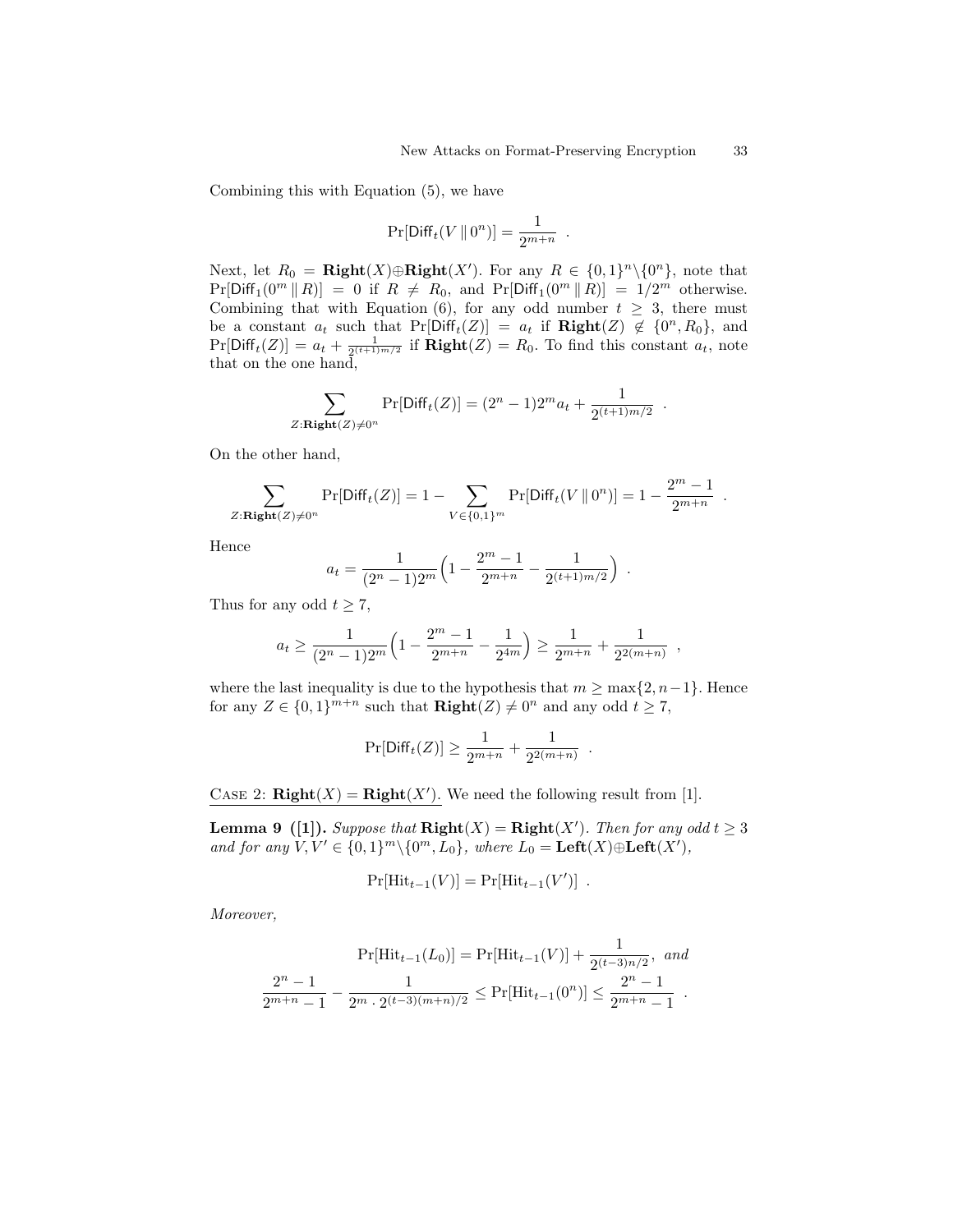For any  $R \in \{0,1\}^n \setminus \{0^n\}$ , note that  $\Pr[\text{Diff}_1(0^m \mid R)] = 0$ . Combining this with Equation (6), this means that there is a constant  $b_t$  such that  $Pr[Diff_t(Z)] = b_t$ , for every  $Z \in \{0,1\}^{m+n}$  such that  $\mathbf{Right}(Z) \neq 0^n$ . Note that on the one hand,

$$
\sum_{Z:\textbf{Right}(Z)\neq 0^n} \Pr[\textbf{Diff}_t(Z)] = 1 - \sum_{V \in \{0,1\}^m \setminus \{0^m\}} \Pr[\textbf{Diff}_t(V \parallel 0^n)]
$$

$$
= 1 - \sum_{V \in \{0,1\}^m \setminus \{0^m\}} \frac{\Pr[\textbf{Hit}_{t-1}(V)]}{2^n}
$$

$$
= 1 - \frac{1 - \textbf{Hit}_{t-1}(0^m)}{2^n}.
$$

On the other hand,

$$
\sum_{Z:\mathbf{Right}(Z)\neq 0^n} \Pr[\mathsf{Diff}_t(Z)] = 2^m(2^n - 1)b_t.
$$

Using the bounds for  $\text{Hit}_{t-1}(0^m)$  as given in Lemma 9, we have

$$
\frac{1}{2^{m+n}-1} \le b_t \le \frac{1}{2^{m+n}-1} + \frac{1}{(2^n-1)2^m \cdot 2^{(t-1)(m+n)/2}},
$$

Hence for any  $Z \in \{0,1\}^{m+n}$  such that  $\mathbf{Right}(Z) \neq 0^n$ ,

$$
Pr[Diff_t(Z)] = b_t \le \frac{1}{2^{m+n} - 1} + \frac{1}{(2^n - 1)2^m \cdot 2^{(t-1)(m+n)/2}}.
$$

Moreover,

$$
\Pr[\text{Diff}_t(Z)] = b_t \ge \frac{1}{2^{m+n} - 1} \ge \frac{1}{2^{m+n}} + \frac{1}{2^{2(m+n)}}
$$

.

Next, to estimate  $Pr[Diff_t(V \parallel 0^n)],$  from Lemma 9, we will need to establish both lower and upper bounds for  $\text{Hit}_{t-1}(V)$ , for every  $V \in \{0,1\}^m \setminus \{0^m\}$ . Let  $L_0 = \text{Left}(X) \oplus \text{Left}(X')$ . Note that from Lemma 9, there is a constant  $c_t$  such that  $Pr[\text{Hit}_{t-1}(V)] = c_t$  for every  $V \in \{0,1\}^m \setminus \{0^m, L_0\}$ . On the one hand,

$$
\sum_{V \in \{0,1\}^m \setminus \{0^m\}} \Pr[\text{Hit}_{t-1}(V)] = 1 - \Pr[\text{Hit}_{t-1}(0^m)] .
$$

On the other hand, by Equation (6),

$$
\sum_{V \in \{0,1\}^m \setminus \{0^m\}} \Pr[\text{Hit}_{t-1}(V)] = (2^m - 1)c_t + \frac{1}{2^{(t-1)m/2}}.
$$

Hence

$$
c_t = \frac{1}{2^m - 1} \Big( 1 - \frac{1}{2^{(t-1)m/2}} - \Pr[\text{Hit}_{t-1}(0^m)] \Big) .
$$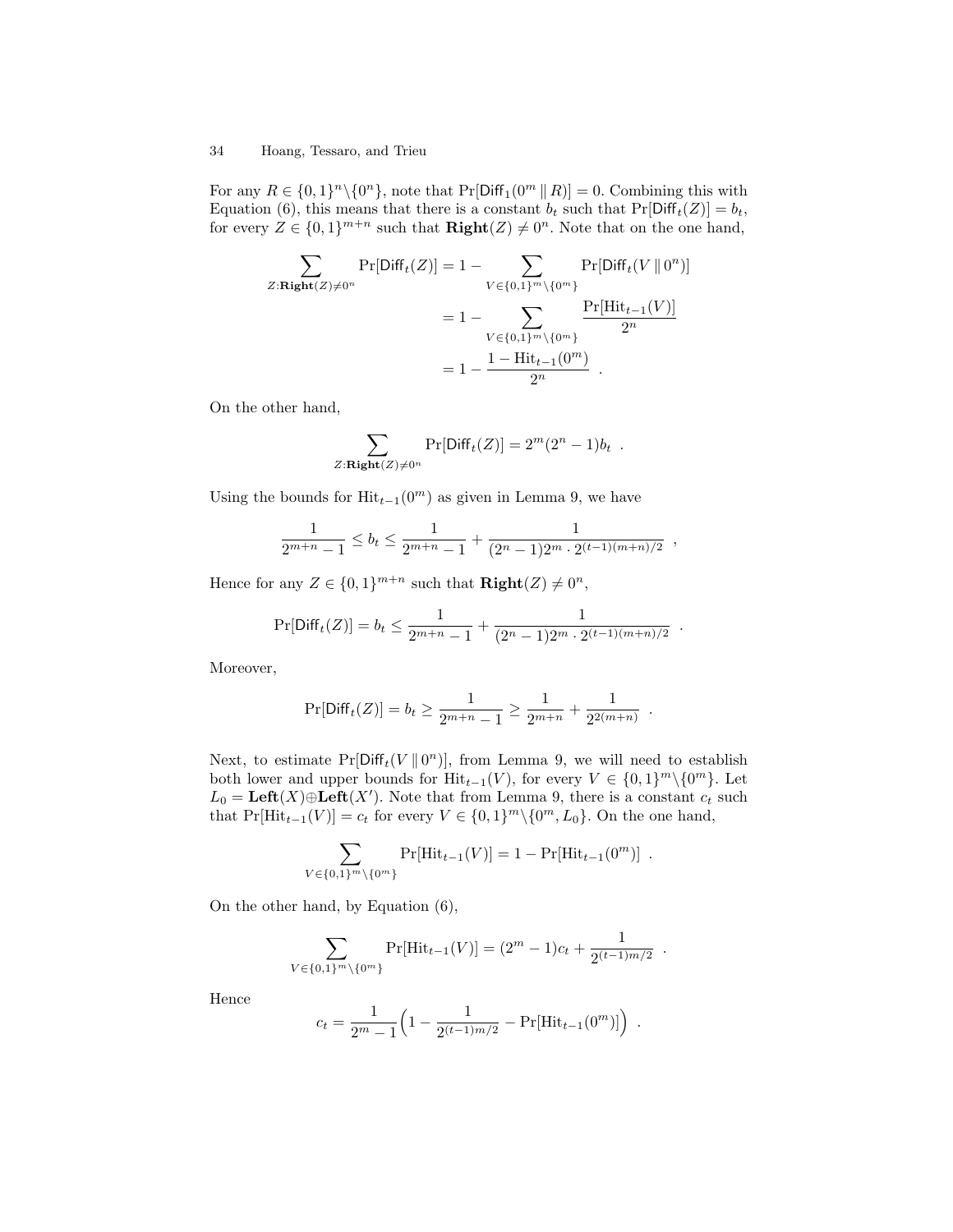,

.

.

.

.

Using the bounds of  $Pr[Hit_{t-1}(0^n)]$  in Lemma 9 gives us

$$
c_t \ge \frac{2^n}{2^{m+n} - 1} - \frac{1}{(2^m - 1)2^{(t-1)m/2}},
$$
 and  

$$
c_t \le \frac{2^n}{2^{m+n} - 1} + \frac{1}{2^m (2^m - 1)2^{(t-3)(m+n)/2}},
$$

Combining this with Equation (5) we have

$$
\Pr[\text{Diff}_t(V \parallel 0^n)] \ge \frac{1}{2^{m+n} - 1} - \frac{1}{2^n (2^m - 1) 2^{(t-1)m/2}}, \text{ and}
$$

$$
\Pr[\text{Diff}_t(V \parallel 0^n)] \le \frac{1}{2^{m+n} - 1} + \frac{1}{(2^m - 1) 2^{(t-1)(m+n)/2}}.
$$

For  $t \ge 7$  and  $m \ge \max\{2, n-1\}$ ,

$$
\frac{1}{2^{m+n}-1} - \frac{1}{2^n(2^m-1)2^{(t-1)m/2}} \ge \frac{1}{2^{m+n}} + \frac{1}{2 \cdot 2^{2(m+n)}}
$$

and thus

$$
\Pr[\text{Diff}_t(V \, \| \, 0^n)] \ge \frac{1}{2^{m+n}} + \frac{1}{2 \cdot 2^{2(m+n)}}.
$$

On the other hand,

$$
Pr[Hit_{t-1}(L_0)] = c_t + \frac{1}{2^{(t-1)m/2}} \ge \frac{2^n}{2^{m+n} - 1} + \frac{1 - 1/(2^m - 1)}{2^{(t-1)m/2}}
$$

Combining this with Equation (5) we have

$$
\Pr[\text{Diff}_t(L_0 \, \| \, 0^n)] \ge \frac{1}{2^{m+n} - 1} + \frac{1 - 1/(2^m - 1)}{2^n \cdot 2^{(t-1)m/2}}
$$

JUSTIFYING EQUATION (5). Fix an odd integer  $t \geq 3$  and a string V in the set  ${0,1}^n{\setminus{0^n}}$ . Since t is odd, **Right**( $X_t$ ) is also **Right**( $X_{t-1}$ ), and the same holds for X'. Note that  $\text{Diff}_t(V \parallel 0^n)$  happens if and only if  $\text{Right}(X_{t-1}) =$ **Right**( $X'_{t-1}$ ) and  $\text{Hit}_{t-2}(V)$  happens. On the other hand, if  $\text{Hit}_{t-2}(V)$  happens then Left( $X_{t-2}$ )  $\neq$  Left( $X_{t-2}$ ), and thus Right( $X_{t-1}$ ) and Right( $X_{t-1}'$ ) are independent random strings. Hence

$$
\Pr[\text{Diff}_t(V \parallel 0^n)] = \frac{\Pr[\text{Hit}_{t-2}(V)]}{2^n}
$$

JUSTIFY EQUATION (6). Fix an odd integer  $t \geq 3$  and fix a string  $Z \in \{0, 1\}^{m+n}$ such that Right $(Z) \neq 0^n$ . First consider the case that Hit<sub>t−2</sub>(0<sup>m</sup>) does not happen. Then  $\text{Diff}_t(Z)$  happens iff  $\text{Right}(X_{t-1}) = \text{Right}(X_{t-1}') \oplus \text{Right}(Z)$ and Hit<sub>t</sub>(Left(Z)) happens. If Hit<sub>t−2</sub>(0<sup>m</sup>) does not happen then **Right**( $X_{t-1}$ ) and  $\text{Right}(X'_{t-1})$  are independent random strings, and thus

$$
\Pr[\mathbf{Right}(X_{t-1}) = \mathbf{Right}(X_{t-1}')\oplus \mathbf{Right}(Z)\mid \neg \mathrm{Hit}_{t-2}(0^m)] = 2^{-n}
$$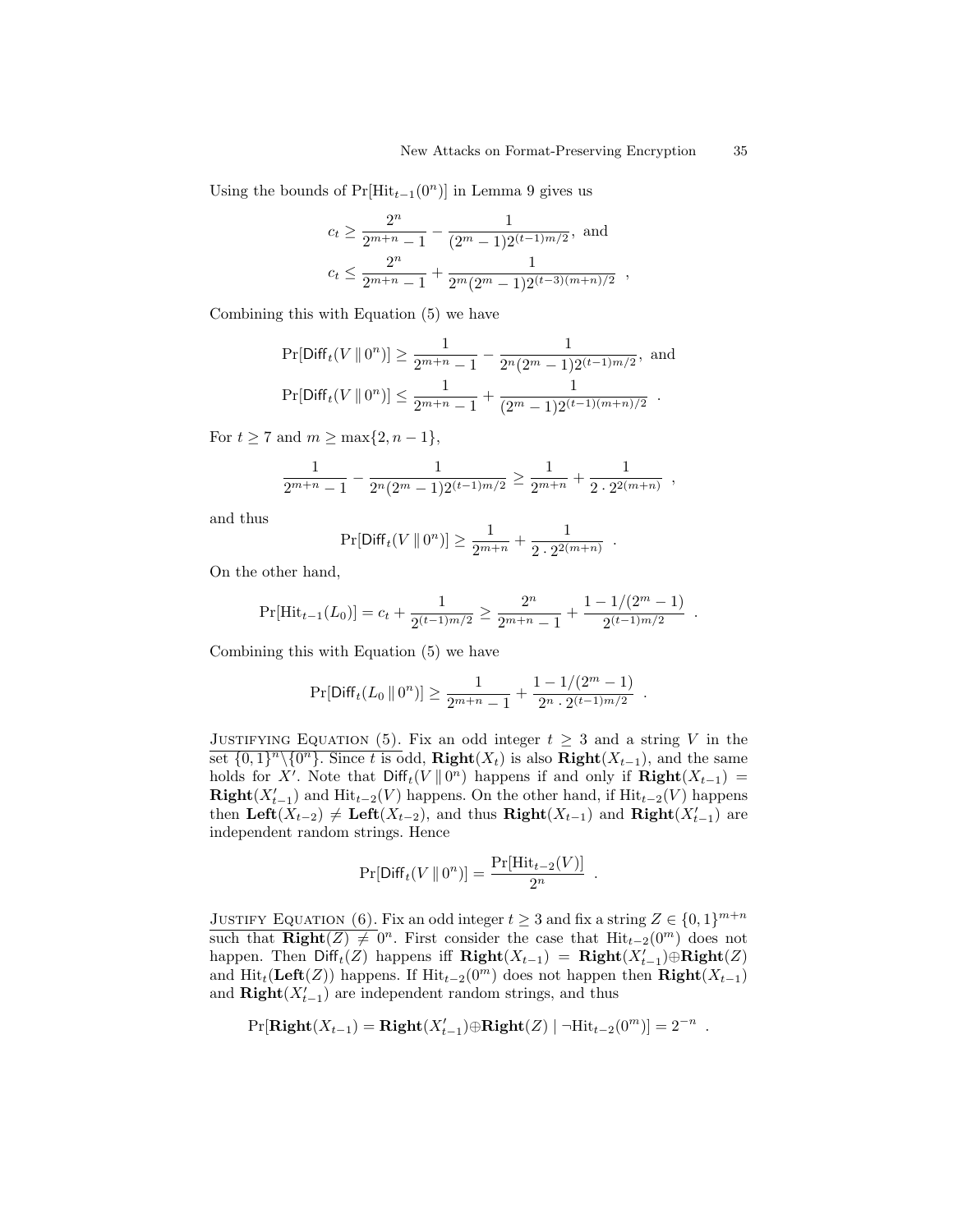Given that  $\mathbf{Right}(X_{t-1}) = \mathbf{Right}(X_{t-1}') \oplus \mathbf{Right}(Z)$  and  $\text{Hit}_{t-2}(0^m)$  does not happen, the strings  $\text{Left}(X_t)$  and  $\text{Left}(X_t')$  are conditionally independent random strings, and thus Hit<sub>t</sub>(**Left**(*Z*)) occurs with conditional probability  $2^{-m}$ . Hence

$$
\Pr[\text{Diff}_t(Z) | \neg \text{Hit}_{t-2}(0^m)] = 2^{-(m+n)}
$$

.

.

.

Now consider the case that  $\text{Hit}_{t-2}(0^m)$  happens. Then  $\text{Diff}_t(Z)$  happens if and only if  $\text{Diff}_{t-2}(U)$  and  $\text{Hit}_t(\text{Left}(Z))$  happen, where  $U = 0^m \mid \text{Right}(Z)$ . Note that Diff<sub>t-2</sub>(U) implies that  $\mathbf{Right}(X_{t-1}) \neq \mathbf{Right}(X_{t-1}')$  and  $\text{Hit}_{t-2}(0^m)$  happens. Hence given that the event  $\text{Diff}_{t-2}(U)$  happens,  $\text{Hit}_t(\text{Left}(Z))$  happens with conditional probability  $2^{-m}$ , and thus

$$
Pr[\text{Diff}_{t}(Z) \wedge \text{Hit}_{t-2}(0^m)] = \frac{Pr[\text{Diff}_{t-2}(U)]}{2^m} .
$$

Summing up,

$$
\Pr[\text{Diff}_t(Z)] = \frac{\Pr[\text{Diff}_{t-2}(U)]}{2^m} + \frac{\Pr[\text{-Hit}_{t-2}(0^m)]}{2^{m+n}}
$$

By repeating the argument above, we will be able to express  $Pr[Diff_{t-2}(U)]$  via Pr[Diff<sub>t-4</sub>(U)] and Pr[¬Hit<sub>t-4</sub>(0<sup>n</sup>)] and so on. Hence there is a constant  $d_t$  such that

$$
Pr[Diff_t(Z)] = d_t + \frac{Pr[Diff_1(U)]}{2^{(t-1)m/2}}
$$

Thus for any Z and Z' in  $\{0,1\}^{m+n}$  such that  $\mathbf{Right}(Z) \neq 0^n$  and  $\mathbf{Right}(Z') \neq 0$  $0^n$ , we have

$$
\Pr[\text{Diff}_t(Z)] - \Pr[\text{Diff}_t(Z')] = \frac{\Pr[\text{Diff}_1(U)] - \Pr[\text{Diff}_1(U')]}{2^{(t-1)m/2}},
$$

where  $U' = 0^m \|\textbf{Right}(Z')\|$ . This completes the proof.

# C Proof of Theorem 8

First we show that  $\mathbf{Adv}_{\mathsf{XS}}^{\mathsf{mg}} \leq 1/d^m$ . Consider an arbitrary simulator S. To win the game,  $S$  must find the target  $Z$  but is given only the tweaks. As  $Z$  is uniformly distributed in  $(\mathbb{Z}_d)^m$  independent of the tweaks, the chance that the simulator can find Z is at most  $1/d^m$ . Next, we show that

$$
\Pr[\mathbf{G}_{\mathsf{F},\mathsf{XS}}^{\mathsf{mr}}(\mathsf{DD})] \ge 1 - \frac{(q \cdot \lceil m/r \rceil)^2}{2 \cdot D^{n-1}} - ms \cdot \exp\left(\frac{-q(d-s)^2}{2Dd(D+d-s)}\right) - m(d-s) \cdot \exp\left(\frac{-qs^2}{3Dd(D+s)}\right) . \tag{7}
$$

Assume that the  $q \cdot [m/r]$  inputs to F are distinct, so that the outputs of F are independently and uniformly distributed over  $(\mathbb{Z}_D)^n$ . This happens with